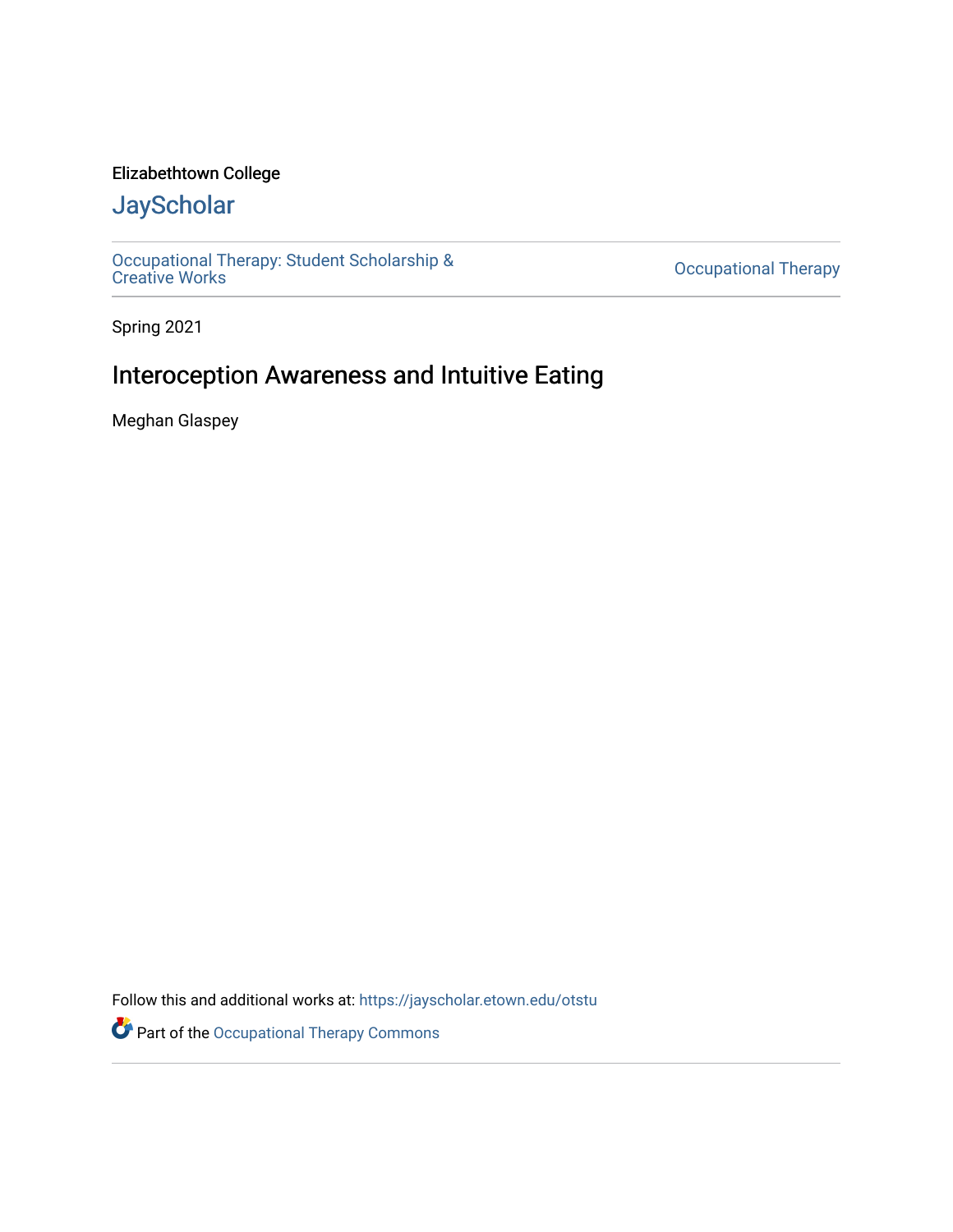Interoception Awareness and Intuitive Eating

By

Meghan E. Glaspey

## This thesis is submitted in fulfillment of the requirements for the Elizabethtown College Honors Program

May 1, 2021

Thesis Director (signature required]\_\_\_\_\_\_\_\_\_\_\_\_\_\_\_\_\_\_\_\_\_\_\_\_

Second Reader\_Kerri Hample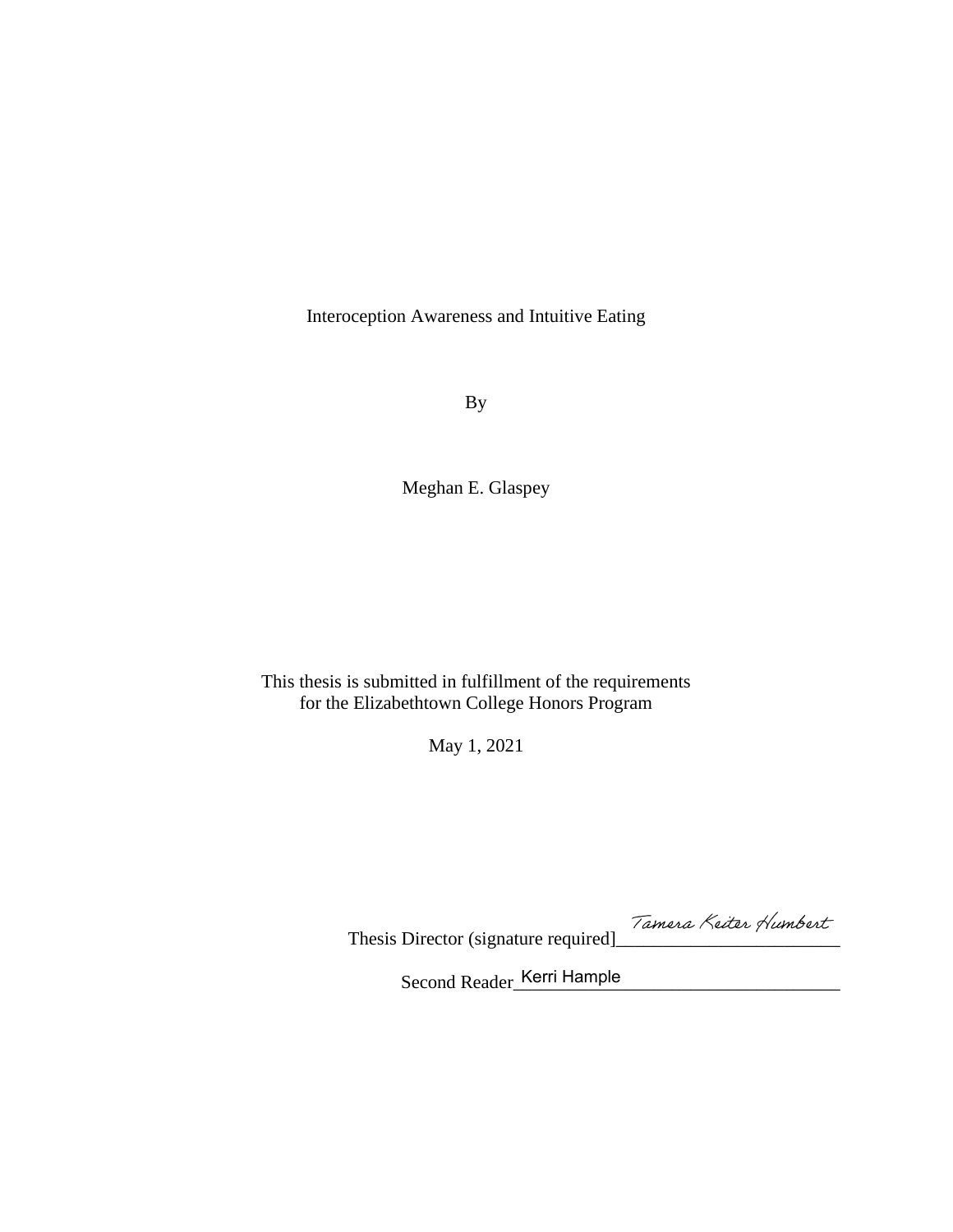

## **Honors Senior Thesis Release Agreement Form**

The High Library supports the preservation and dissemination of all papers and projects completed as part of the requirements for the Elizabethtown College Honors Program (Honors Senior Thesis). Your signature on the following form confirms your authorship of this work and your permission for the High Library to make this work available. By agreeing to make it available, you are also agreeing to have this work included in the institutional repository, JayScholar. If you partnered with others in the creation of this work, your signature also confirms that you have obtained their permission to make this work available.

Should any concerns arise regarding making this work available, faculty advisors may contact the Director of the High Library to discuss the available options.

#### **Release Agreement**

I, as the author of this work, do hereby grant to Elizabethtown College and the High Library a non-exclusive worldwide license to reproduce and distribute my project, in whole or in part, in all forms of media, including but not limited to electronic media, now or hereafter known, subject to the following terms and conditions:

#### **Copyright**

No copyrights are transferred by this agreement, so I, as the author, retain all rights to the work, including but not limited to the right to use in future works (such as articles or books). With this submission, I represent that any third-party content included in the project has been used with permission from the copyright holder(s) or falls within fair use under United States copyright law [\(http://www.copyright.gov/title17/92chap1.html#107\)](http://www.copyright.gov/title17/92chap1.html#107).

#### **Access and Use**

The work will be preserved and made available for educational purposes only. Signing this document does not endorse or authorize the commercial use of the content. I do not, however, hold Elizabethtown College or the High Library responsible for third party use of this content.

#### **Term**

This agreement will remain in effect unless permission is withdrawn by the author via written request to the High Library.

**Signature: Meghan Glaspey Date: 04/22/2021**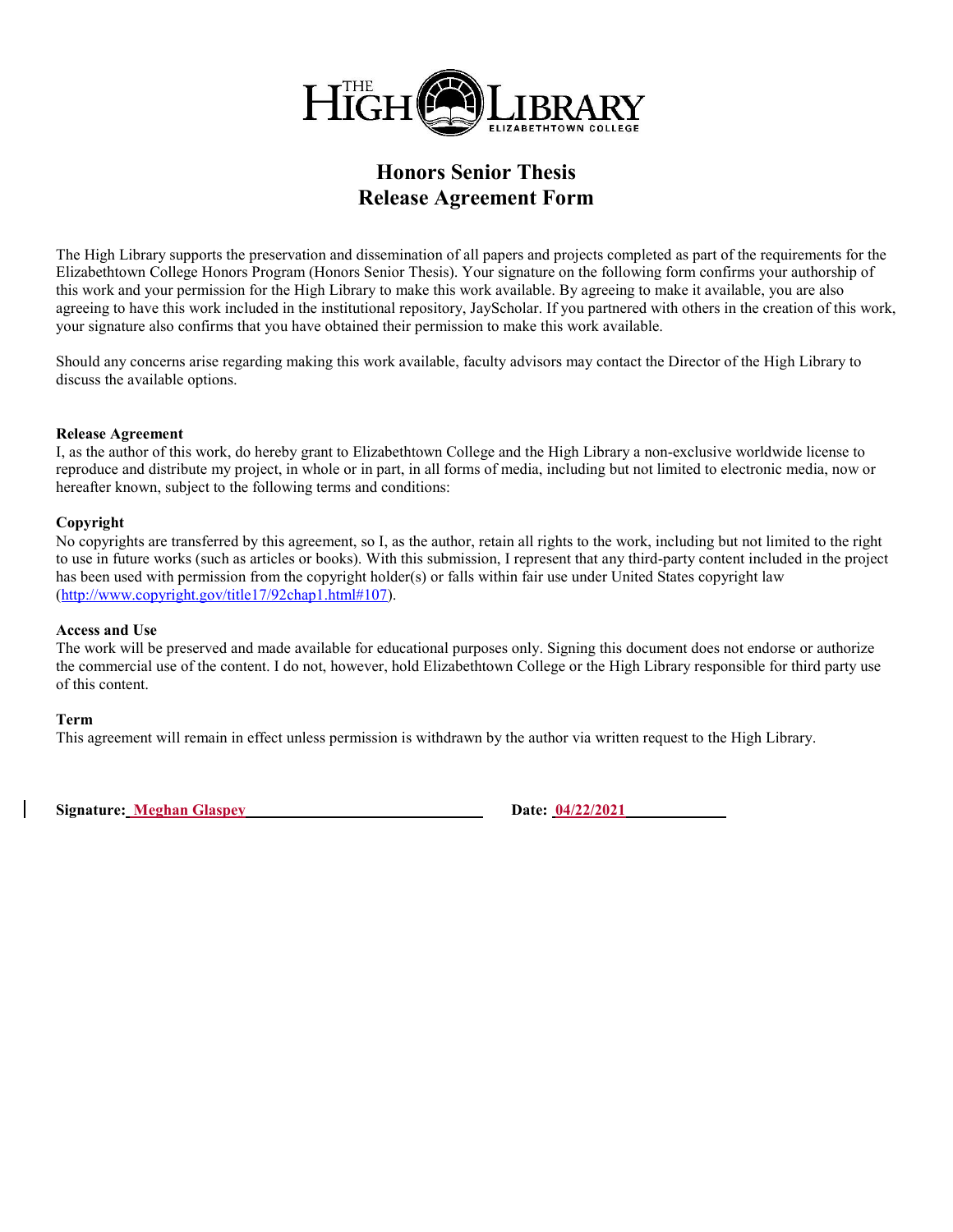## **Interoception Awareness and Intuitive Eating**

Meghan Glaspey

Department of Occupational Therapy, Elizabethtown College

OT 494: Undergraduate Scholarship

Dr. Tamera Humbert

April 19th, 2021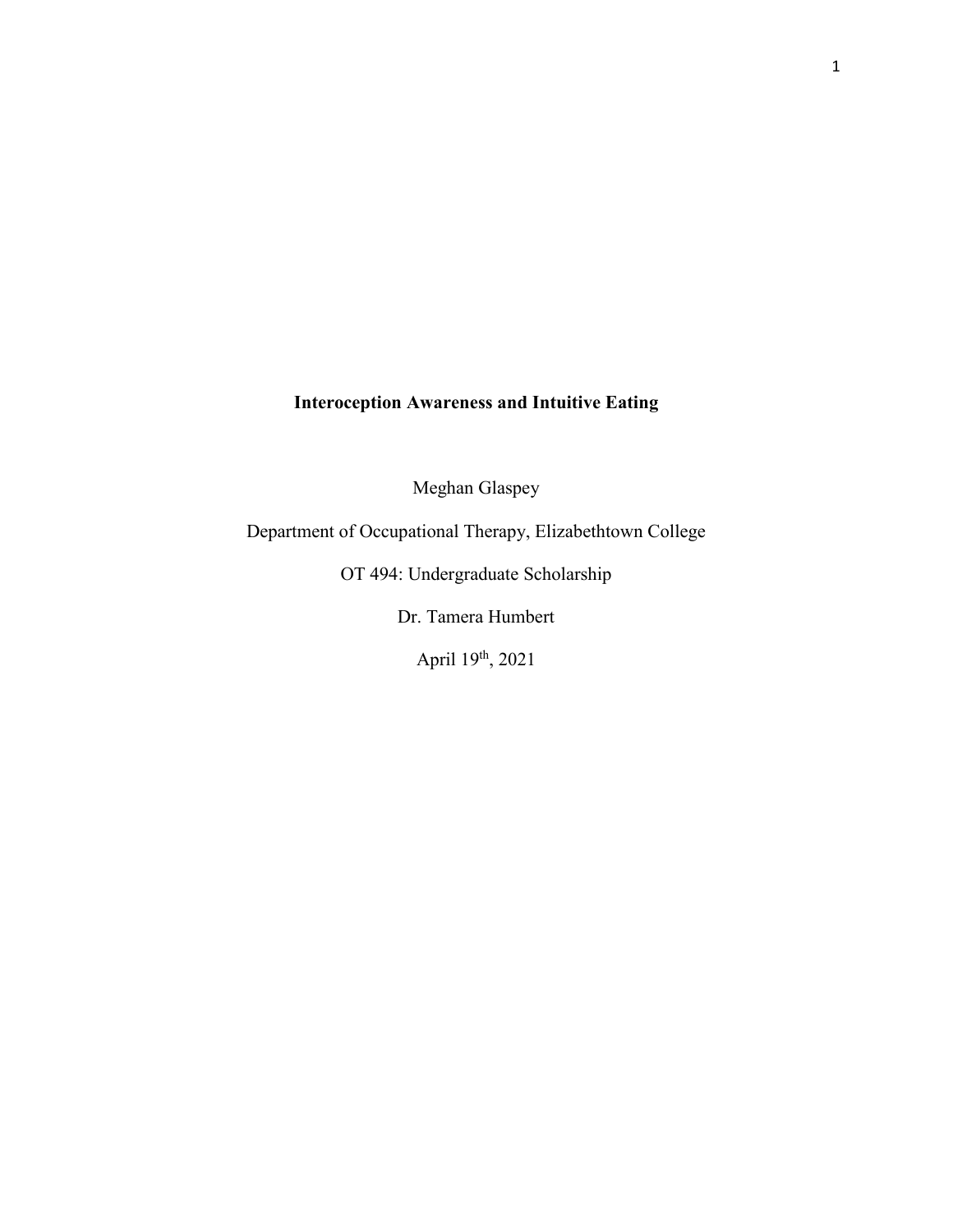#### **Interoception Awareness and Intuitive Eating**

#### **Abstract**

**Background:** College is a time where students are required to nourish themselves independently. Weight loss and weight maintenance can be difficult for many, as students are more likely to turn to external methods to lose weight, which are not successful and sustainable long term. Students may be more likely to turn to external mechanisms to lose weight because the have poor interoception awareness, which is the ability to make meaning and sense of hunger and fullness cues. This study aims to discover if interoception awareness is a requirement for intuitive eating, which is an eating approach that uses the body as a guide to make food choices. **Hypothesis:** Students who have poor interoceptive awareness rely on external mechanisms to

**Methods:** A case study design was used to compare data results of two surveys related to interoceptive awareness and dieting.

lose weight, as interoceptive awareness may be a foundational skill for intuitive eating.

**Results:** Students who had poorer interoceptive awareness skills and hyporesponsivity to hunger and fullness cues were more likely to use external tools to lose weight, which are hard to sustain long-term.

**Conclusion:** The study found that college students with poorer interoceptive awareness are more likely to rely on external tools to lose weight. The findings suggest that interoceptive awareness may be a foundational skill for intuitive eating. The findings support the need for interoceptive awareness interventions, as interoceptive awareness interventions may enhance intuitive eating.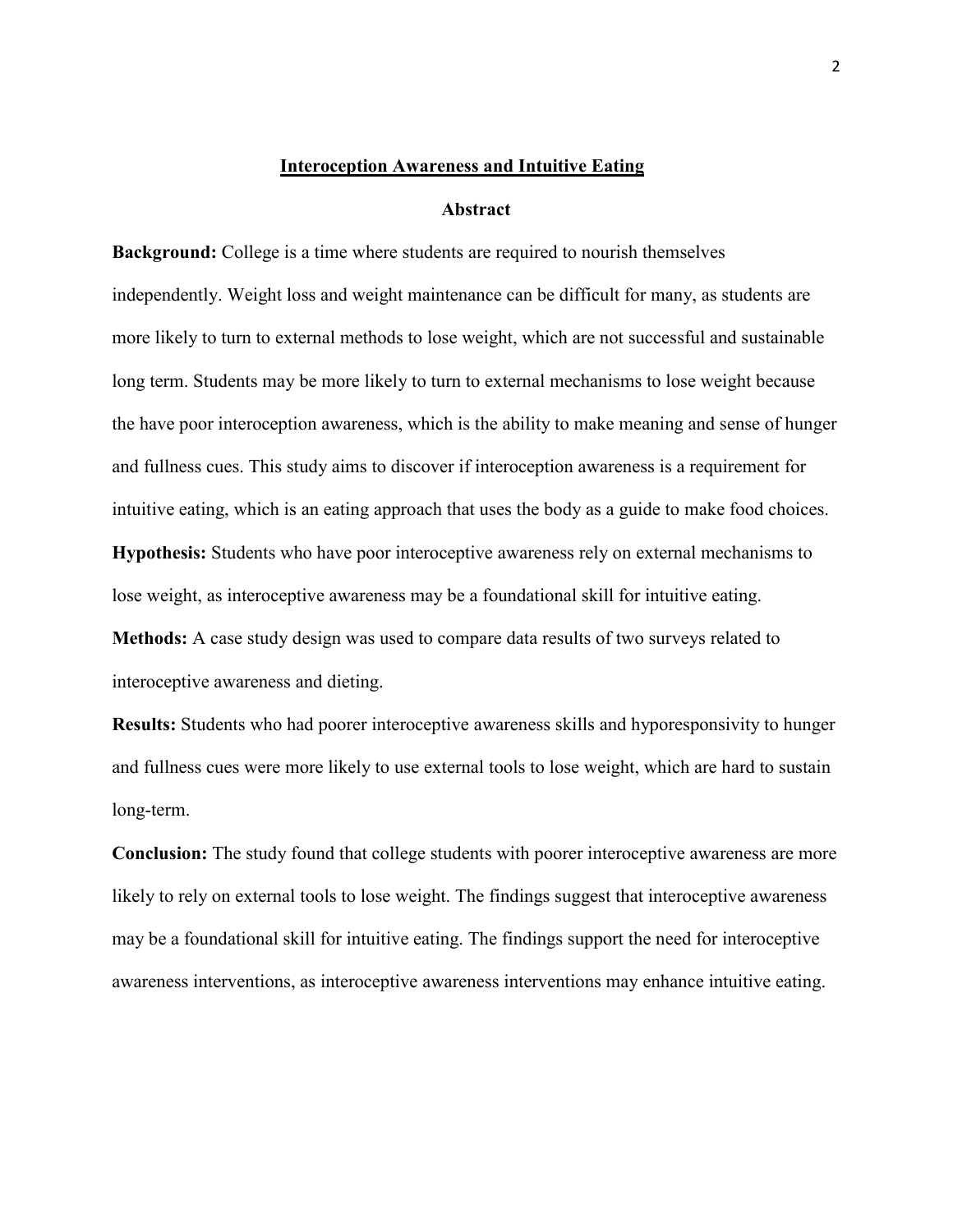#### **Introduction**

College is a time in which students have to learn how to nourish themselves in a healthy way. For many, this can include trying to lose weight to better their health. This issue is that many students use external tools to lose weight, such as calorie counting apps, diet programs, and measuring/weighing food. External tools are often used because students may have poor interoceptive awareness, which is our body's innate ability to understand and make meaning of internal hunger and fullness cues (Mahler, 2021; Tribole & Resch, 2020). Because interoceptive awareness may be a requirement to become an intuitive eater, interoceptive awareness interventions could set the foundation for helping students use internal mechanisms to lose weight (e.g., listening to hunger/fullness signals), which are more successful long term (Tribole & Resch, 2020).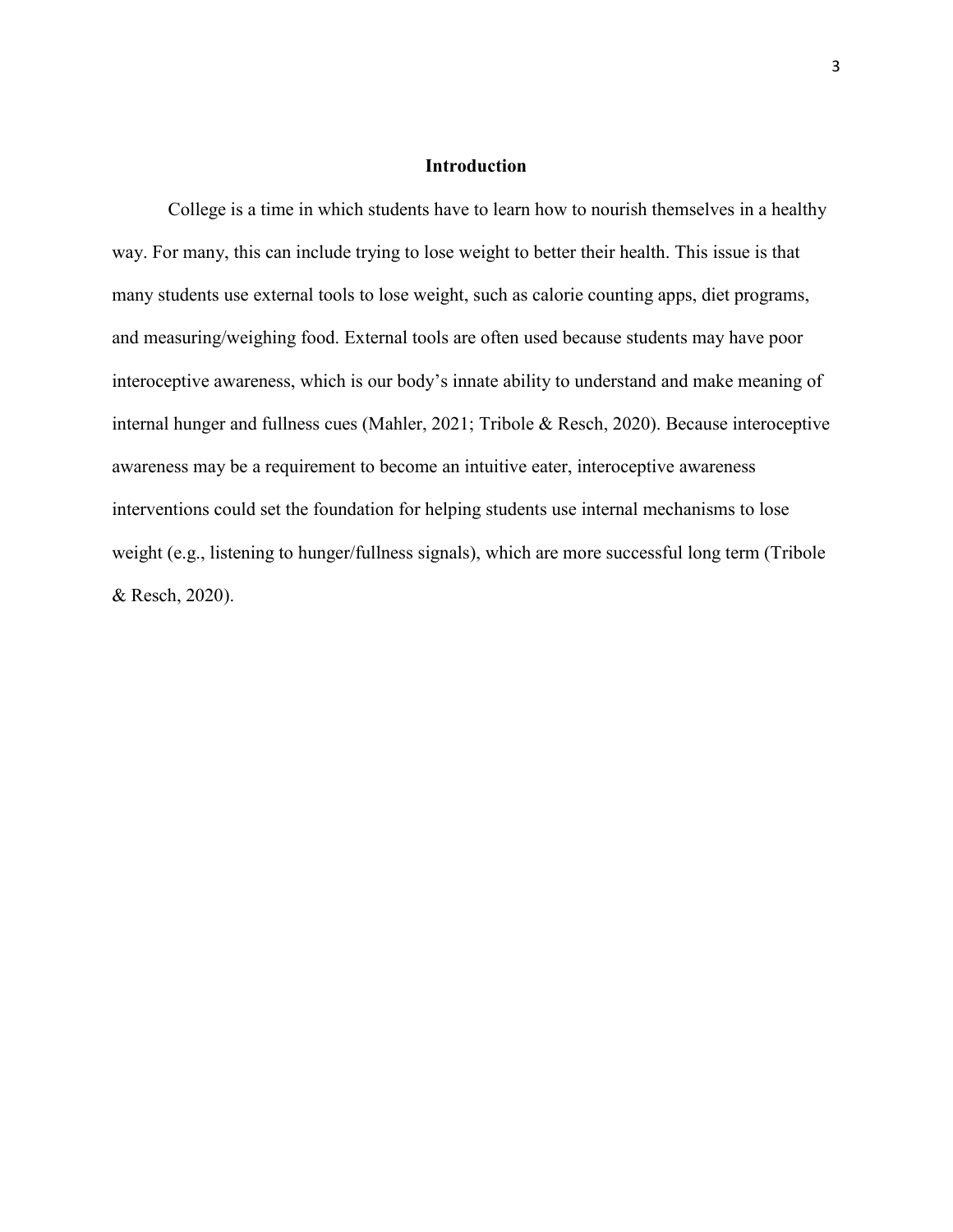#### **Review of Literature**

#### **Interoception and Intuitive Eating**

The relationship between interoception and intuitive eating has been an interesting topic for researchers over the last ten years. Interoception is a "body-to-brain" process that allows individuals to sense feelings of hunger and fullness, thus, those who report higher interoceptive awareness tend to be better intuitive eaters (Tribole et al, 2020; Quadt et al., 2018). In addition, research has shown that poor interoception has been linked to concerns in body image, which can result in disordered eating patterns (Quadt et al., 2018). Similar to Quadt et al. (2018)., Herbert et al. (2019) explains that interoceptive signals guide our eating behaviors, which can impact our ability to eat intuitively. For example, if certain individuals have a challenging time eating intuitively, sensitivity to interoceptive signals may be impaired. Impairment in interoceptive sensitivity and awareness can stem from multiple factors, which include: pressure to be thin, increased emphasis on body shape and appearance, restrained eating, weight stigma from healthcare policy and/or culture (Herbert et al, 2019). The mind and body can often get confused by this, because they are forced to focus on external methods (e.g., calories, points, exchanges, macros, special containers) instead of honoring the beauty of internal responses. Intuitive eating has also been shown to "enhance interoceptive awareness or remove the obstacles to perceiving and responding to felt sensations in the body" (Tribole et al., 2020, p. 4). This shows that interoceptive awareness and intuitive eating are connected.

 To explore the relationship between interception and intuitive eating, Herbert et al. (2013) had one-hundred and twenty female college participants complete the Intuitive Eating Scale (IES) and a heart rate perception test. Based on the outcome measures from the IES and the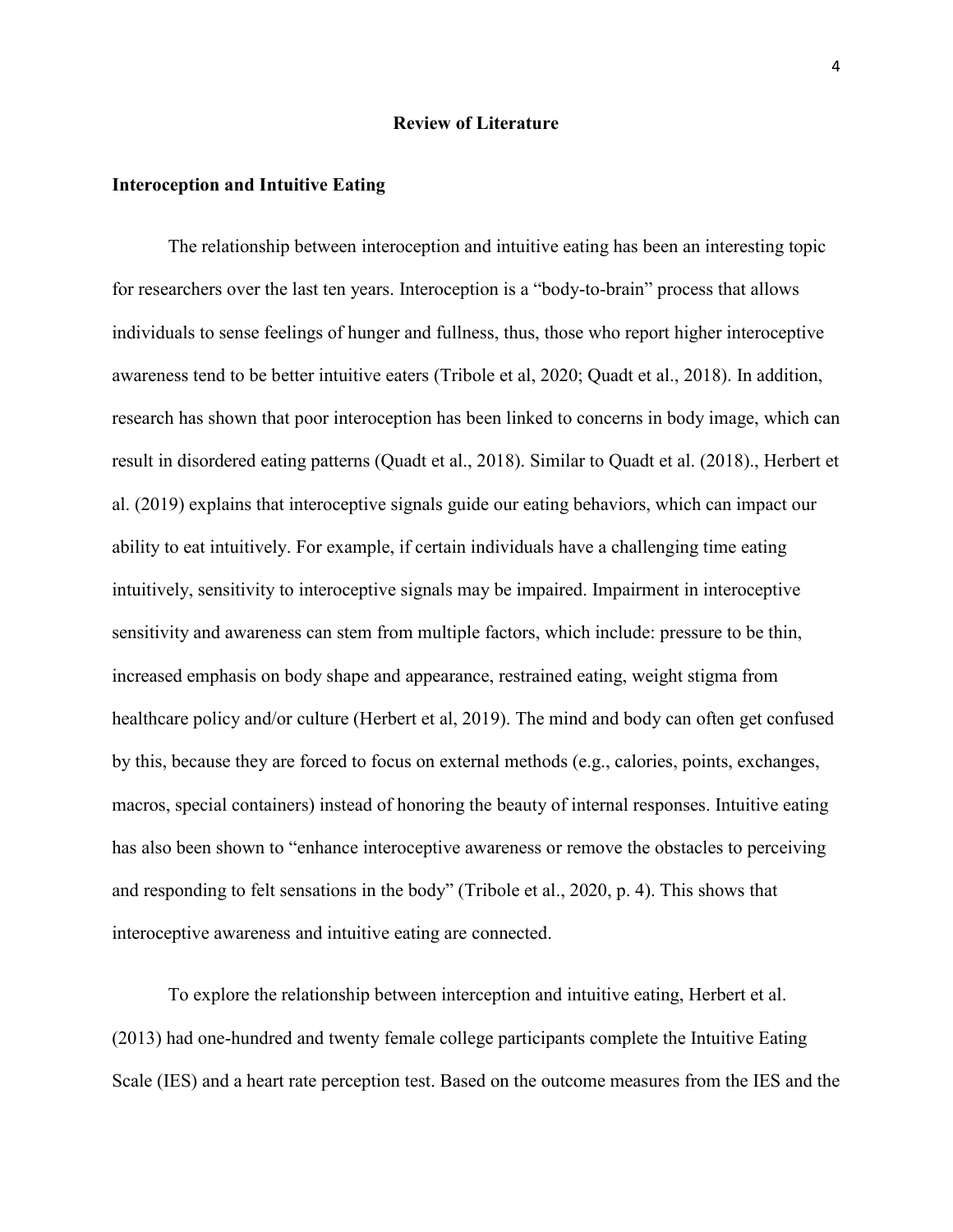heart rate perception test, researchers found that participants who scored higher on the IES scale had perceived their heart rate more accurately than those who scored lower on the IES (Herbert et al., 2013). This study offers valuable insight because it shows that those who were better at perceiving physiological functions of their body (e.g. higher interoception) were more adept to acknowledge physical hunger and satiety cues (Herbert et al., 2013). While there is current debate about the validity and reliability of the heart rate perception test, this study offers preliminary evidence about interoception and how it may be a prerequisite for intuitive eating.

 Similar to the study design described in Herbert et al. (2013), Richards et al. (2019) examined the relationship between heart rate perception and intuitive eating in 120 female patients with anorexia nervosa (AN) that were receiving in-patient treatment. As compared to healthy controls, researchers found that patients with AN initially scored lower in intuitive eating because interoceptive awareness was low; however, as patients recovered and gained more weight, interoceptive awareness was enhanced. This ultimately enhanced the patients' ability to eat intuitively. This study is relevant because it verifies that there is an important connection between interoceptive awareness and intuitive eating. While the authors note that more research needs to be done in this area, this study offers preliminary evidence and shows that interoception may be required to become an intuitive eater.

 In attempts to examine the connection between interoceptive awareness and intuitive eating further, Oswald et al. (2017) sent out a detailed survey to 200 female college women -- based on the researchers' analysis, they found that intuitive eaters had more interoceptive awareness and body appreciation as compared to non-intuitive eaters (Oswald et al, 2017). Additionally, Oswald et al. (2017) found that the reliance on hunger and satiety cues via interoceptive awareness enhanced body appreciation and intuitive eating. These results are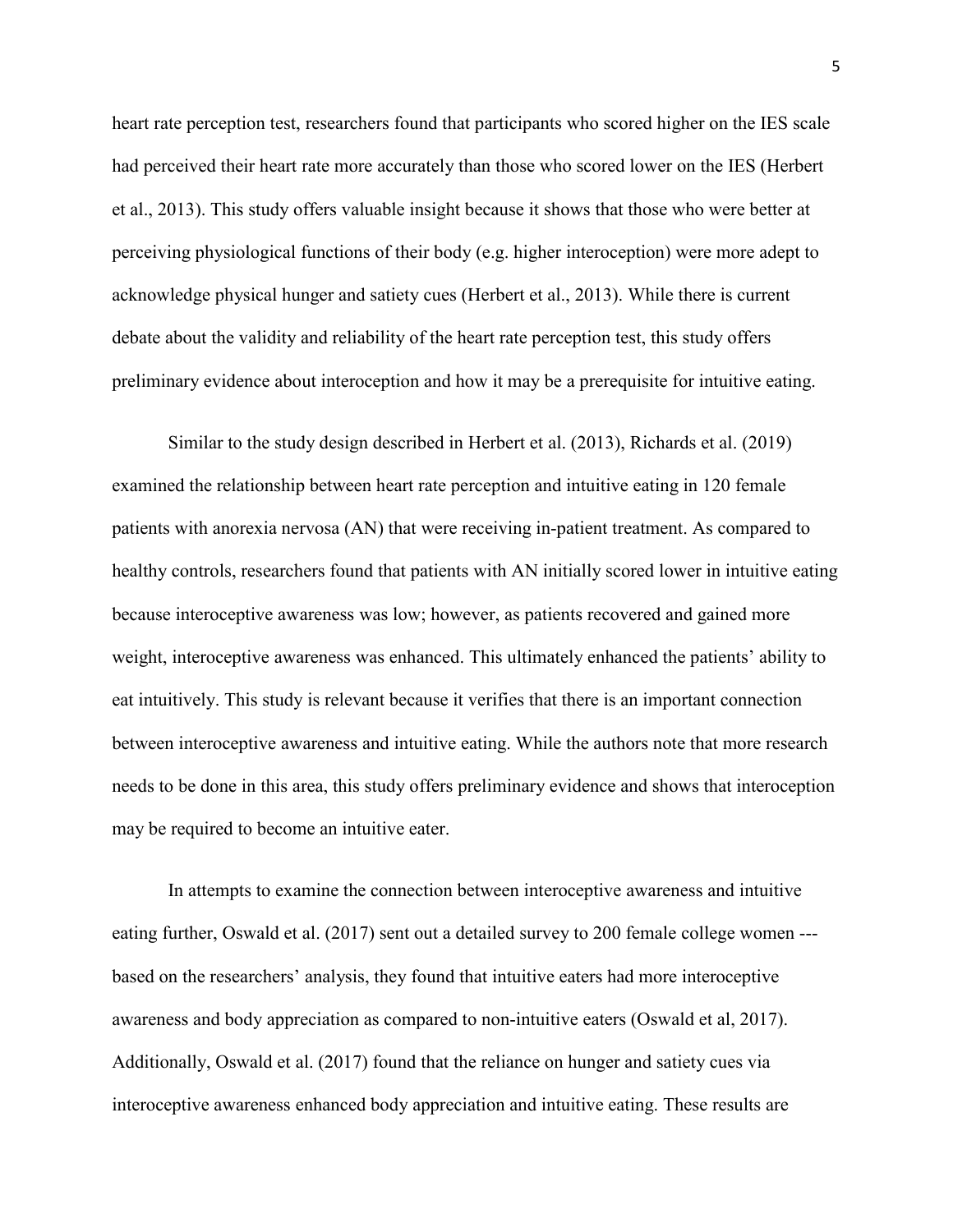significant because it shows that interoceptive awareness can enhance intuitive eating, thus, individuals are more likely to focus on internal cues rather than external cues. These results classify as preliminary evidence though, since more studies need to determine if interoceptive awareness is required for intuitive eating.

 In addition to Oswald et al. (2017), Cadena Schlam et al. (2015) noted the important relationship between interoceptive awareness and intuitive eating. Cadema Schlam and colleagues (2015) critically appraised eight RCT research articles that focused on Intuitive Eating interventions for individuals struggling with obesity. From analyzing all the studies, they found that dieting disrupts interoceptive awareness which can decrease the likelihood individuals are able to trust their internal signals and become an intuitive eater. This study is significant and informs the healthcare industry that we need a paradigm shift: instead of telling people what they should eat/weigh, individuals should be given the tools needed to enhance their own interoceptive awareness. In return, higher interoceptive awareness can help an individual become a more efficient intuitive eater.

#### **Intuitive Eating, Interoception, and Obesity**

Some health practitioners and professionals argue that overweight patients cannot eat intuitively, as they may have poor interoceptive awareness (Bacon et al., 2014). To test this belief and theory further, Salvo et al. (2018) tested two mindful eating-based programs for overweight patients. The goal was to see if a mindfulness-based intervention would be superior to treatment as usual and diet-based approaches. In the study, 240 overweight females in primary care were randomized to one of three groups: treatment as usual (TAU), Mindfulness-Based Health Promotion (MBHP), or Mindfulness-Based Eating Awareness (MB-EAT). MB-EAT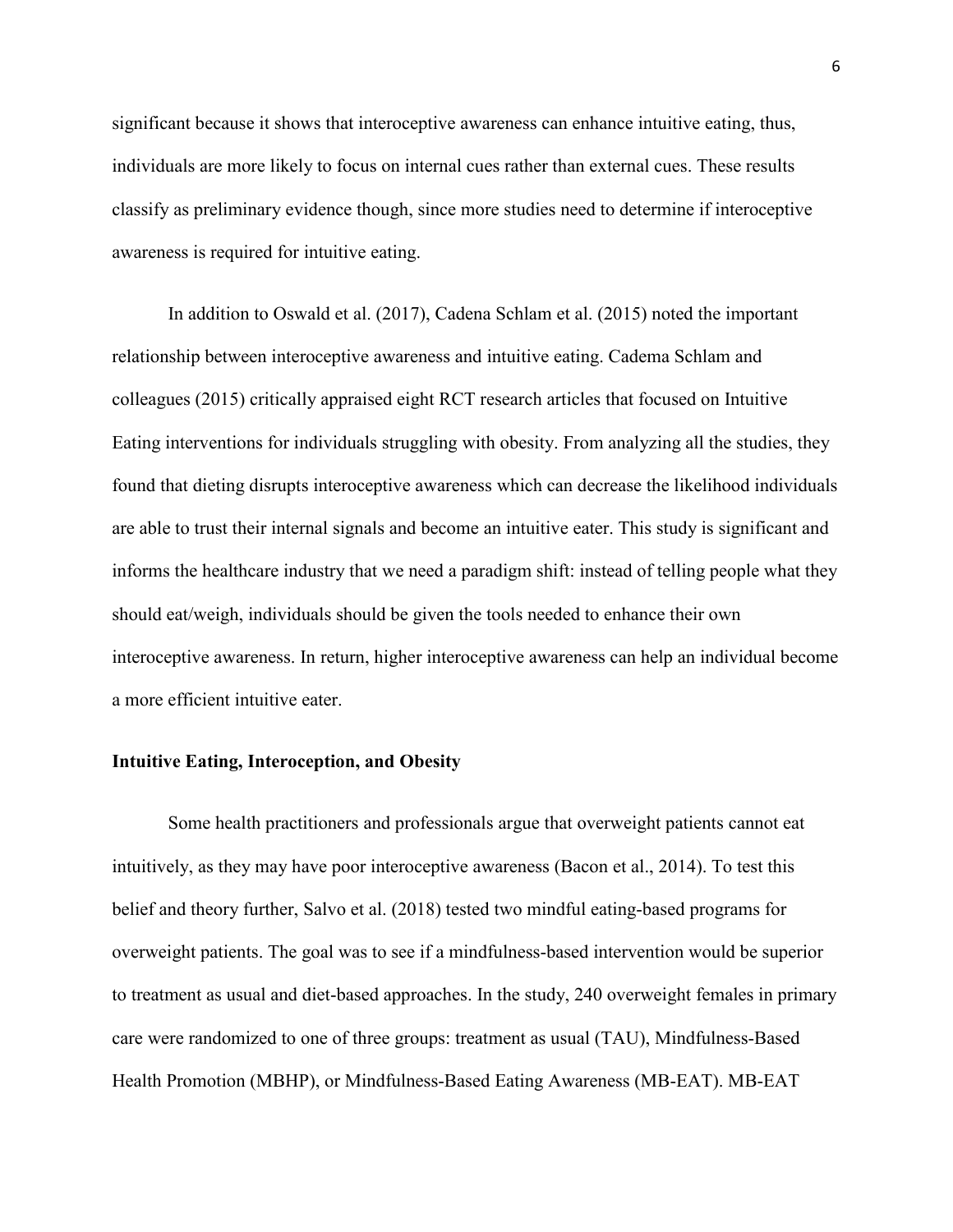focused specifically on listening to hunger and fullness cues while MBHP focused on giving mindful activity suggestions (e.g. body scan, mindful breathing). Because diet-based interventions have been shown to decrease self-acceptance and are not sustainable long-term, mindful eating offers a promising alternative to weight loss/maintenance without the need of calories, carbohydrates, or points (Salvo et al., 2018). While both mindful eating-based interventions showed promising results compared to TAU, MB-EAT has the most significant impact on participants. These results are promising for the healthcare field because it shows that mindful eating practices are more sustainable long-term than standard diet plans (Salvo et al., 2018). While mindfulness-based interventions, rather than an interoceptive awareness intervention was used for this study, this information is important for future research. For example, if a mindfulness-based intervention helped individuals tune into their bodies better, then we know an interoceptive awareness intervention will really help individuals become better intuitive eaters (Salvo et al., 2018). Mindful eating involves being aware of sensation, but interoceptive awareness allows individuals to understand and make meaning of internal cues.

Within the last year, Nogue et al. (2019) found that intuitive eating was associated with weight loss after individuals had bariatric surgery. Specifically, in the study, 401 women who recently had bariatric surgery were administered the Intuitive Eating Scale (IES-2). Unlike people who implemented diet-based approaches after surgery, scholars found that those implementing intuitive eating were more successful in losing weight (Nogue et al., 2019). While researchers note that there still is a gap in research, those who had higher interoceptive awareness after bariatric surgery may have been more efficient intuitive eaters than others in the group. The results of this study are significant, but there is still a noticeable gap in the research: we need to understand if interoceptive awareness is required for intuitive eating.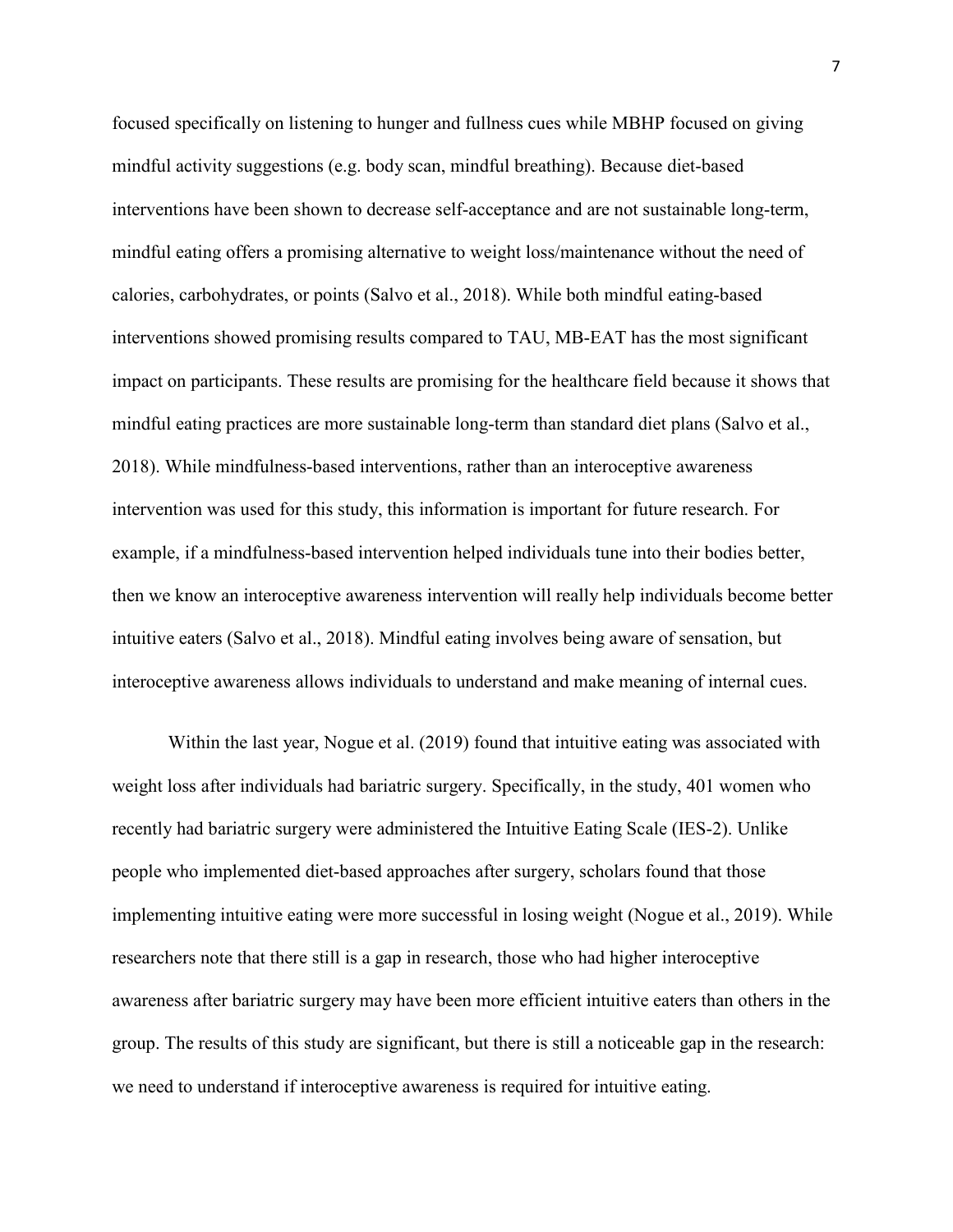While very few studies examine the connection between interoceptive awareness and intuitive eating, Simmons et al. (2017) shed some more light on this topic---the researcher found interoception to be an important component of consideration when working with individuals with obesity. For example, researchers found that obesity was associated with either *hypersensitivity*  or *insensitivity* to interoceptive hunger cues (Simmons et al., 2017). The results signify that more attention needs to be brought to interoception's role in hunger. When interoceptive signals are addressed in interventions for obesity, better health outcomes (e.g., healthier eating habits, selfacceptance, intuitive eating, etc.) occur (Simmons et al., 2017). One limitation of this study is that it failed to determine if interoceptive awareness is needed for an individual to become an intuitive eater. Future research needs to understand if an interoceptive awareness intervention will help individuals who struggle with obesity eat intuitively--- this, in return, could help with weight management.

Similar to what Simmons et al. (2017) found, Herbert et al. (2014) found that interoceptive signals were lower in 75 obese patients (both women and men) as compared to normal controls. Since interoceptive signals were found to be lower in those with a higher body mass index, researchers discovered that obese patients have a more difficult time detecting hunger signals. Because intuitive eating and interoception are key factors in food intake regulation and satiety, this explains why overweight patients may have a harder time understanding when they are hungry and full (Herbert et al., 2014). While each person has their own individual story and needs, this research shows that interoceptive signaling is an important factor to consider when treating clients with obesity.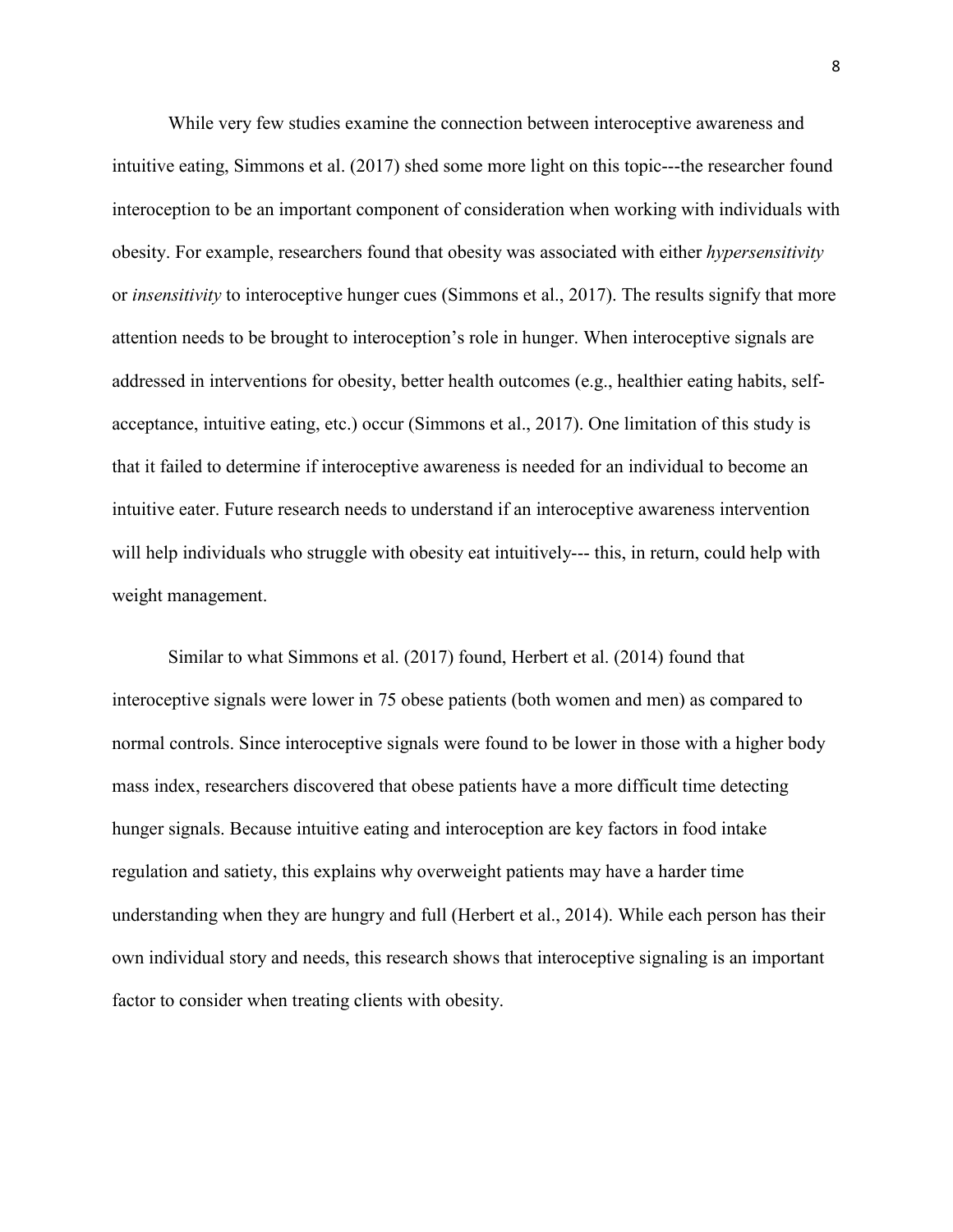#### **Intuitive Eating, Interoception, and Emotional Eating**

In the *Intuitive Eating* book written by Evelyn Tribole and Elyse Resch, principle seven explains the importance of coping with your emotions without using food. While Tribole and Resch (2020) explain that it is a normal part of life to eat in response to anxiety, stress, anger, depression, and/or boredom, turning to food each time someone feels these emotions can become problematic. Eating due to emotions, rather than listening to what our bodies truly need can disrupt our interoceptive signals. If interoceptive awareness skills are lacking, an individual may ignore what their body is truly telling them and instead, let their emotions guide them. More research certainly needs to be done, but emotional eaters may have poor interoceptive awareness. This can inhibit one's ability to eat intuitively.

While it is obvious that emotional eating looks different for everyone, Sokol et al. (2016) found that in general, emotional eaters (e.g., In this study, it was undergraduate females enrolled in a college class) were less likely to have interoceptive awareness. When emotions are coupled with a decrease in hunger signaling cues, many people may turn to emotional eating as a result. The researchers also brought another important thought to mind: emotional eating encompasses both emotional awareness and appetite awareness. While this may seem like common knowledge to many, it is important to consider that emotions are not the primary reason why people overeat; interoceptive signals involved with appetite play a role too.

#### **Intuitive Eating, Interoception, and Weight Stability**

Because intuitive eating (IE) focuses on allowing individuals to eat in accordance with their hunger and fullness cues, oftentimes, people who practice it are more likely to be weight stable and fall within their setpoint weight range (Bacon et al., 2014; Tylka et al., 2020). To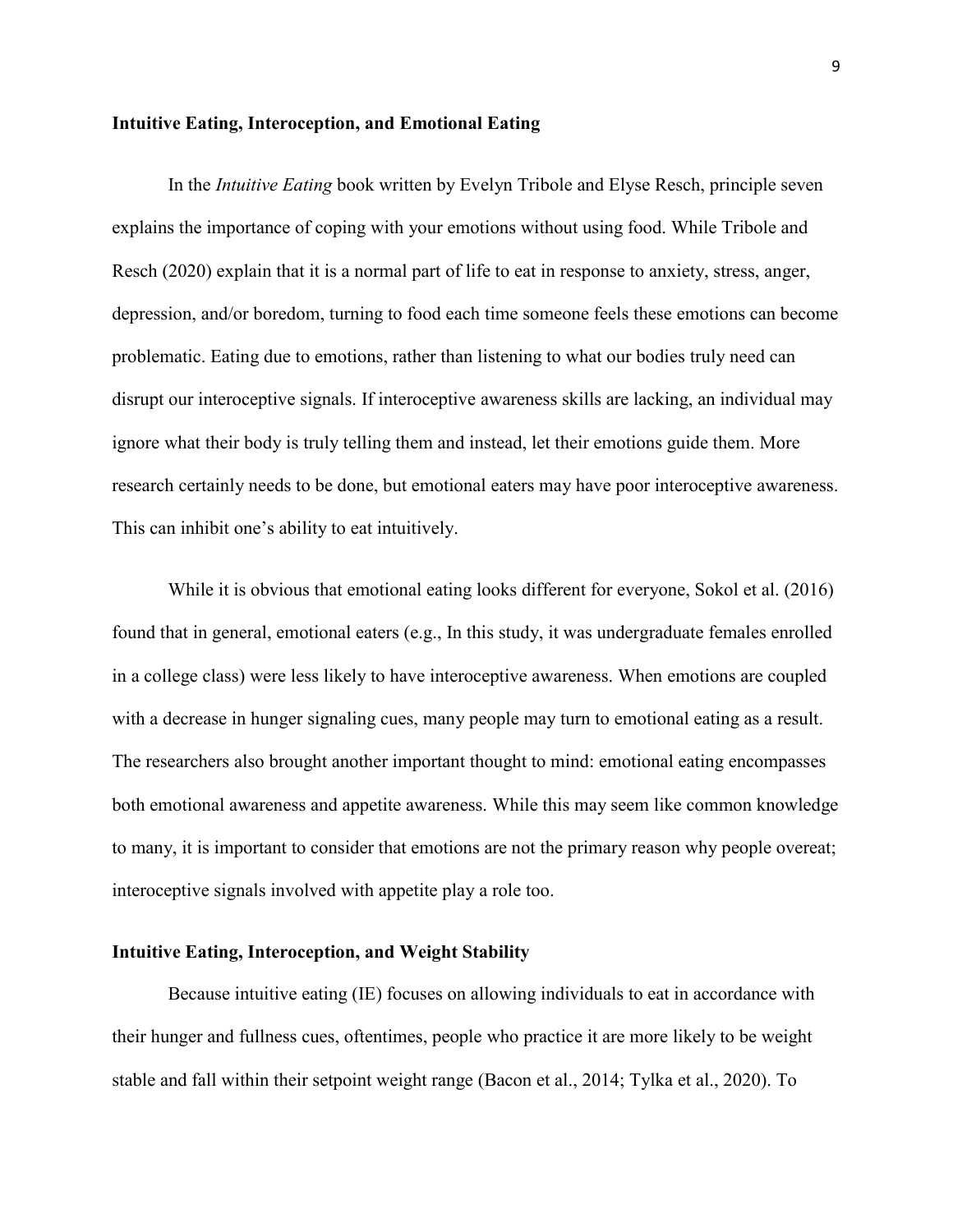observe the relationship between intuitive eating and weight, Tylka et al. (2020) administered questionnaires to a community of women and men to see if intuitive eating was associated with weight stability. Similar to what they hypothesized, researchers found that those who scored higher on the Intuitive Eating Questionnaire were more weight stable than others who frequently dieted (Tylka et al., 2020). While this study offers useful evidence, more research needs to done on the relationship between intuitive eating and interoceptive awareness in this context. For example, this study shows that intuitive eating (IE) was associated with weight stability, but did individuals who practiced it have better interoceptive awareness? There is a gap in research here: it is still unknown if high levels of interoceptive awareness will allow an individual to be a more efficient intuitive eater.

While it is not surprising that each person may experience interoceptive cues in a different way, a recent study found that genetic differences, home environment differences (e.g., parent feeding practices, etc.), and psychiatric differences affected the way individuals responded and evaluated their own hunger cues (Stevenson et al., 2015). In terms of genetics, both Stevenson et al. (2015) and Bacon et al. (2014) agree that genetics play a primary role in our hunger cues too. This study does shed light on the topic of interoceptive awareness because it reminds researchers that our environmental circumstances can impact our ability to tune into our bodies and understand our hunger, fullness, and thirst. While research still needs to link the connection between interoception and intuitive eating together, it is important to consider that life circumstances can inhibit one's ability to practice interoceptive awareness. If interoceptive awareness is lacking, intuitive eating skills may also be lacking.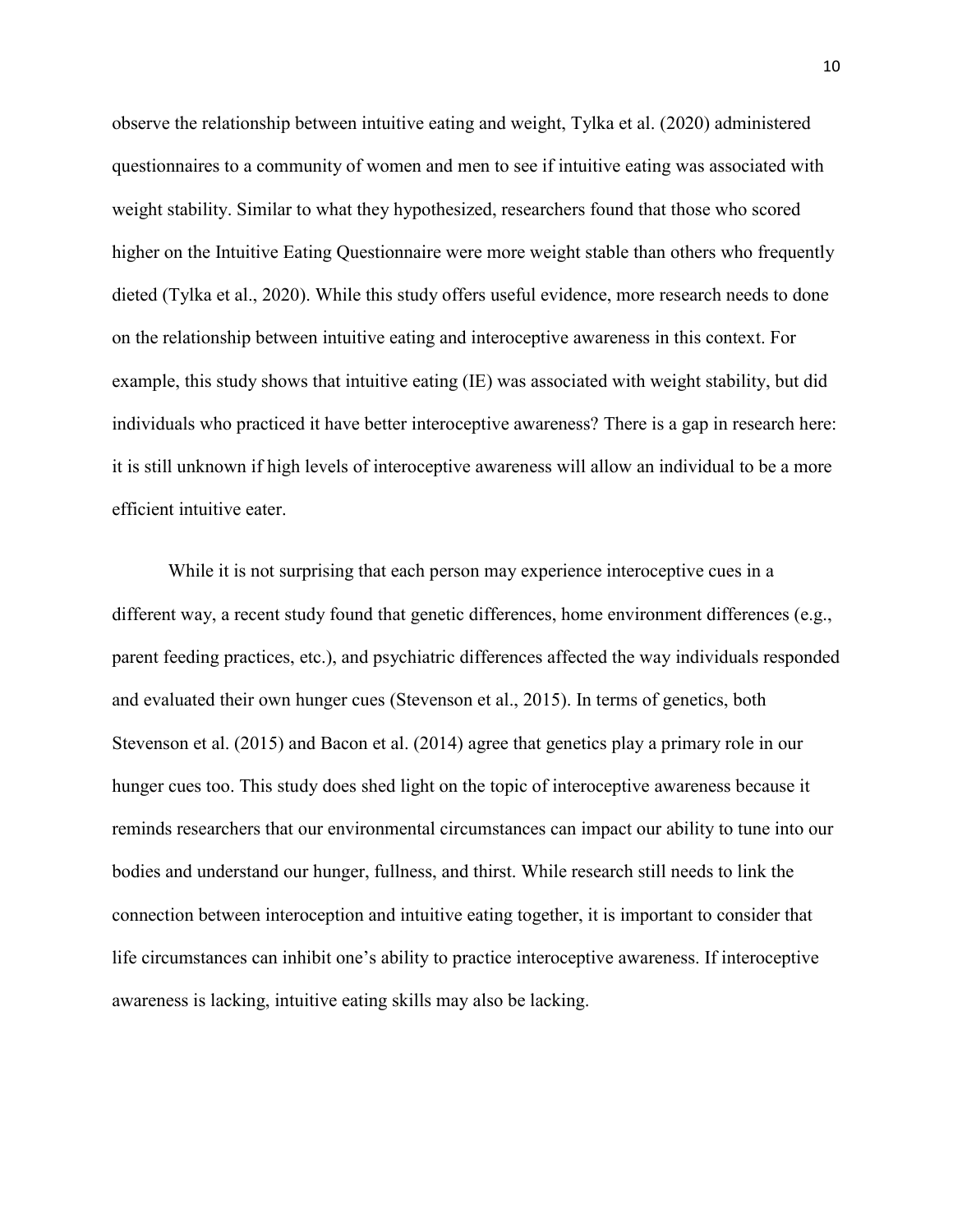#### **Intuitive Eating, Interoception, and College Students**

Multiple studies have confirmed that college is a time of life where young adults are at risk for encountering attunement disruptors when it comes to eating. As an example of an attunement disruptor, calorie-counting and frequent weighing of oneself can spiral into disordered eating behaviors, especially in vulnerable college students (Romano et al., 2018). When Romano et al. (2018) observed students in the college setting and compared frequent calorie counters to those who practiced intuitive eating (IE), they found that those who implemented more IE principles into their life were less likely to have disordered eating patterns. While not specifically observed in this study, it may be hypothesized that those who spiraled into disordered eating habits had poor interoceptive awareness skills. Research needs to continue to connect these two topics together. It may be possible that those who have high interoceptive awareness are more likely to understand their hunger and fullness needs.

 Limited studies have evaluated the connection between interoception and intuitive eating in college students. Although this is a noticeable gap, a recent study found that interoceptive awareness changes over the lifespan, especially in late adolescence/early adulthood. For example, young adults are going through multiple changes throughout this stage of life (e.g. identity changes, hormone changes, physical changes, cognitive changes, etc.) which is believed to occasionally disrupt interoceptive awareness and sensitivity (Murphy et al., 2017). Murphy et al. (2017) admits that future research needs to examine the connection between childhood experiences (e.g., parent feeding practices), puberty, emotional changes, and interoceptive awareness changes in young adults. Changes in interoceptive awareness could change one's ability to eat intuitively.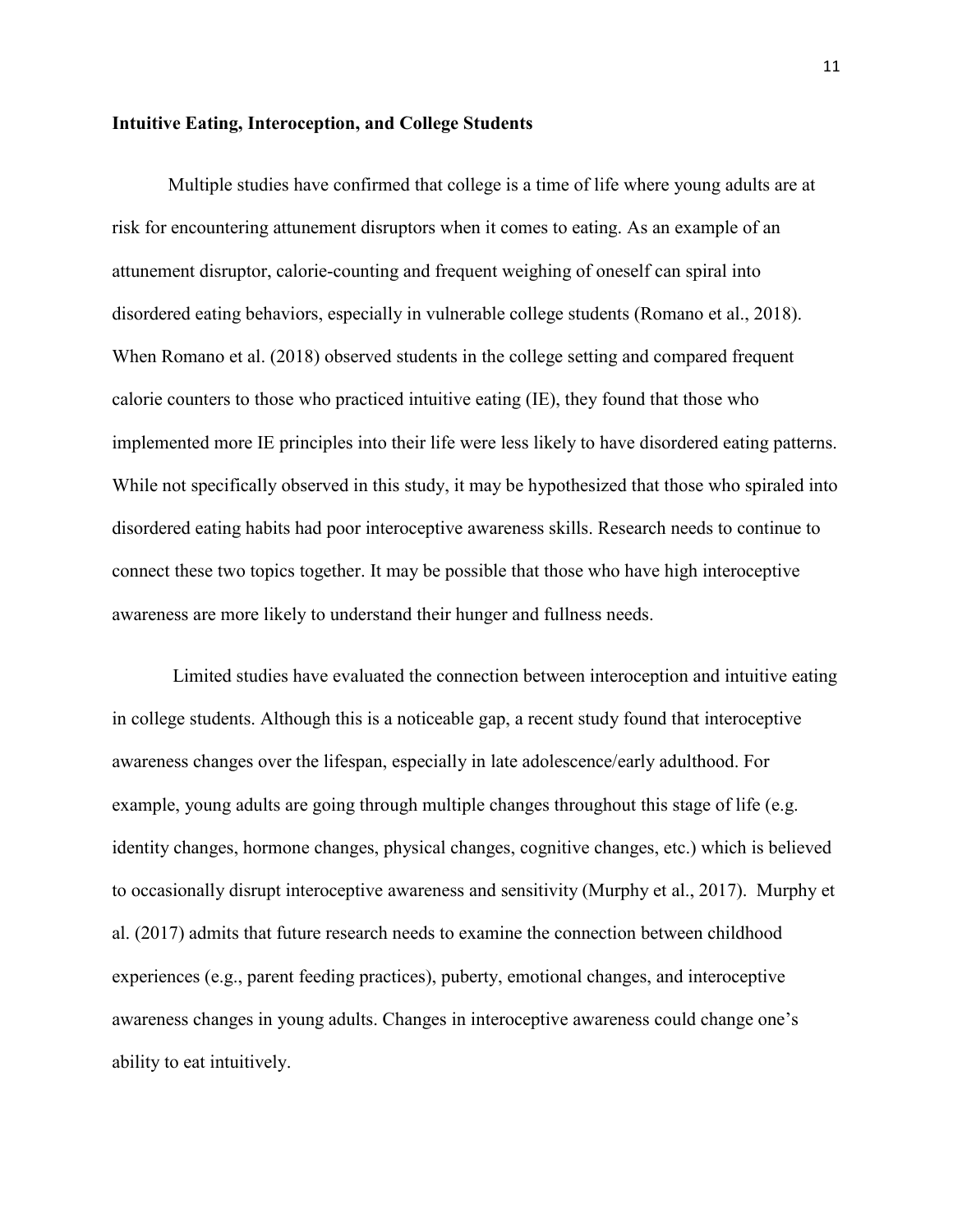#### **Intuitive Eating and Interoception Intervention Studies**

 A recent research study completed by Boucher et al. (2016) found that a web-based intuitive eating program ("Mind, Body, Food") increased intuitive eating behaviors and decreased binge eating behaviors in middle-aged women. Although this study focused on only women and individuals who were in middle adulthood, this study has significant implications for all ages. The "Mind, Body, Food" program has twelve modules with educational videos and practice skill problems that helped participants learn to focus on their own body's needs, rather than external factors (Boucher et al., 2016). While not directly addressed, the "Mind, Body, Food" program may have increased the participants' interoceptive awareness. This may explain why many of the participants were able to eat more intuitively after the internet-based program was completed. Future research should continue to connect the dots between interoceptive awareness and intuitive eating to determine if interoceptive awareness is required for an individual to eat intuitively. This specific research study offers preliminary evidence but does not inform the readers if the ability to eat intuitively was easier (or harder) for individuals who had higher levels of interoceptive awareness.

#### **Application and Summary**

Within the field of occupational therapy, weight management and health behavioral change is a current topic of interest. Health management and weight management changes throughout the lifespan. The transition to college, and increased independence appears to be a time period that requires individuals to learn to figure out how to nourish themselves in healthy way. Tribole & Resch  $(2020)$  say that weight management techniques include external mechanisms (calorie counting, point systems, etc.) and internal mechanisms (acknowledging hunger and satiety signals). The success of weight loss long term is of much debate and is a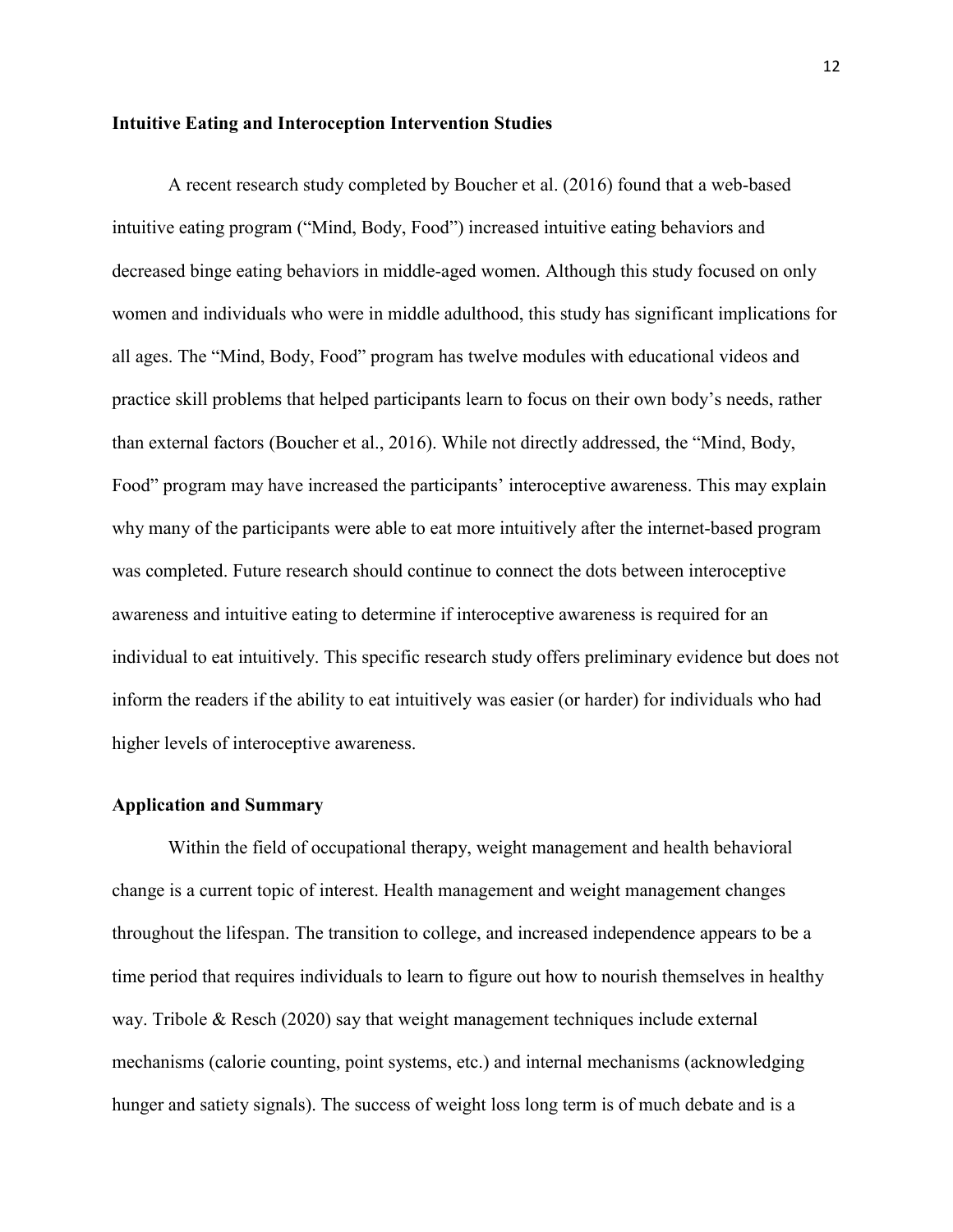lifelong struggle for many. Internal mechanisms (i.e., Intuitive Eating) appears to have more success long term (Tribole & Resch, 2020). Intuitive Eating, although it has long term success appears, to be quite challenging for many.

According to Tribole & Resch (2020), interoceptive awareness occurs when an individual processes, perceives, and tries to make meaning of an internal sensation. When interoceptive awareness is cultivated, it is believed that people can be more in touch with the physical sensation of hunger (Tribole & Resch, 2020). If one cannot recognize hunger or satiety, it is questioned whether Intuitive Eating is even possible. When interoceptive awareness, particularly of hunger and satiety are impaired, it is questioned whether individuals attempting to manage weight need to use external tools (such as calorie counting, etc.). For other students, they may have high interoceptive awareness, which means they do not need certain tools to tell them when and what to eat, since they use their body signals to guide them. External methods do not have the same long term success rate as Intuitive Eating (Tribole & Resch, 2020).

Interoception awareness and intuitive eating matters for college students because Romano et al. (2018) says that young adults who use calorie counting or engage in dieting behaviors (e.g., calorie counting) are more susceptible to disordered eating patterns. Disordered eating could negatively affect daily life occupations and could cause even more dysfunction in interoceptive awareness processing (Tribole & Resch, 2020). This could ultimately end of affecting one's ability to eat intuitively (Romano et al., 2018). Murphy et al. (2017) explains this further by saying college is a time where interoceptive awareness can drastically change, since students are in a brand-new environment and are required to make meaning and sense of their internal signals in a brand-new place. Because attunement disruptors can impact one's ability to make meaning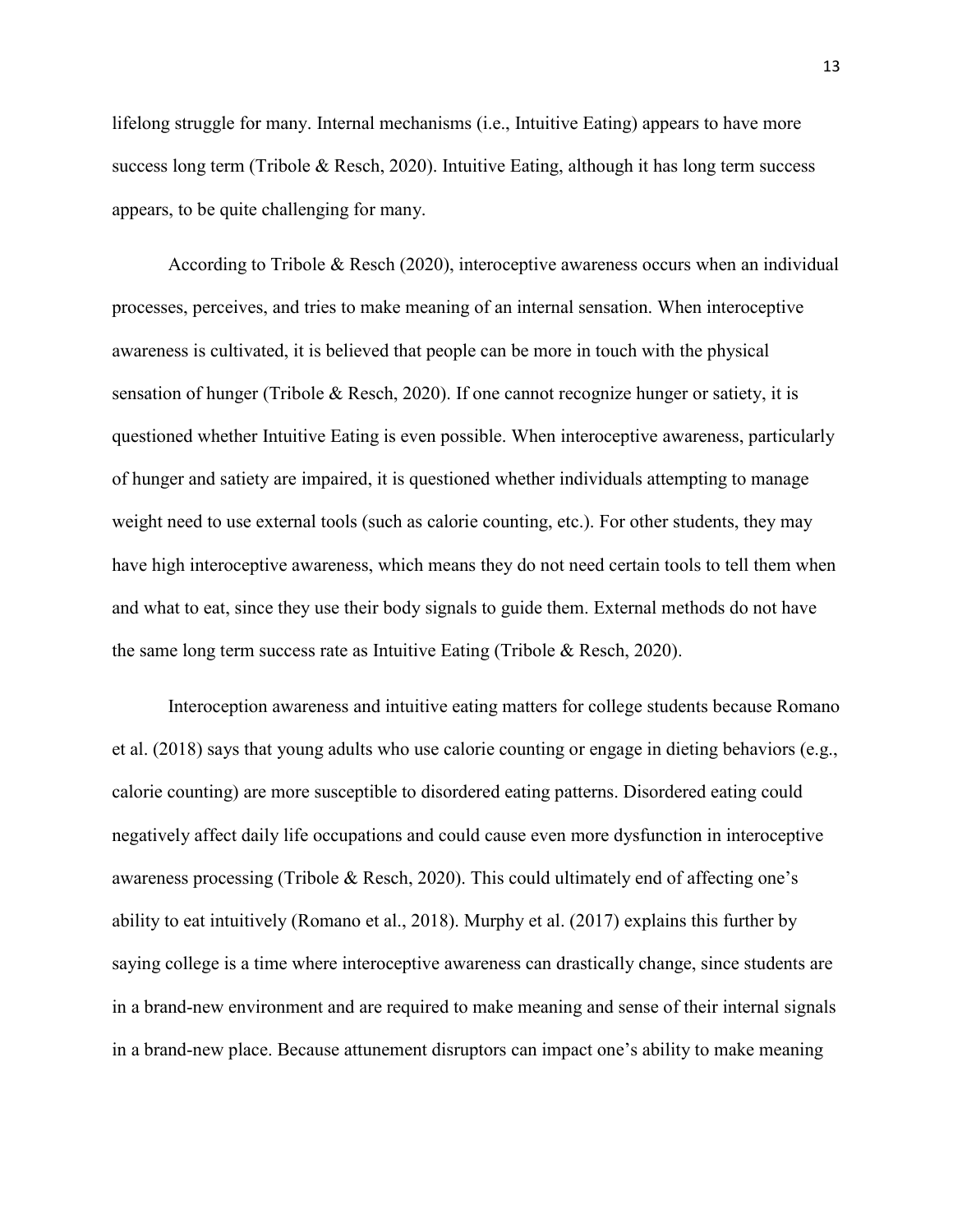of internal cues (via interoception awareness), this can ultimately impact the way a student eats (Tribole & Resch, 2020, Murphy et al., 2017; Romano et al., 2018).

While each college student has their own unique story related to weight, specifically for overweight individuals, Salvo et al. (2018) says mindfulness-based interventions can help a person tune into their body more efficiently. This allows for a better understanding of hunger and fullness cues, which can aid in enhancing interoceptive awareness (Salvo et al., 2018). Because interoception awareness may be the solution to becoming an intuitive eater, which is most successful long-term, the research completed by Salvo et al. (2018) provides an important foundation for future research (Tribole & Resch, 2020). Nogue et al. (2019) also provides information on this topic by saying that intuitive eating has been linked to long-term and sustainable weight loss after bariatric surgery. While the population of this study was not college students, this provides important information because the research shows that intuitive eating is more effective than dieting methods for weight loss (Nogue et al., 2019). But to get one to that point, they may need to make meaning and sense of their own hunger and fullness cues first.

Emotional eating can be another problem that college students struggle with. Emotional eating can interrupt interoceptive signaling, which can inhibit the process of making sense of internal hunger and fullness cues (Tribole & Resch, 2020). Sokol et al. (2016) found that college students who eat for emotional reasons tend to tune out what their internal signals are truly telling them, which is why it is more difficult to eat intuitively.

Recent research by Tylka et al. (2020) linked intuitive eating to weight stability. This is because with intuitive eating, individuals are using interoceptive awareness cues to understand and make meaning of when/what to eat, versus using external tools and mechanisms to dictate eating patterns (Tylka et al., 2020). Because weight cycling from dieting can have negative

14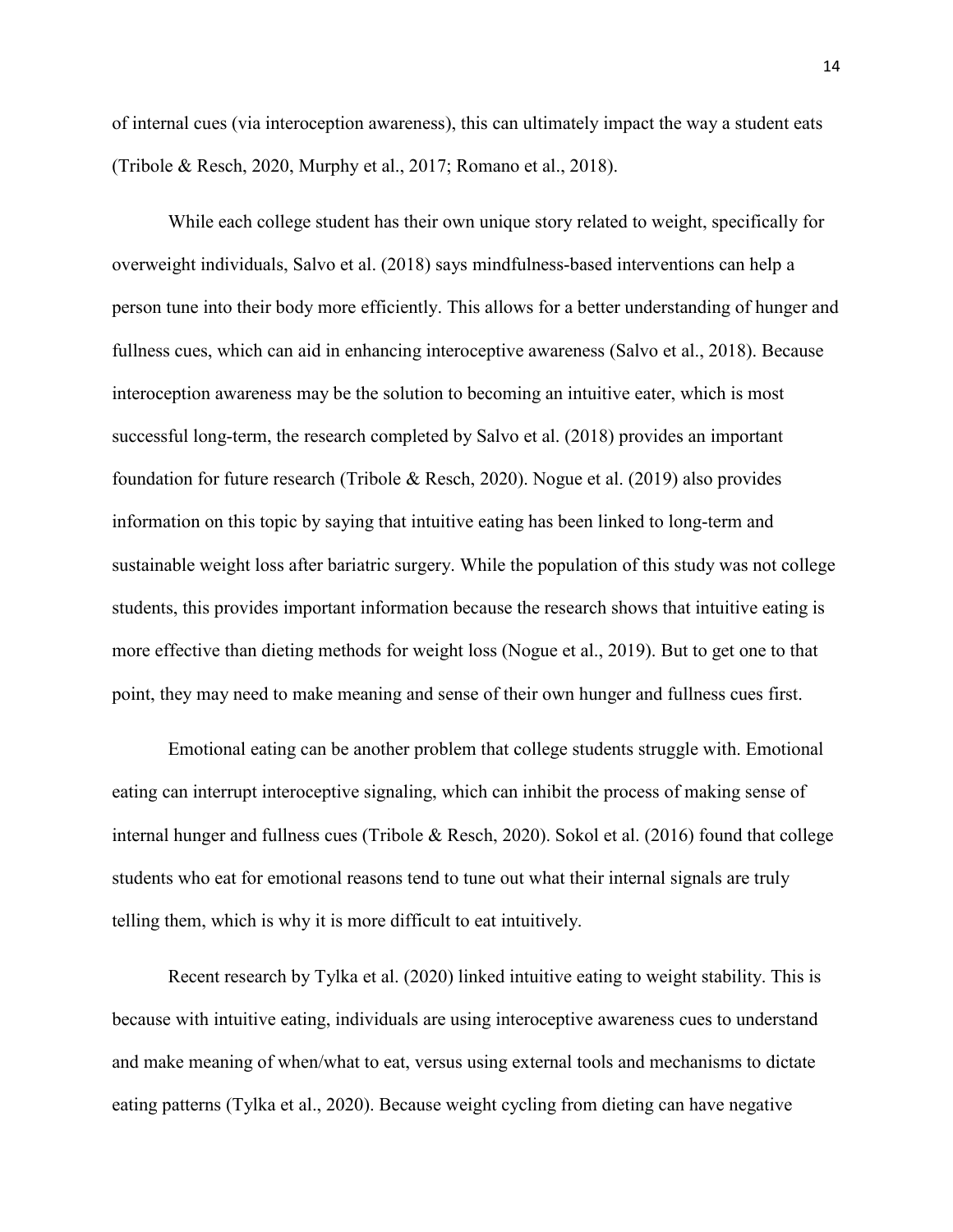implications on health and psychological well-being, intuitive eating is a better solution (Bacon & Aphramor, 2014; Tylka et al., 2020). But, to eat intuitively, interoception awareness may be a prerequisite (Tribole & Resch, 2020).

The purpose of the study was to see if there is a correlation between Interoceptive Awareness and weight management success using internal vs. external tools. The implication for the research lays the possible groundwork to consider using interventions to improve interoceptive awareness as part of a weight management program, as there is limited research that aims to understand the role of interoceptive awareness in weight management.

#### **Methods**

#### **Research Design**

A case study design was used to compare data results of two surveys related to interoceptive awareness and dieting. Interpretations were developed from the External vs. Internal Tools Survey and Interoceptive Awareness Interview*©* that were completed by the participants.

#### **Participant Recruitment and Selection**

Before data collection from participants occurred, The Elizabethtown College IRB approved the research study. Figure A describes the process of participant recruitment. To recruit participants who had lost five to ten pounds within the last two years, a description of the research study was posted on the Elizabethtown College "Jays App". This is an application that posts important announcements and information for the entire student body and staff at Elizabethtown College. Because only a few participants were identified this way, a description of the research study was sent to the Honors Program and Occupational Therapy Department at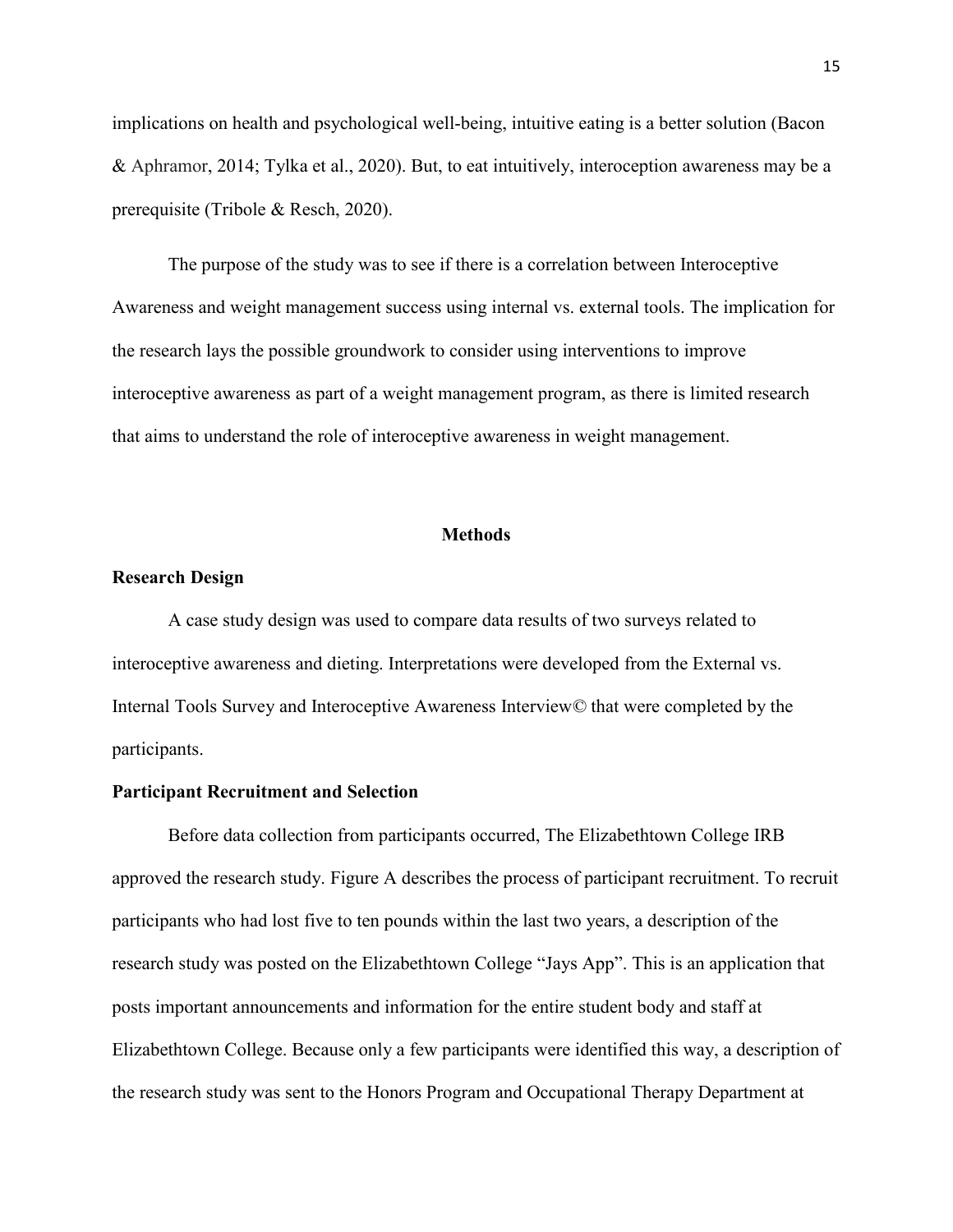Elizabethtown College. Other departments were contacted but denied forwarding the research study information to their students.

Eleven students participated in the study and gave written consent prior to completing the research surveys. One female participant did not meet criteria as initial weight loss was a cause of a new health condition. Of the ten students that met the criteria, nine were female and one participant was a male. An excerpt about the study was sent out to the entire campus student body at Elizabethtown College to ensure participants met the inclusion criteria. Participants were not compensated.

**Figure A:** Participant Recruitment Process





Participant emails [glaspeym@etown.edu](mailto:glaspeym@etown.edu) or [hamplek@etown.edu](mailto:hamplek@etown.edu) to participate in the study

The researcher will send the survey and assessment to the participant and assign them a Code Number. The participants have the OPTION to fill out electronically or by hand and return via email OR fill out electronically or by hand and return to the researcher's campus mailbox. Participants have one week to complete.

Once the assessment and survey are returned (either by mailbox or by email), they will be stored in a private folder. Then, the researcher will try to find a connection between these two ideas.

#### **Inclusion and Exclusion Criteria**

When the research study was posted on the Elizabethtown College Jays App and sent to the Honors Program and Occupational Therapy departments, a description of the inclusion criteria was included. To participate, students had to be in college (between ages 18-25) and must have lost 5-10 pounds within the last two years. Participants could currently be losing weight, but to meet criteria, between 5-10 pounds must have already been lost. The first few questions on the External vs. Internal Tools survey asked participants if they lost five to ten pounds within the last two years, which also reinforced the inclusion criteria. One participant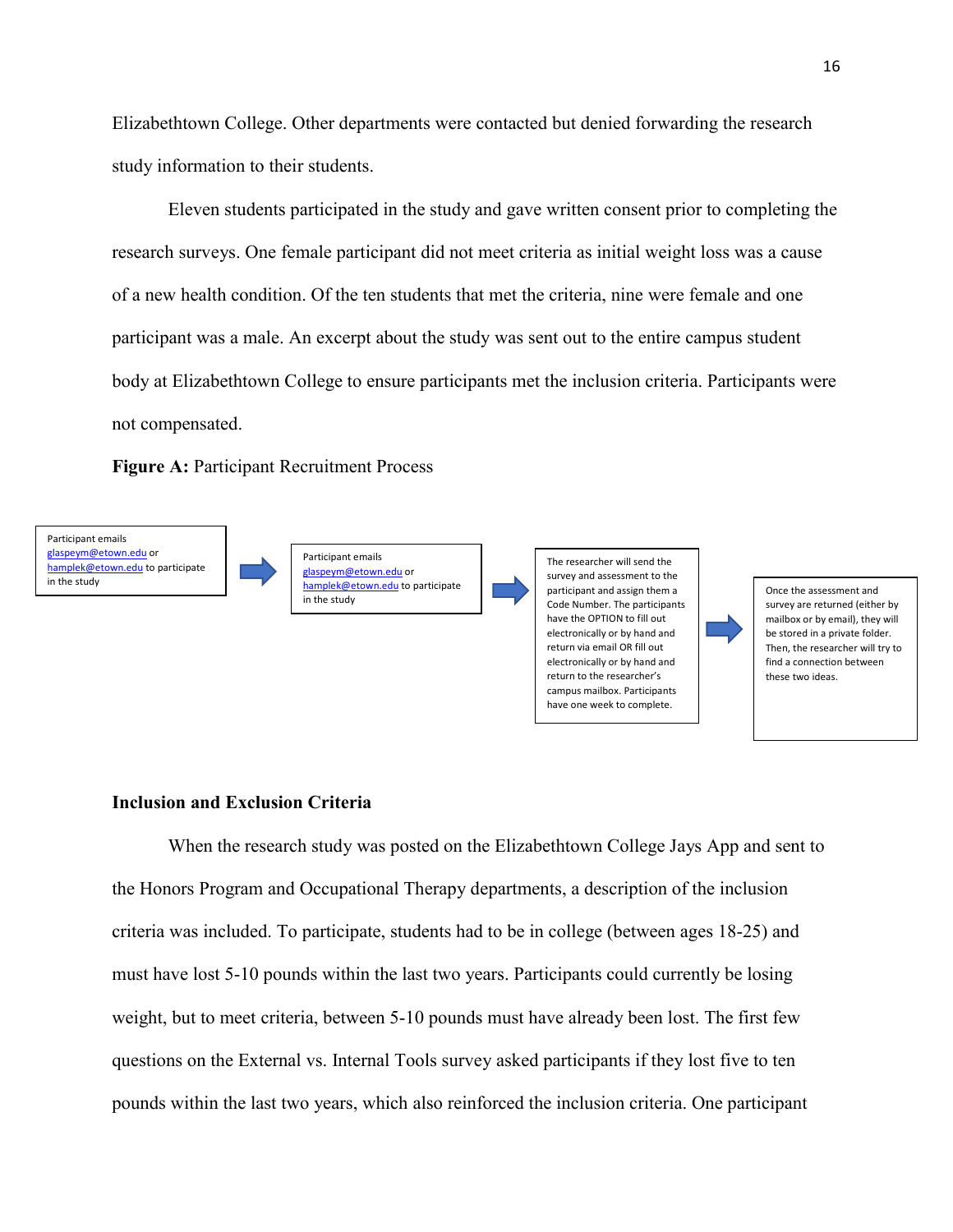was excluded from the study because weight loss was a symptom of a digestive health issue and not intentional.

#### **Instruments**

The Interoceptive Awareness Interview© and the External vs. Internal Tools survey were sent to participants to complete after the consent form was signed. The Interoceptive Awareness Interview*©* is an open-ended, eighteen-question, non-standardized measurement tool created by Kelly Mahler OTR/L (Shah, 2016). This tool is used to help individuals recognize how their body feels in certain situations, such as when they are hungry, full, thirsty, etc. The assessment is scored by either giving participants a one (1) or a zero (0) for each question. There is no sliding scale (e.g., a 0.5 score). A one (1) represents that the student was able to understand their internal cues about a particular feeling (e.g., angry, hungry, tired, etc.). A zero  $(0)$  was given when students did not give a rich description of how their internal cues made them feel. The tool is useful for understanding if individuals can generally understand how they feel, however, it does not mean that they are always able to make sense of those feelings unless noted. The External vs. Internal Tools survey was created by the primary researcher and reviewed by the faculty mentor/second researcher before being sent out to participants. The survey was piloted with an individual to detect changes needed before distribution. The questions were tailored to determine if participants used internal or external tools to manage their weight, as Tribole  $\&$  Resch (2020) explain that internal methods are more successful long-term. Questions four through nine and question twenty targeted the use of external tools for weight loss. Questions ten through nineteen targeted the use of internal tools for weight loss. Each survey that was submitted was evaluated on a case-by-case basis.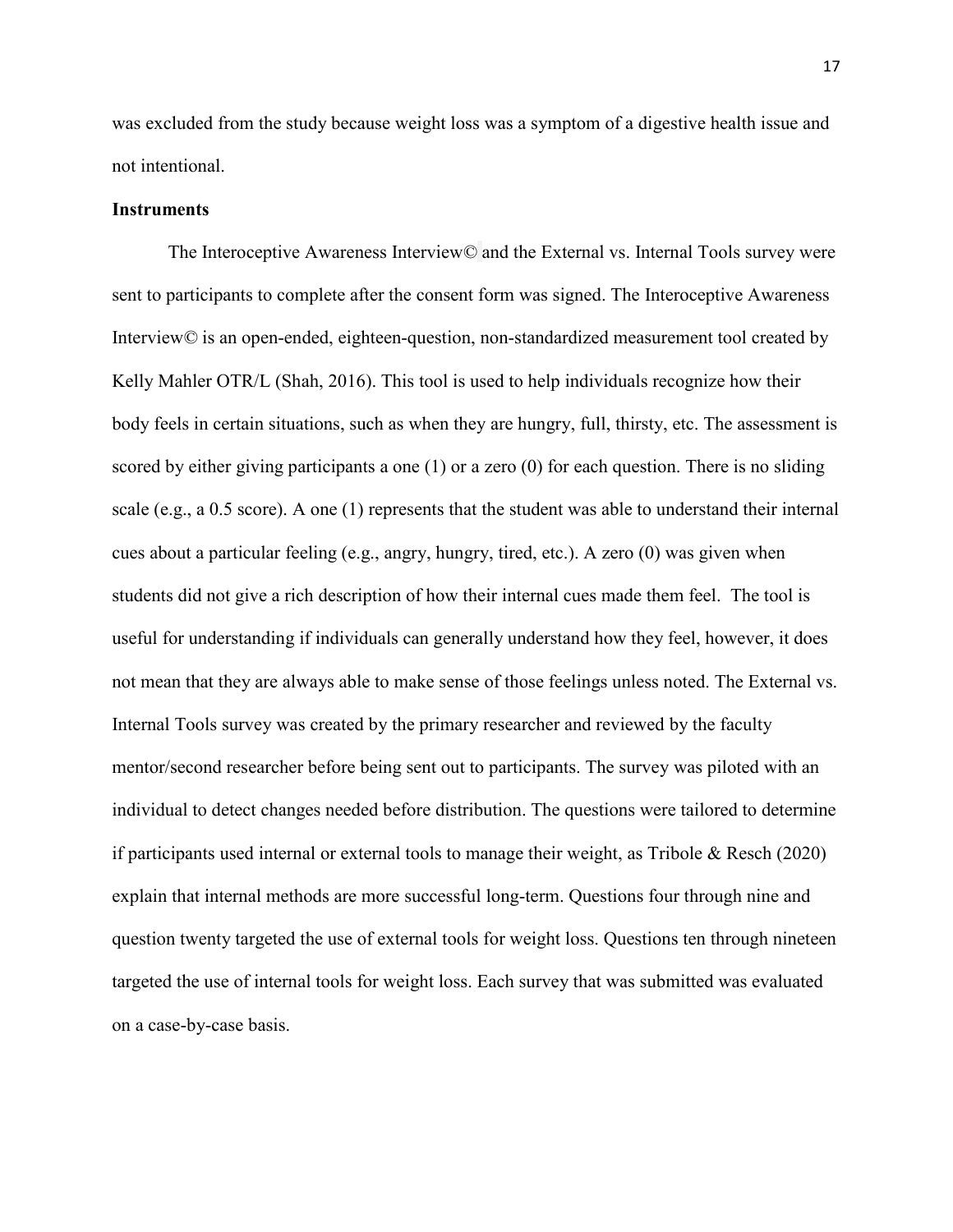#### **Data Collection/Procedures**

When participants volunteered to be part of the research study, the primary researcher sent a consent form through college email. Once participants signed the consent form, the Internal vs. External Tools Survey and The Interoceptive Awareness Interview*©* were sent via email to participants. The participants were given a code number. Subjects were asked to write the same code number at the top of the External vs. Internal Tools Survey and The Interoceptive Awareness Interview*©.* This code number kept the survey information confidential, so the researcher did not know who filled out the forms. Once the forms were completed, the participants had the option to send them back via email or place in the primary researcher's mailbox. Eight participants (not including the person who did not meet criteria) sent back the surveys via email and two participants returned the two surveys via campus mailbox. It took participants about a week to send back the surveys. For those who emailed their surveys, the primary researcher printed off the forms to keep the students' names confidential. The researcher could also see the code numbers, not names once the surveys were printed off from email.

#### **Data Analysis**

Both surveys that participants completed were returned to the researcher by email or by campus box. The code number given to participants (a number between 1-11) were written on the forms so that the primary and secondary researcher were unaware of who completed them. This helped to maintain confidentiality while analyzing the data.

Data analysis was completed by comparing scores on the External vs. Internal Tools survey and the total scores on the Interoceptive Awareness Interview*©.* For the Interoceptive Awareness Interview*©,* the highest number of points a person can receive is eighteen (since there are eighteen questions total in the assessment) (**See Figure 1**). Participants received a score of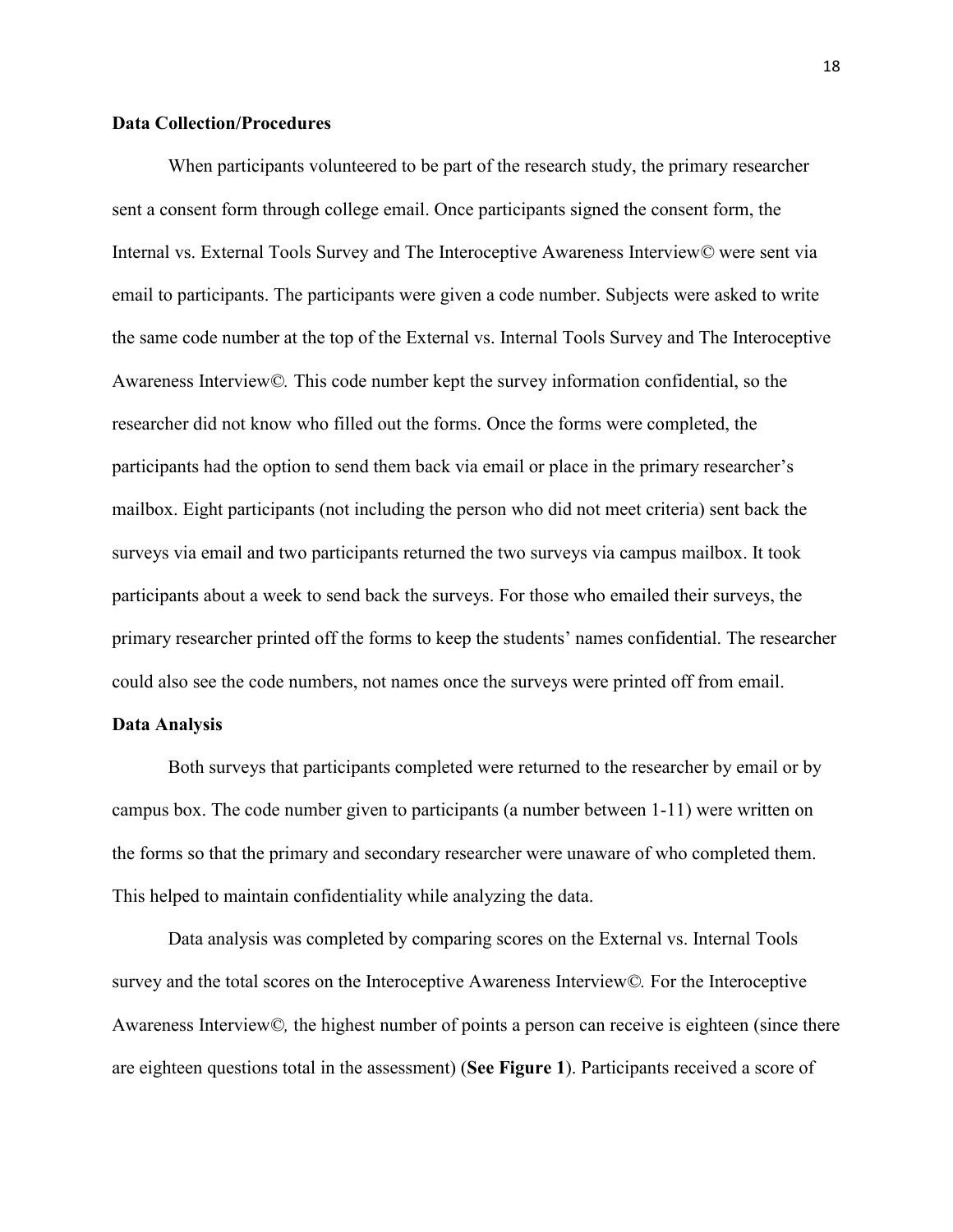one (1) if they were able to describe how they felt when experiencing different emotions/feelings. Participants received a score of zero (0) if they were not able to describe how they felt when experiencing different emotions/feelings. There is no sliding scale. For example, if participants gave a rich description of how they felt, they were given a one. If participants explained that they were not sure how they felt, they were given a zero. While each participant was analyzed on a case-by-case basis, most participants demonstrated the ability to understand basic biological responses to different emotions/feelings (e.g., hunger, thirst, etc.).

Additionally, when analyzing data from the Interoceptive Awareness Interview*©*, the researchers identified participants as either hyporesponsive, hyperresponsive, or normal. Hyporesponsive means that the student needed extra or amplified stimuli (e.g., intensive hunger cues) to understand when they were hungry or full. An example would be a participant that gets intense headaches or nausea when they became too hungry. Another example would be when a participant felt too full and then felt as though they may throw up. Hyperresponsive means the individual is very sensitive to hunger and fullness cues. The forms returned by participants were evaluated on a case-by-case basis to make interpretations on whether the students could make meaning of internal cues. While most students were able to understand hunger and fullness cues (e.g. receiving a high score on the Interoceptive Awareness Score), this does not mean that they were able to make meaning of those cues. The designation of hyperresponsive, normal, or hyporesponsive was used on a case-by-case basis to help understand which students had difficulty making meaning of internal body cues in response to a feeling/emotion. Examples of participant responses related to the feeling of fullness are listed below. The primary researcher and faculty mentor classified the responses as hyporesponsive because it took a lot of internal tools to trigger fullness.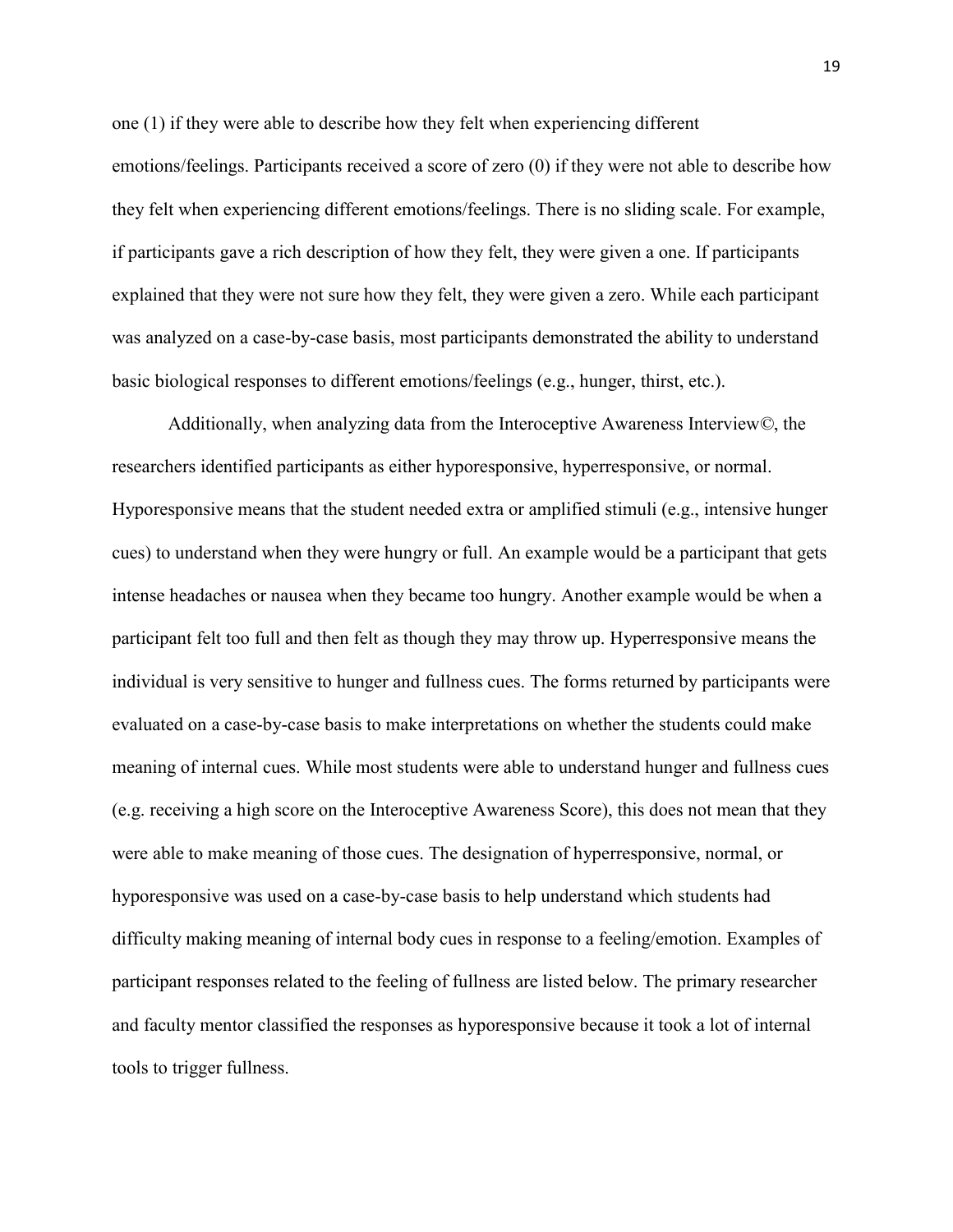Participant 8 said, "I feel like I am going to explode".

Participant 6 said, "When I overeat, I feel I should throw up".

Participant 4 said, "My stomach feels like a balloon…my stomach could burst".

For the External vs. Internal Tools Survey, data analysis occurred on a case-by-case basis. Each student was evaluated separately, and it was determined whether a student used external tools or internal tools based on the consistency of their responses (See **Figure 2** for survey). For example, if one student utilized all external tools and no internal tools to lose weight, it was hypothesized that they relied on external mechanisms to control weight. As another example, if a student used a blend of external and internal tools to lose weight, but did have success and sustainability with internal methods, it was hypothesized that internal tools were more successful (and sustainable) long term. Responses from the External vs. Internal Tools Survey were evaluated separately for each participant.

After data was analyzed separately for each of survey, data was analyzed together. For example, if a participant had a lower interoceptive awareness score (e.g., a score of 15 versus 18), was considered hyporesponsive, and primarily used external tools for weight loss (and was unsuccessful with them), it was hypothesized that the student may not have the ability to understand internal hunger cues. As another example, if a student scored high on the Interoceptive Awareness Interview*©* (Score of 18), was normal, and primarily used internal tools to manage weight (and was successful), it was hypothesized that the student had the ability to understand their internal hunger and fullness cues. In return, this could mean weight loss was more sustainable because the student was able to use their body to guide their food choices for weight loss, rather than relying on external tools.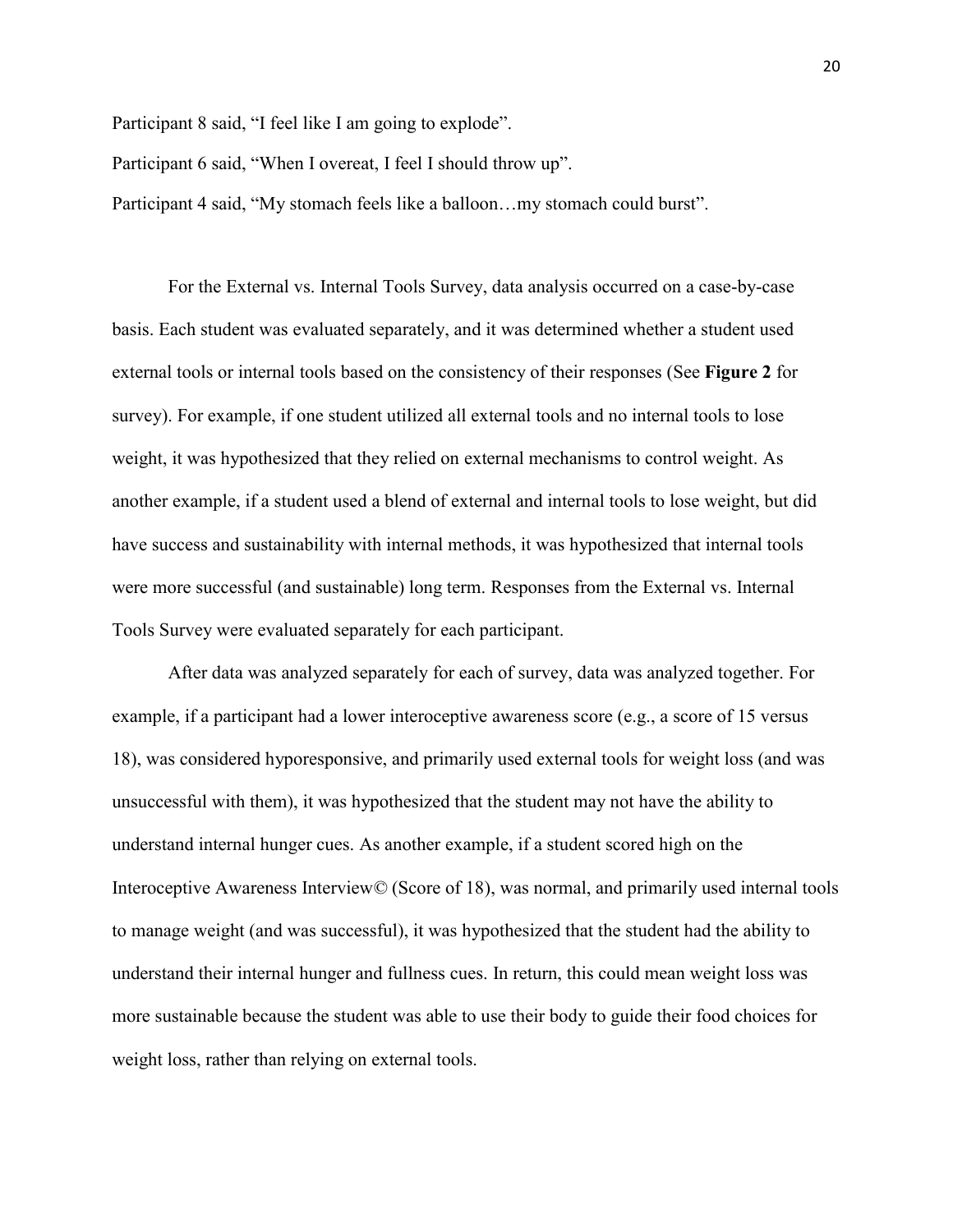#### **Figure 1: The Interoceptive Awareness Interview***©* **Questions**

#### **SECTION I Questions**

1. Main Question: How does your body feel when you are relaxed/calm? Follow-up Questions or Prompts: How do you know when you are relaxed/calm? What makes you feel relaxed/calm? How does your body feel when you are doing (insert an answer from the previous question)?

2. Main Question: How does your body feel when you are angry? Follow-up Questions or Prompts: How do you know when you are angry? What makes you feel angry? How does your body feel when \_\_\_\_\_ (insert an answer from previous the question)?

3. Main Question: Does your body feel different when you are a little angry vs. really angry? Follow-up Questions: If so, please describe the differences.

4. Main Question: How does your body feel when you are nervous? Follow-up Questions or Prompts: How do you know when you are nervous? What makes you feel nervous? How does your body feel when \_\_\_\_\_(insert an answer from the previous question)?

5. Main Question: How does your body feel when you are sad? Follow-up Questions or Prompts: How do you know when you are sad? What makes you feel sad? How does your body feel when (insert an answer from the previous question)?

6. Main Question: How does your body feel when you are excited? Follow-up Questions or Prompts: How do you know when you are excited? What makes you feel excited? How does your body feel when \_\_\_\_\_(insert an answer from the previous question)?

7. Main Question: How does your body feel when you are distracted? Follow-up Questions or Prompts: How do you know when you are distracted? What makes you feel distracted? How does your body feel when \_\_\_\_\_(insert an answer from the previous question)? Do other people tell you to 'pay attention' frequently?

8. Main Question: How does your body feel when you are embarrassed? Followup Questions or Prompts: How do you know when you are embarrassed? What makes you feel embarrassed? How does your body feel when \_\_\_\_\_(insert an answer from the previous question)?

9. Main Question: How does your body feel when you are sleepy? Follow-up Questions or Prompts: How do you know when you need to go to bed? How do you feel when you are falling asleep?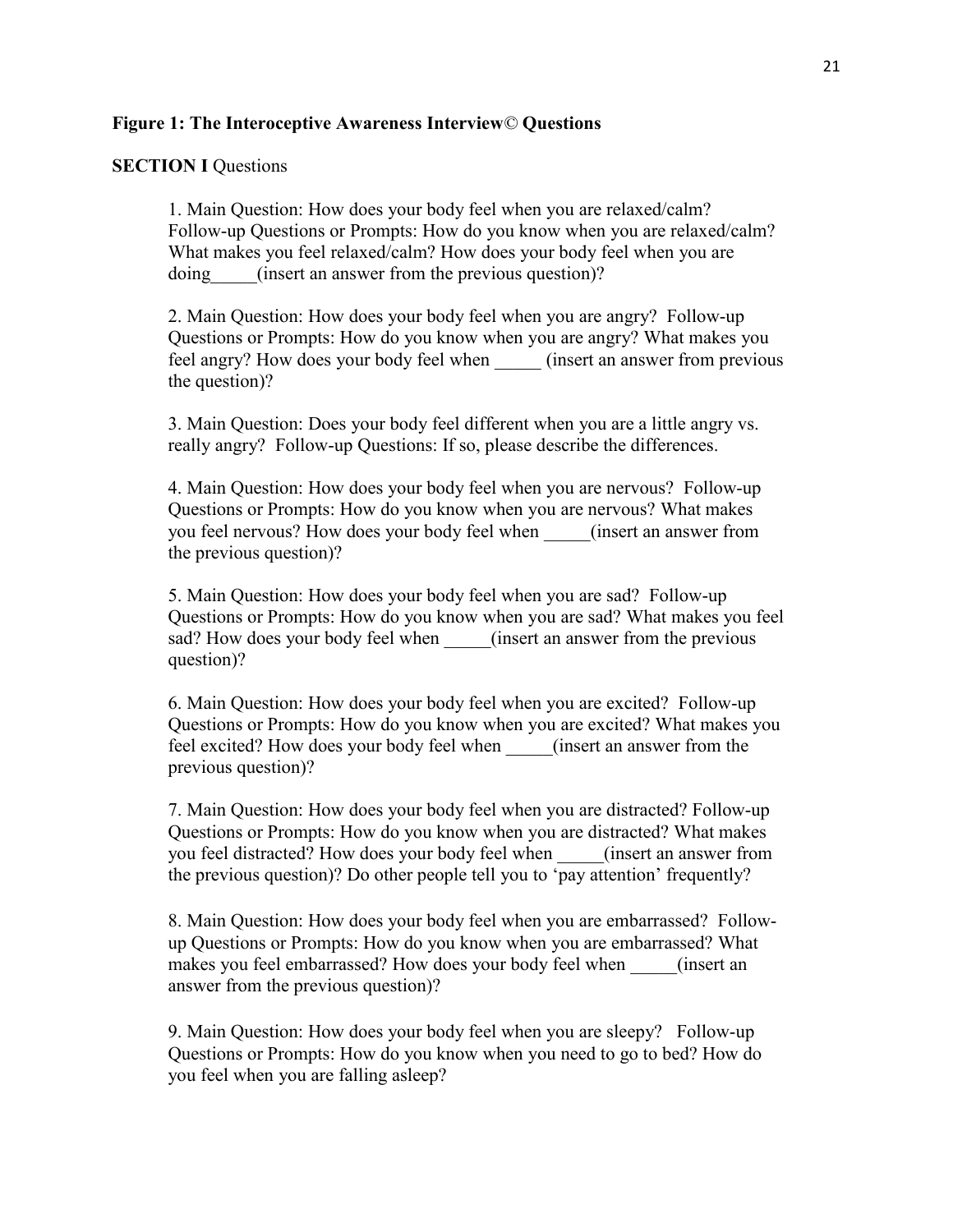10. Main Question: How does your body feel when you are hungry? Follow-up Questions or Prompts: How do you know when you are hungry? Do you ever go for long periods of time without eating? Do other people need to remind you to eat? 1

11. Main Question: How does your body feel when you are full? Follow-up Questions or Prompts: How do you know when you are full? How do you know when to stop eating? Do you ever eat a large amount of food and not feel full? Do you ever eat too much to the point of pain or getting sick?

12. Main Question: How does your body feel when you are thirsty? Follow-up Questions or Prompts: How do you know when you are thirsty? Do you ever go for long periods of time without a drink? Do other people need to remind you to drink?

13. Main Question: How does your body feel when you have to go to the bathroom? Follow-up Questions or Prompts: How do you know when it is time to go to the bathroom? Does your body feel different when you have to pee as compared to when you have to poop? If so, please describe. Do you ever have accidents or last-minute emergency trips to the bathroom? Does the feeling of needing to pee/poop come out of nowhere?

14. Main Question: How does your body feel when you do a lot of exercise (physical activity)? Follow-up Questions and Prompts: How do you know when your body needs a break when exercising? Do you ever over-do-it when exercising and suddenly realize you are beyond the point of exhaustion?

15. Main Question: Can you easily feel or describe the specific way your body feels when you are sick (e.g. symptoms)? Follow-up Questions and Prompts: Have you ever been sick and not realized? When you are sick, can you easily figure out what is wrong (e.g. sore throat, belly ache)?

16. Main Question: Have you ever been injured and not felt pain? If so, please describe. Follow up Questions and Prompts: Do you seem to be able to handle more or less pain than most people? Do you have a really high or low pain tolerance?

17. Main Question: How does your body feel when you have had 'too much' (e.g. too much sound, too much bright light, too much talking, too much smell, etc.)? Follow-up Questions and Prompts: How do you know when you have had 'too much'? What do you do when you have had 'too much'?

18. Main Question: How does your body feel when you need to take a break? Follow-up Questions and Prompts: How do you know when you need to take a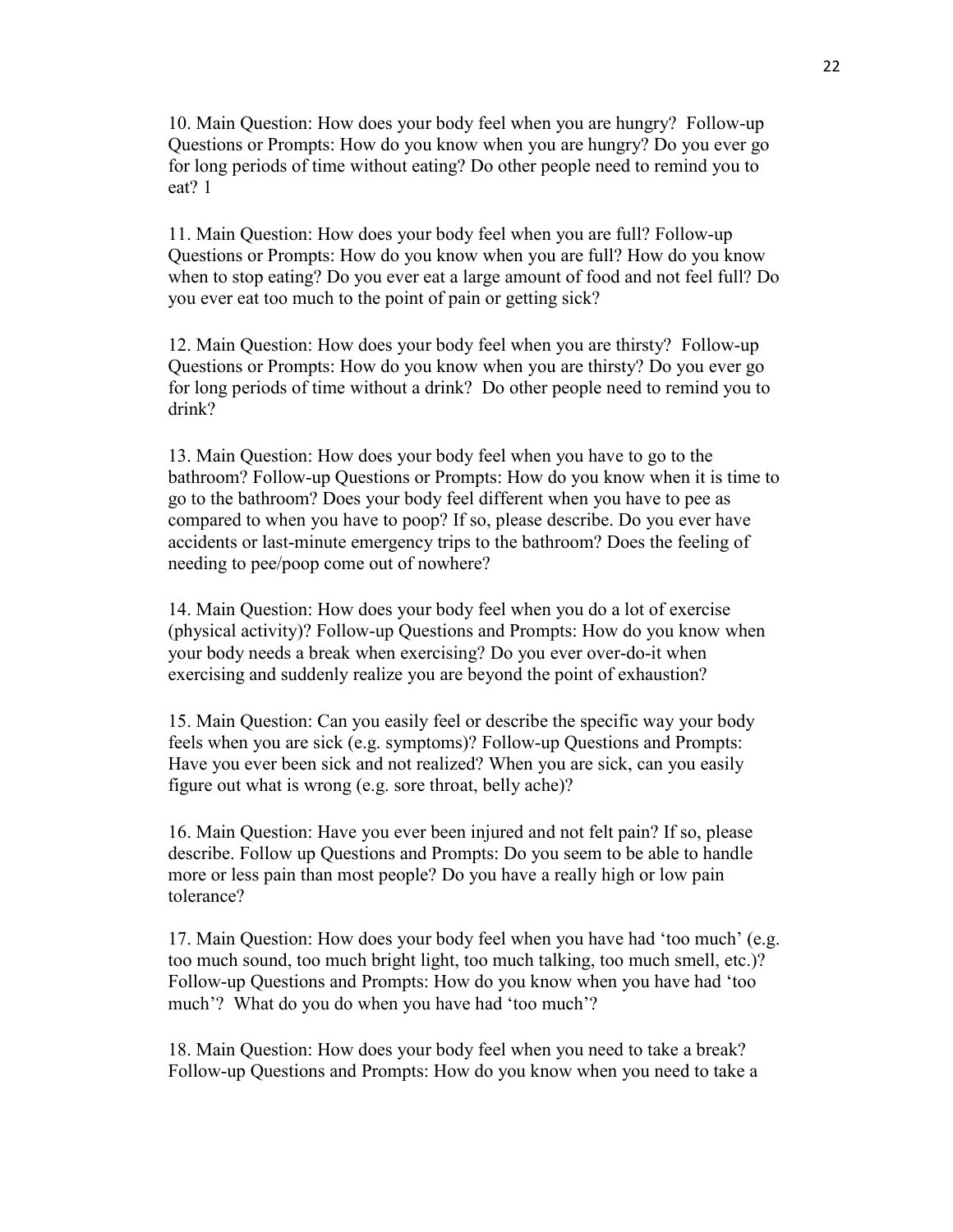break? What do you do during breaks? How does (insert answer from previous question) make your body feel?

### **Figure 2: External vs. Internal Tools Survey**

### **External vs. Internal Tools Survey**

Code Number:

Age:

Gender:

Race/Ethnicity:

Major:

Year (Junior, Senior, etc.):

## **SURVEY**

| Do you currently have to lose weight?                                              | <b>YES</b> |
|------------------------------------------------------------------------------------|------------|
| 1.                                                                                 | NO         |
| 2.                                                                                 | <b>YES</b> |
| In the past, have you had 5-10 pounds to lose?                                     | NO         |
| 3.                                                                                 | <b>YES</b> |
| Have you lost 5-10 pounds in the last 2 years?                                     | NO         |
| Are you currently trying to lose weight?                                           | <b>YES</b> |
| 4.                                                                                 | NO         |
| 5.<br>Do you have a medical condition that made you lose weight without<br>trying? | YES<br>NO  |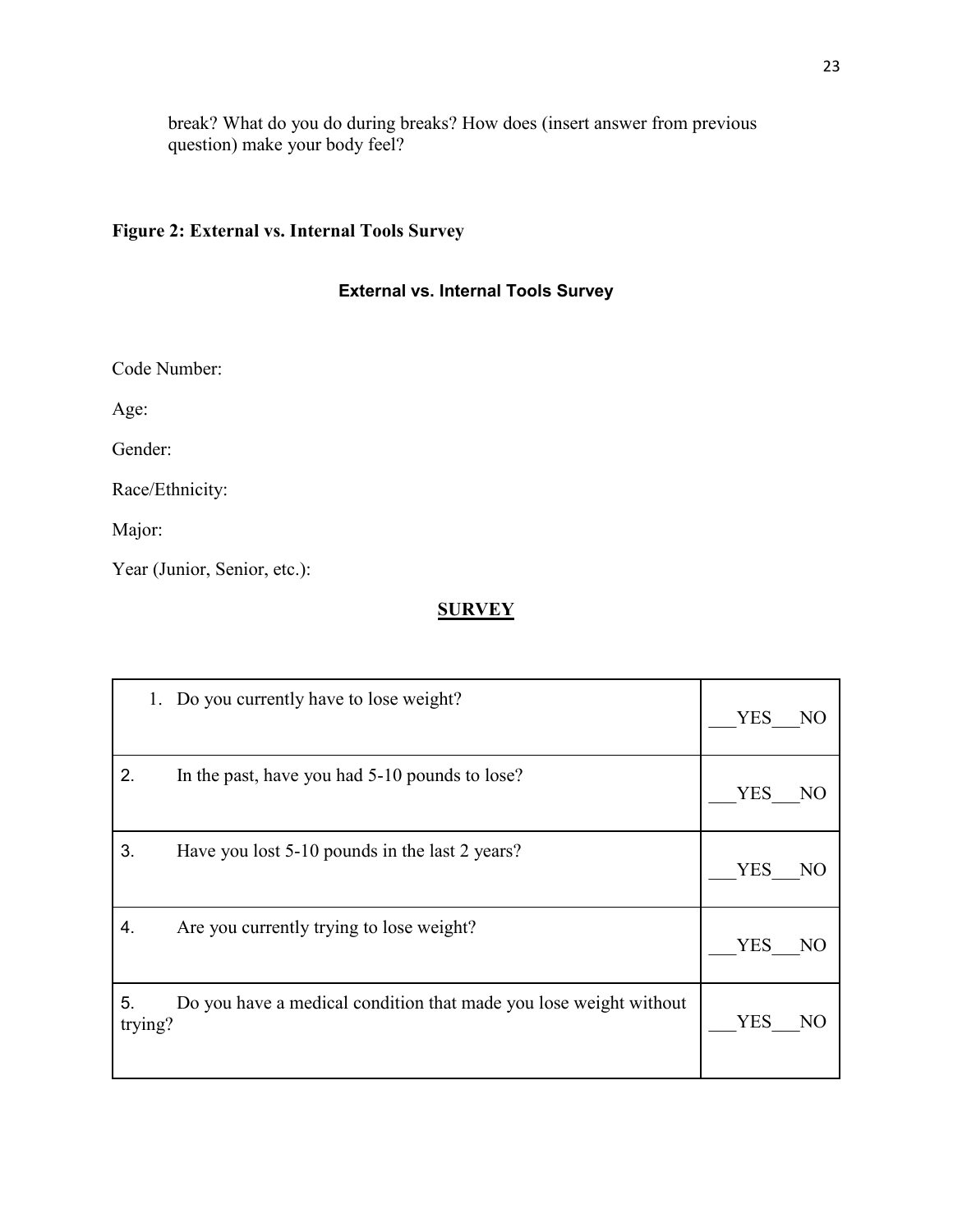## **Please Indicate if You Have Used the Following Strategies to Lose Weight**

| 6. | Used measuring cups/utensils to portion food           | <b>YES</b><br>NO                            |
|----|--------------------------------------------------------|---------------------------------------------|
|    | a. If YES, did you have success with this??            | <b>YES</b><br>N <sub>O</sub>                |
|    | b. If YES, how long did you have success with<br>this? | 1 month 6 months<br>1 year<br>$1+$<br>years |
|    | c. Was this difficult to sustain?                      | <b>YES</b><br>N <sub>O</sub>                |

| 7. | Have you counted calories?                             | <b>YES</b><br>N <sub>O</sub>                   |
|----|--------------------------------------------------------|------------------------------------------------|
|    | d. If YES, did you have success with this??            | <b>YES</b><br>N <sub>O</sub>                   |
|    | e. If YES, how long did you have success with<br>this? | 1 month<br>6 months<br>1 year<br>$1+$<br>years |
|    | f. Was this difficult to sustain?                      | <b>YES</b><br>NО                               |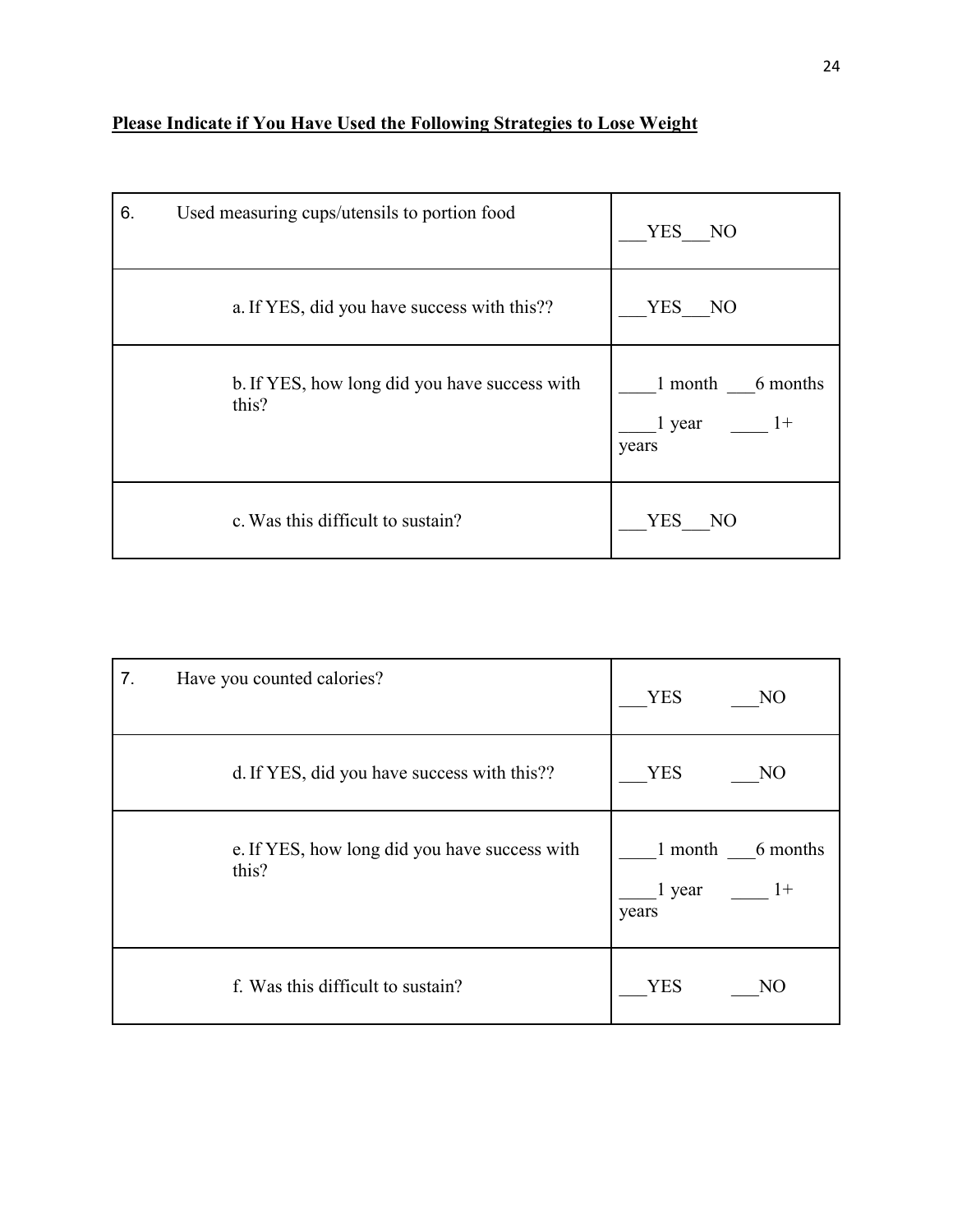| 8. | Ate low-calorie or diet foods                          | <b>YES</b><br>N <sub>O</sub>                   |
|----|--------------------------------------------------------|------------------------------------------------|
|    | g. If YES, did you have success with this??            | <b>YES</b><br>NO                               |
|    | h. If YES, how long did you have success with<br>this? | 1 month<br>6 months<br>1 year<br>$1+$<br>years |
|    | i. Was this difficult to sustain?                      | YES<br>NO                                      |

| 9. | Have you removed certain foods from your diet?         | <b>YES</b><br>N <sub>O</sub>                   |
|----|--------------------------------------------------------|------------------------------------------------|
|    | j. If YES, did you have success with this??            | <b>YES</b><br>N <sub>O</sub>                   |
|    | k. If YES, how long did you have success with<br>this? | 1 month<br>6 months<br>1 year<br>$1+$<br>years |
|    | 1. Was this difficult to sustain?                      | <b>YES</b><br>NО                               |

Which foods (e.g. dairy, alcohol, etc.)? \_\_\_\_\_\_\_\_\_\_\_\_\_\_\_\_\_\_\_\_\_\_\_\_\_\_\_\_\_\_\_\_\_\_\_\_\_\_\_\_\_\_\_\_\_

| Listened to my hunger to tell me WHEN to eat, rather than<br>10.<br>following a certain meal plan | VFS | NU |
|---------------------------------------------------------------------------------------------------|-----|----|
|---------------------------------------------------------------------------------------------------|-----|----|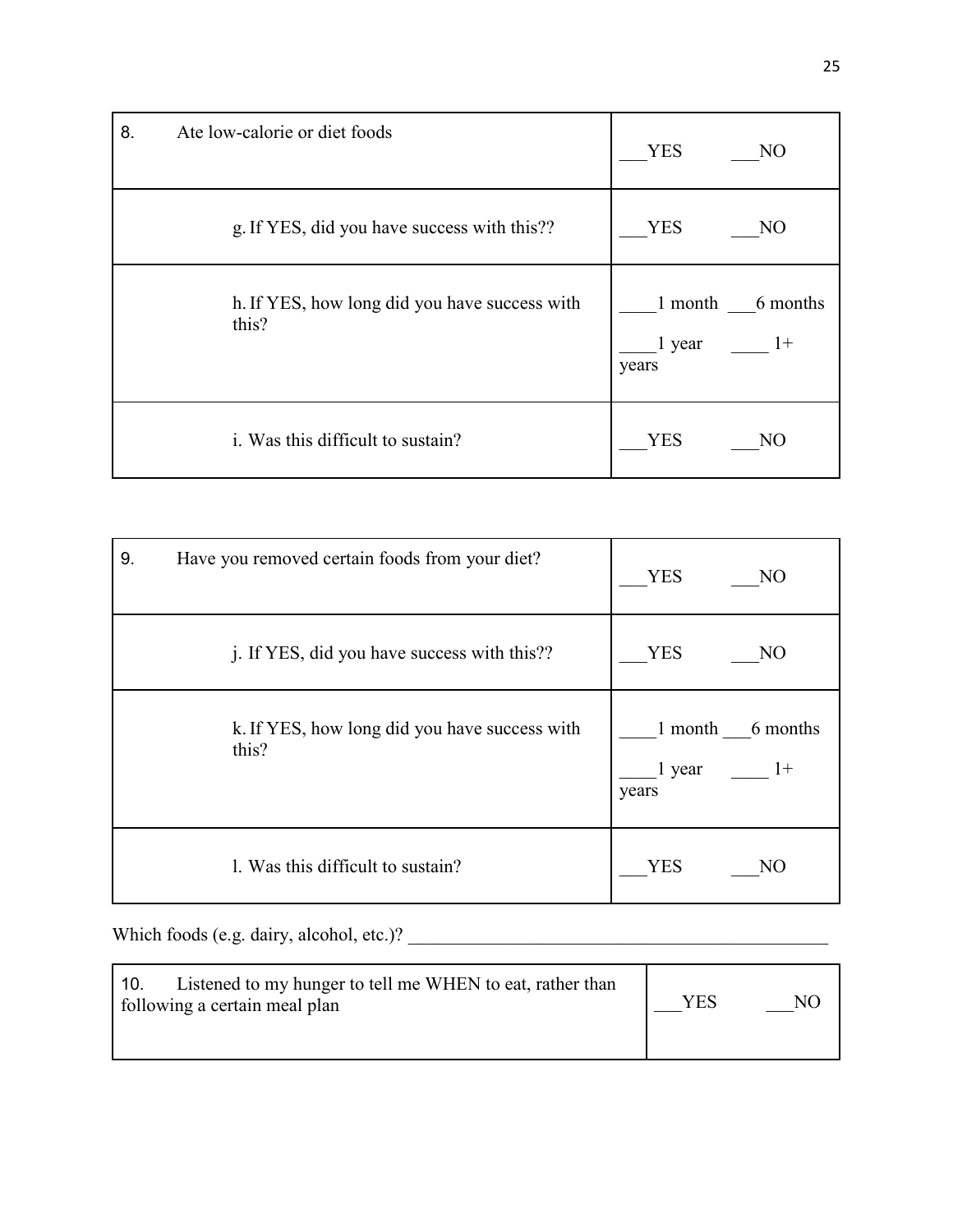| m. If YES, did you have success with this??         | <b>YES</b><br>NO                                  |
|-----------------------------------------------------|---------------------------------------------------|
| n. If YES, how long did you have success with this? | 1 month<br>6<br>months<br>$1+$<br>1 year<br>years |
| o. Was this difficult to sustain?                   | <b>YES</b>                                        |

| Listened to my hunger to tell me WHAT to eat, rather than<br>11.<br>following a certain meal plan | <b>YES</b><br>NO                                  |
|---------------------------------------------------------------------------------------------------|---------------------------------------------------|
| p. If YES, did you have success with this??                                                       | <b>YES</b><br>NO                                  |
| q. If YES, how long did you have success with this?                                               | 1 month<br>6<br>months<br>1 year<br>$1+$<br>years |
| r. Was this difficult to sustain?                                                                 | YES<br>NO                                         |

| Listened to my hunger to tell me HOW to eat, rather than<br>12.<br>following a certain meal plan | YES | NO. |
|--------------------------------------------------------------------------------------------------|-----|-----|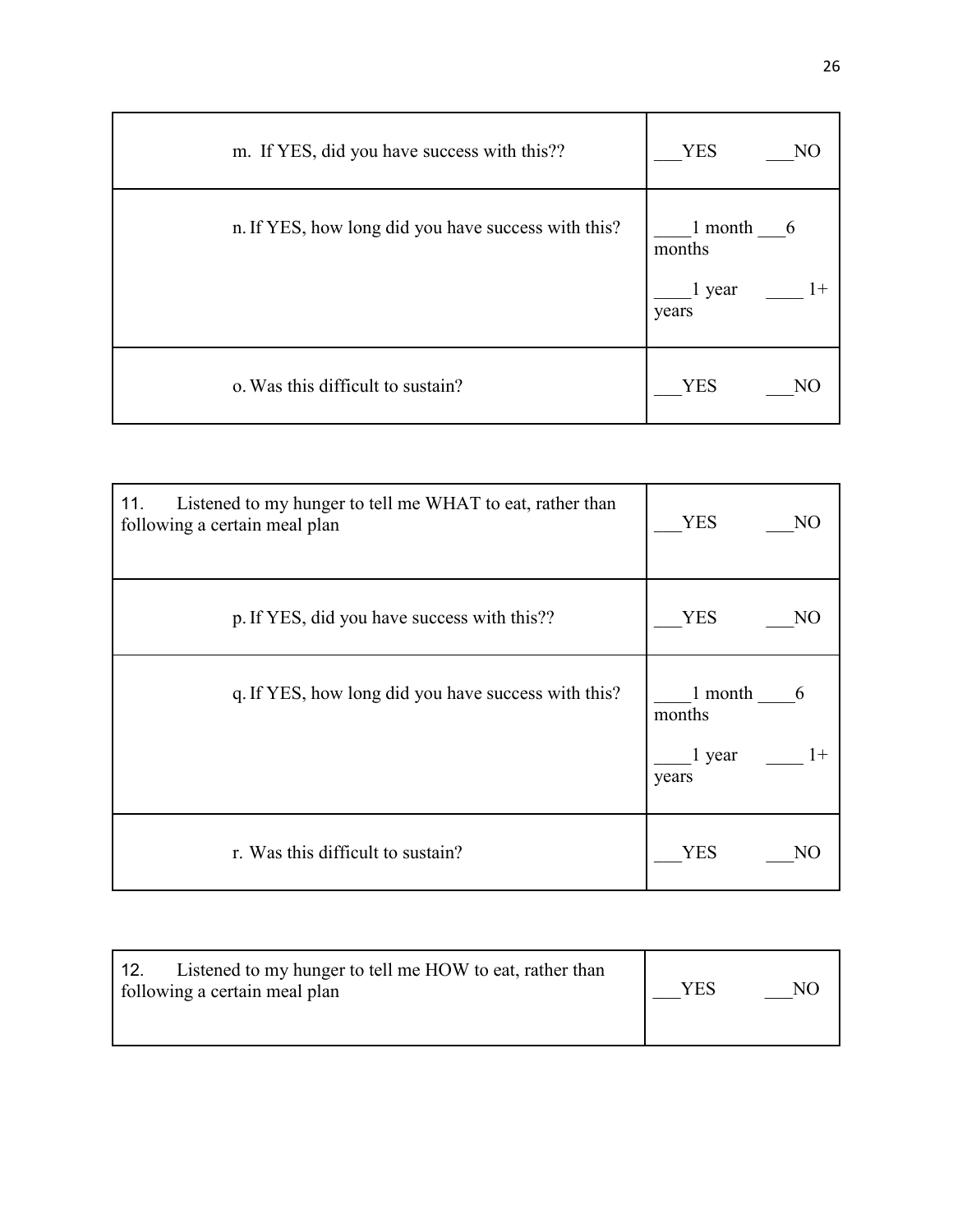| s. If YES, did you have success with this??         | <b>YES</b><br>NO                             |
|-----------------------------------------------------|----------------------------------------------|
| t. If YES, how long did you have success with this? | 1 month<br>months<br>1 year<br>$1+$<br>years |
| u. Was this difficult to sustain?                   | <b>YES</b><br>NΟ                             |

| Listened to my body to tell me when I was full, rather than<br>13.<br>following a strict plan | <b>YES</b><br>NO                                  |
|-----------------------------------------------------------------------------------------------|---------------------------------------------------|
| v. If YES, did you have success with this??                                                   | <b>YES</b><br>NO                                  |
| w. If YES, how long did you have success with this?                                           | 1 month<br>6<br>months<br>1 year<br>$1+$<br>years |
| x. Was this difficult to sustain?                                                             | <b>YES</b><br>NO                                  |

| 14. | Listened to my hunger to tell me WHAT to eat | YES | NO |
|-----|----------------------------------------------|-----|----|
|     | y. If YES, did you have success with this??  | YES | NО |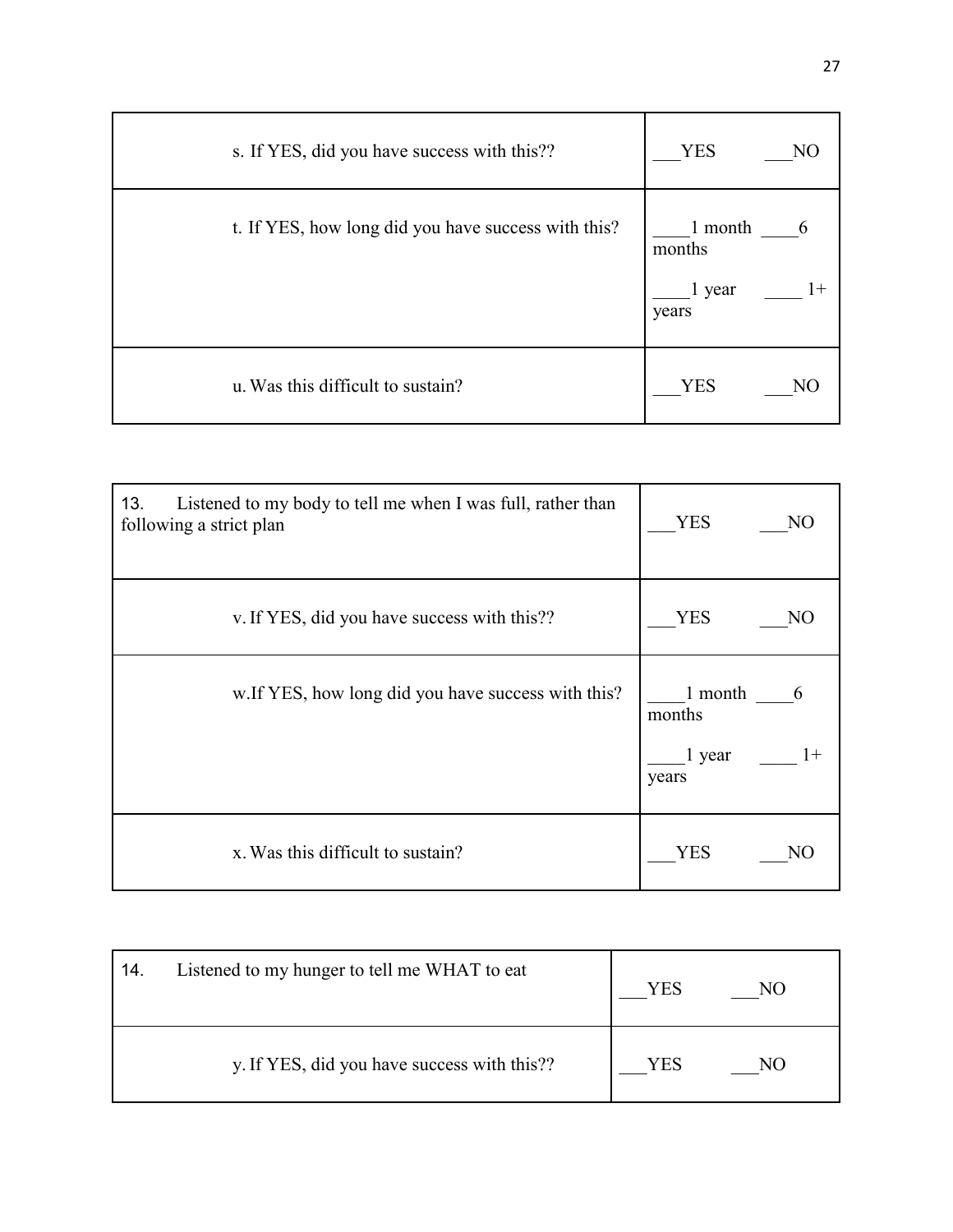| z. If YES, how long did you have success with<br>this? | 1 month<br>6<br>months<br>$1+$<br>1 year<br>years |
|--------------------------------------------------------|---------------------------------------------------|
| aa. Was this difficult to sustain?                     | <b>YES</b><br>N <sub>O</sub>                      |

| Waited until I experienced hunger symptoms, such as a<br>15.<br>rumbling tummy, mood change, headache, etc. to eat | <b>YES</b><br>N <sub>O</sub>                   |
|--------------------------------------------------------------------------------------------------------------------|------------------------------------------------|
| bb. If YES, did you have success with this??                                                                       | <b>YES</b><br>NO                               |
| cc. If YES, how long did you have success with this?                                                               | 1 month<br>6<br>months<br>1 year<br>$1+$ years |
| dd. Was this difficult to sustain?                                                                                 | YES<br>NO                                      |

| Ate the foods most satisfying to me, without cutting<br>16.<br>anything out | <b>YES</b> | NO. |
|-----------------------------------------------------------------------------|------------|-----|
| ee. If YES, did you have success with this??                                | YES        | N() |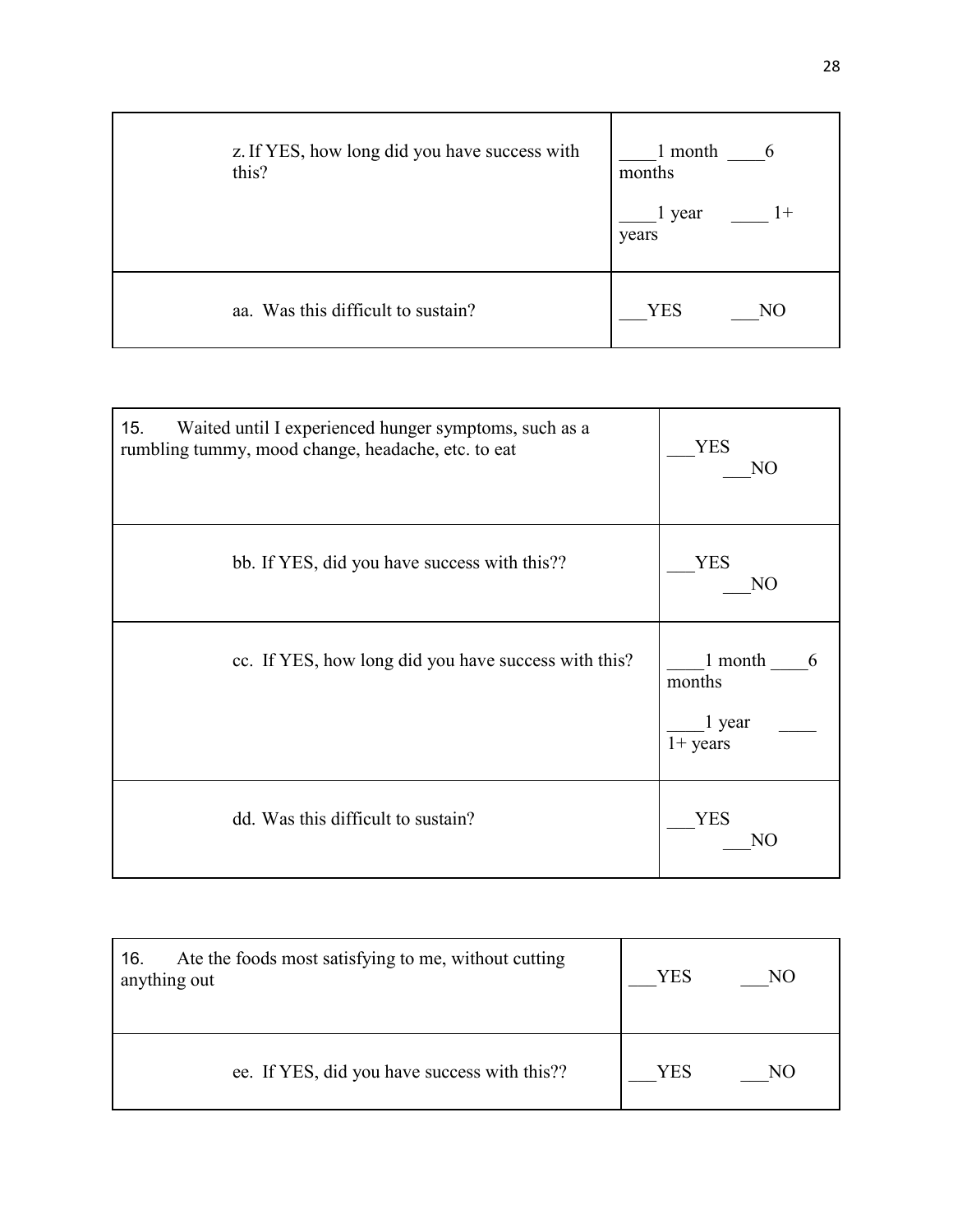| ff. If YES, how long did you have success with<br>this? | 1 month<br>6<br>months<br>$1+$<br>l year<br>years |
|---------------------------------------------------------|---------------------------------------------------|
| gg. Was this difficult to sustain?                      | <b>YES</b><br>NO                                  |

| Used a "balanced plate approach": Making 1/2 plate<br>17.<br>fruit/vegetables, $\frac{1}{4}$ protein, $\frac{1}{4}$ grains, BUT, went back for seconds if<br>needed | <b>YES</b><br>NO                               |
|---------------------------------------------------------------------------------------------------------------------------------------------------------------------|------------------------------------------------|
| hh. If YES, did you have success with this??                                                                                                                        | YES<br>NO                                      |
| ii. If YES, how long did you have success with this?                                                                                                                | 1 month<br>6<br>months<br>1 year<br>$1+$ years |
| j. Was this difficult to sustain?                                                                                                                                   | <b>YES</b><br>NC.                              |

| Became more mindful of my eating by limiting<br>18.<br>distractions |  | YES. | NO |  |
|---------------------------------------------------------------------|--|------|----|--|
|                                                                     |  |      |    |  |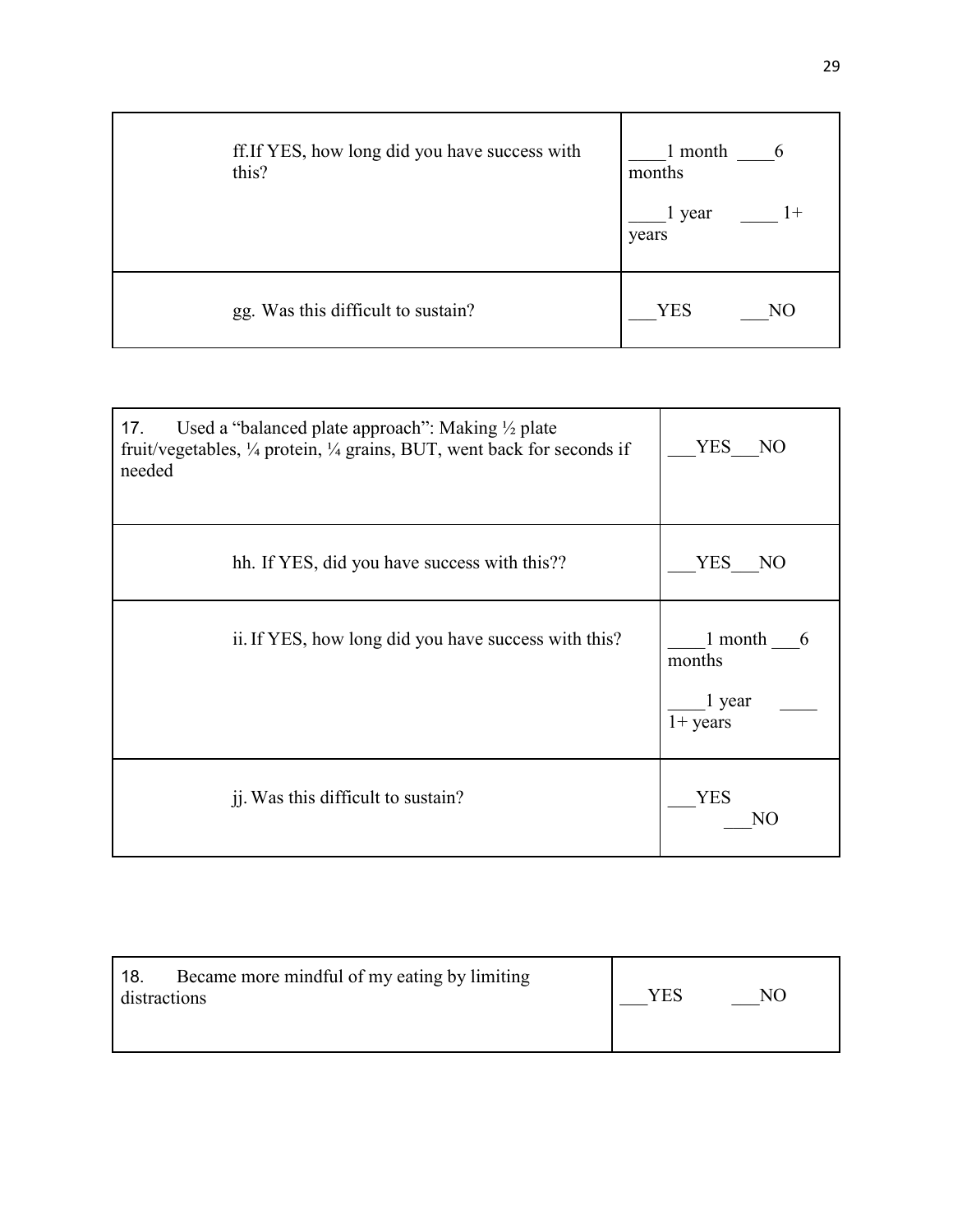| kk. If YES, did you have success with this??            | <b>YES</b><br>NO                                  |
|---------------------------------------------------------|---------------------------------------------------|
| Il. If YES, how long did you have success with<br>this? | 1 month<br>6<br>months<br>$1+$<br>1 year<br>years |
| mm. Was this difficult to sustain?                      | <b>YES</b><br>NO                                  |

| 19.<br>level | Used a hunger/fullness scale to check-in with my hunger | <b>YES</b><br>NO                                  |
|--------------|---------------------------------------------------------|---------------------------------------------------|
|              | nn. If YES, did you have success with this??            | <b>YES</b><br>NO                                  |
|              | oo. If YES, how long did you have success with<br>this? | 1 month<br>6<br>months<br>1 year<br>$1+$<br>years |
|              | pp. Was this difficult to sustain?                      | YES<br>NΟ                                         |

| Are there any other specific weight loss tools you utilized to<br>20.<br>YES<br>control your weight? Please list the columns on the right. |  |
|--------------------------------------------------------------------------------------------------------------------------------------------|--|
|--------------------------------------------------------------------------------------------------------------------------------------------|--|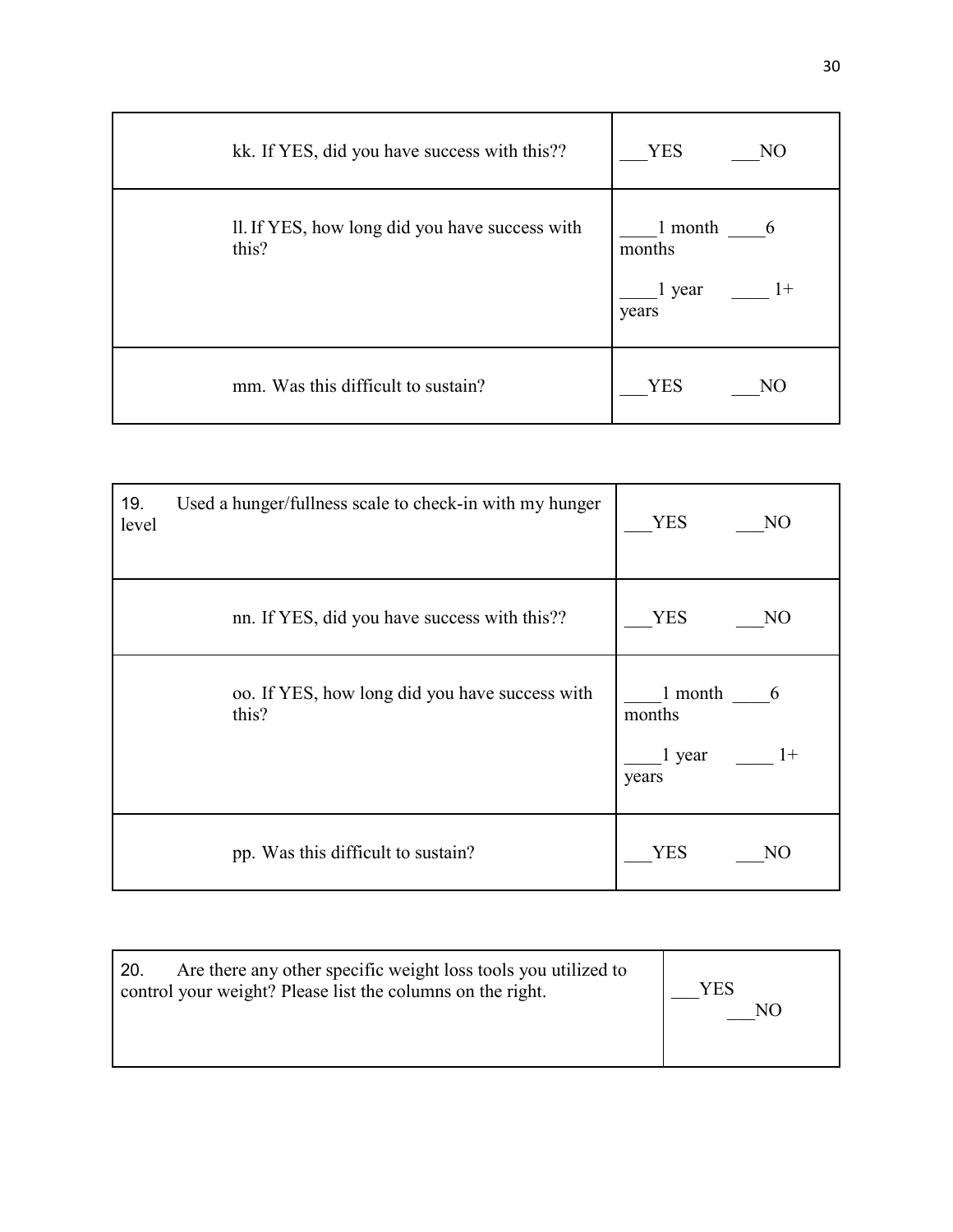| qq. If YES, did you have success with this??         | <b>YES</b><br>NO                               |
|------------------------------------------------------|------------------------------------------------|
| rr. If YES, how long did you have success with this? | 1 month<br>6<br>months<br>1 year<br>$1+$ years |
| ss. Was this difficult to sustain?                   | <b>YES</b><br>NΟ                               |

#### **Ethical Considerations**

To minimize risks, participants were told their participation was voluntary. At any point if students felt uncomfortable, they were allowed to leave the study. Participants were also required to give consent before participation, which ensured that they understood the general procedures. Confidentiality was enforced by assigning participants a code number and giving the choice to return the surveys via email or mailbox. There were no physical or psychological risks identified in the research study. Elizabethtown College IRB reviewed methods to ensure risks were minimized.

### **Results**

#### **Demographics**

Ten students completed the Interoceptive Awareness Interview© and the External vs. Internal Tools survey. An eleventh student did not meet criteria because weight loss was initially caused by another medical condition. All students were from a small, private college in Pennsylvania. There were nine female participants and one male participant. All participants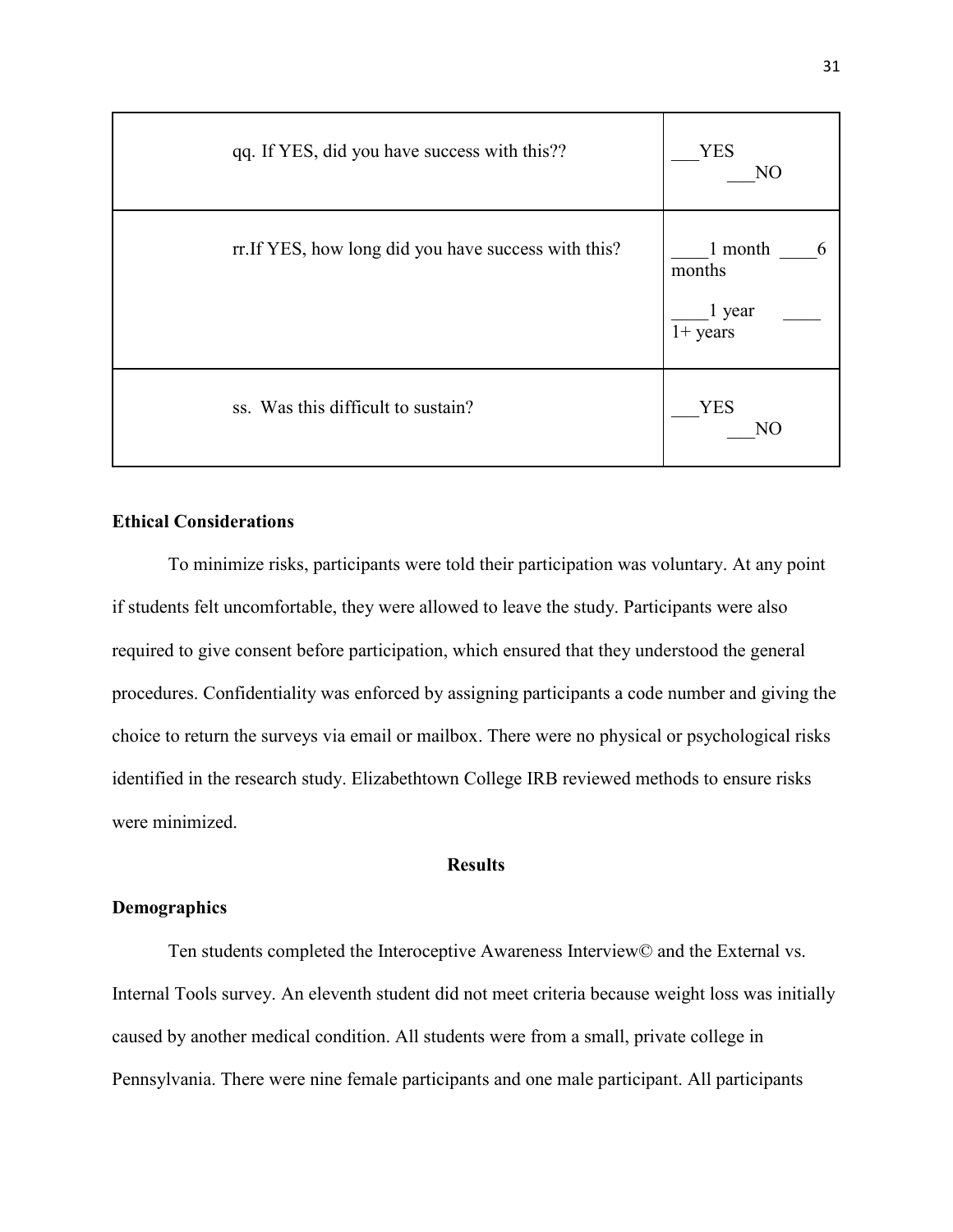were Caucasian (Non-Latino). Nine participants were undergraduates, and one participant was a graduate student. The age range for participants was between nineteen and twenty-two years old. Most students were Occupational Therapy majors, and one participant was a Biochemistry/Molecular Biology major.

#### **Interoceptive Awareness Interview© Results**

Based on the scores from the Interoceptive Awareness Interview*©* (the lowest being a 15), most students seemed to know what their body felt like when they experienced various emotions, such as angry, nervous, hungry, thirsty, sleepy, distracted, sad, and excited. This could mean that in general, the students were able to decipher how their body signals differed when they were put in different circumstances and situations, although this does not mean that they always could make meaning of and/or honor those cues all the time. This is where hyposensitivity, hypersensitivity, or normal ratings come into play.

Specifically focusing on hunger in the Interoceptive Awareness Interview*©,* there were mixed responses. Some participants said they needed frequent reminders or schedules to eat. More than half the participants said that they experienced headaches when they were hungry, which could mean that it took too long for their body to make meaning of earlier hunger signals (Tribole & Resch, 2020). Some students felt nauseous when they were hungry, which could mean they waited too long to eat (Tribole & Resch, 2020). Other participants said they did not need reminders to eat and tuned into their bodies to decide when it was the best time to eat. Quote examples below (specifically from the hunger and fullness section) display a wide breadth of responses from participants.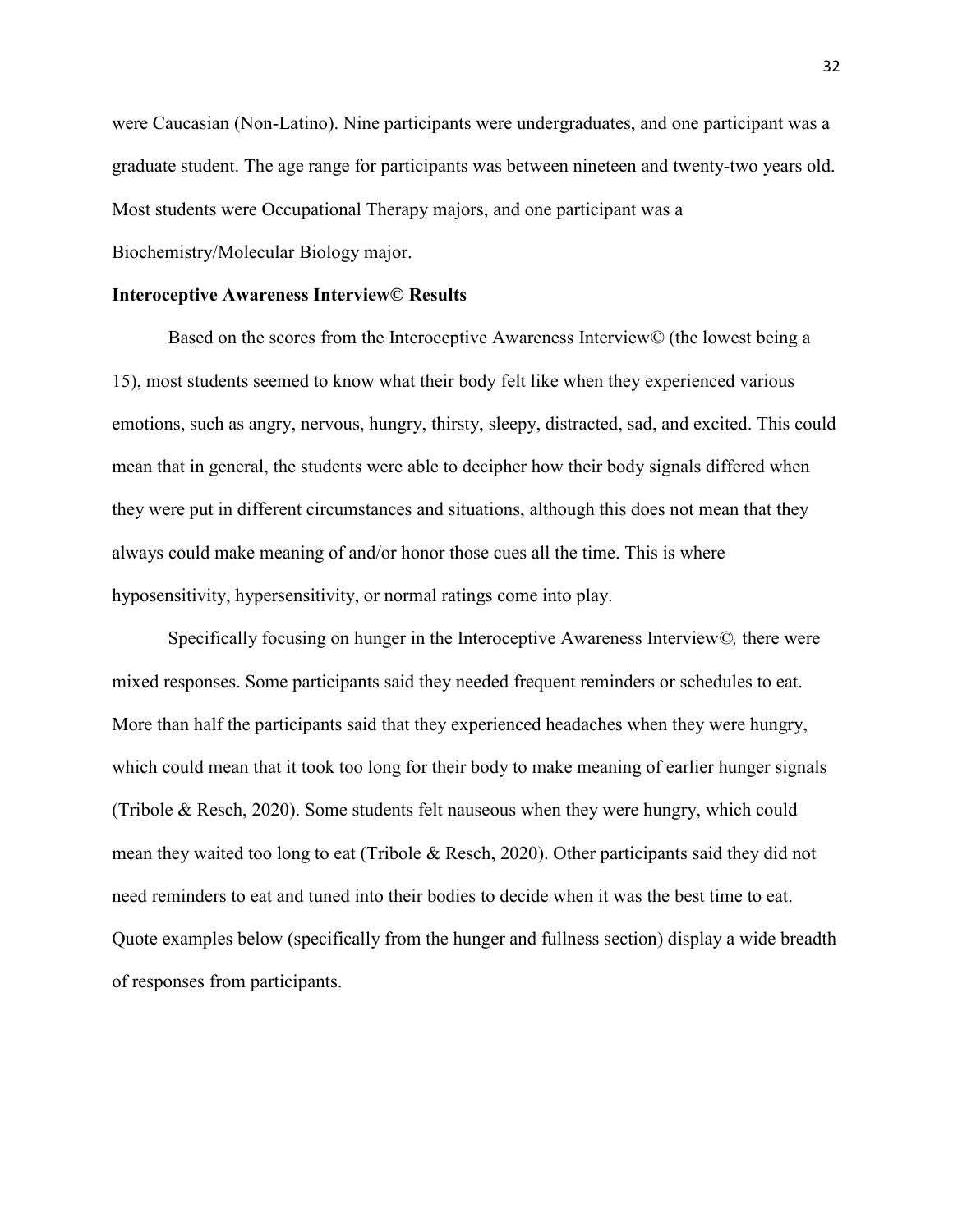*10. Main Question: How does your body feel when you are hungry? Follow-up Questions or Prompts: How do you know when you are hungry? Do you ever go for long periods of time without eating? Do other people need to remind you to eat?* 

**Participant 2:** "It just sort of us has an emptiness feeling. No one needs to remind me when to eat".

**Participant 4:** "My stomach hurts and I lose energy. I can't finish my workout and my stomach starts making noises. Sometimes I get a headache".

**Participant 6:** "When I am hungry, my body feels unbalanced and agitated or weak and slow".

**Participant 9:** "When I am really hungry, I will get a headache that is difficult to get rid of" Sometimes I do forget to eat if I am not paying attention to my hunger cues".

**Participant 10:** "I rely on time cues or reminders from other people to stay on a consistent eating schedule".

*11. Main Question: How does your body feel when you are full? Follow-up Questions or Prompts: How do you know when you are full? How do you know when to stop eating? Do you ever eat a large amount of food and not feel full? Do you ever eat too much to the point of pain or getting sick?*

**Participant 2:** "I do eat large amounts of food and do not feel all the way full sometimes".

**Participant 3:** "I know I am full when I do not have the urge of hunger any longer. I find that if I take a smaller portion, I can get a better gauge on my hunger. When I have a large plate, I feel the need to eat everything on my plate and that makes me feel sick".

Participant 6: "My body feels recharged"

**Participant 9:** "I used to eat a lot of food and either not feel full or ignore those hunger signals"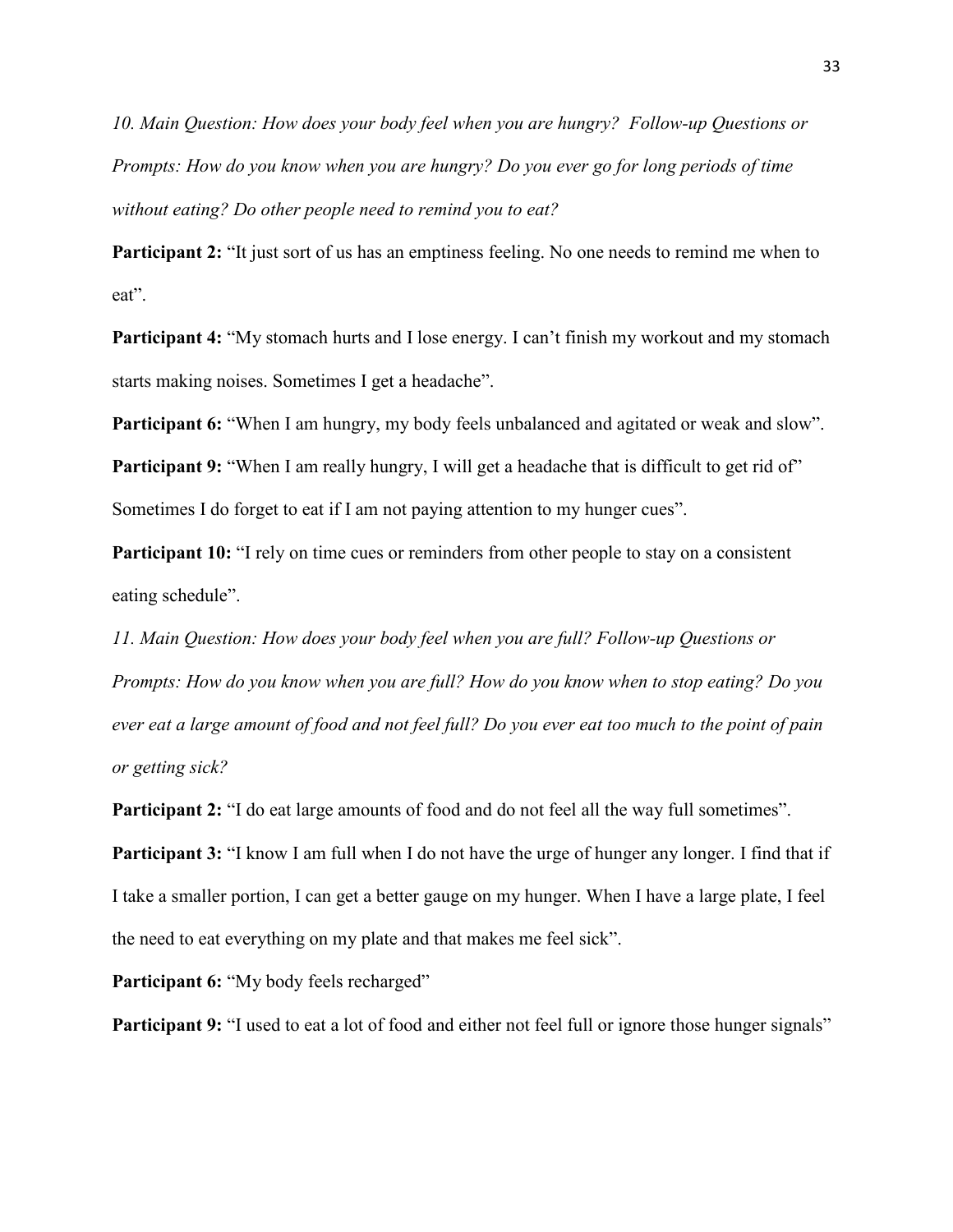**Participant 10:** "I do eat to the point of pain sometimes but that is when I have eaten too fast or am not paying attention to the cues my body gives me to finish eating"

**Participant 11:** "My body feels painful and very sick".

The responses show that students were able to know how they felt when they were extremely or generally hungry and full, however, some had increased difficulty acting fast enough in response to those signals. This is an example of being hyporesponsive. Some students had difficulty gauging how hungry or full they were and as a result, may have eaten too much. This also demonstrates hyperresponsiveness because interoceptive signals may have been delayed (See Table 1).

| Participant Code # | Interoceptive Awareness Interview© Scores | Responsivity          |
|--------------------|-------------------------------------------|-----------------------|
| Participant 1      | 17                                        | Hyporesponsive        |
| Participant 2      | 18                                        | Hyporesponsive        |
| Participant 3      | 18                                        | Normal                |
| Participant 4      | 17                                        | Hyporesponsive        |
| Participant 5      | 15                                        | Hyporesponsive        |
| Participant 6      | 18                                        | Hyporesponsive        |
| Participant 7      | Did not meet criteria                     | Did not meet criteria |
| Participant 8      | 18                                        | Hyporesponsive        |
| Participant 9      | 17                                        | Hyporesponsive        |
| Participant 10     | 17                                        | Hyporesponsive        |
| Participant 11     | 18                                        | Hyporesponsive        |

#### **Table 1: Interoceptive Awareness Scores**

#### **External vs. Internal Tools Survey**

Based on the scores from the Internal vs. External Weight Survey, which was created by the primary researcher (Table 2), a majority of students used external mechanisms (e.g., calorie counting, diets, etc.) to lose weight (Table 3). Most of the participants who employed external mechanisms to control their weight did not have success with weight loss long term (Table 4).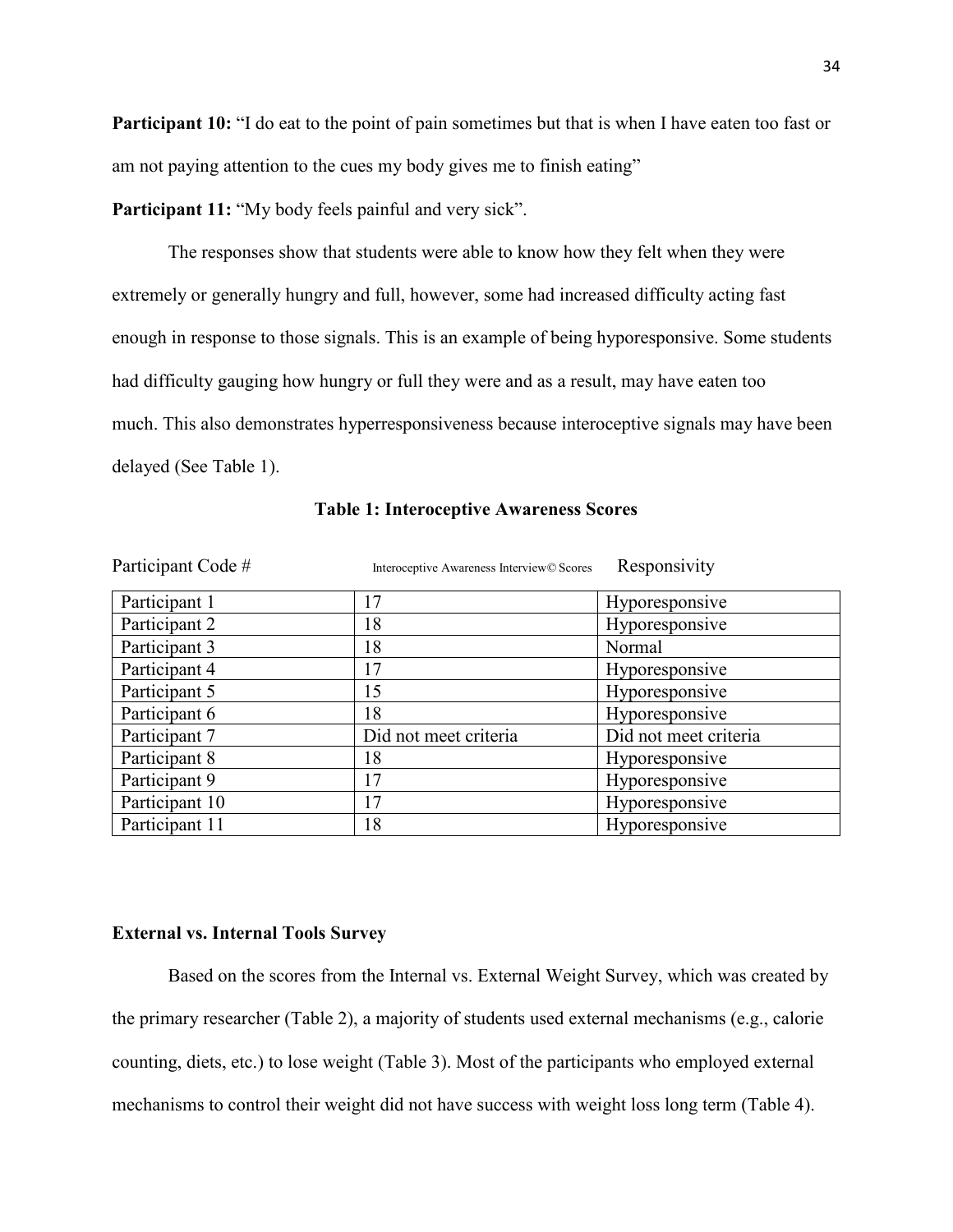All of the students (100%) that implemented external tools also indicated that external methods were hard to sustain. Overall, for the participants that used internal mechanisms to lose weight, weight loss was successful and was not difficult to sustain. It was also noticed that the participants who had difficulty with hunger and fullness signals (e.g., eating past the point of fullness, eating to the point of pain, etc.) were more likely to try external mechanisms to control weight. This could mean that those students were unable to properly make meaning of their internal signals (via interoceptive awareness), which is why dieting (external) tools were utilized. Examples below display a wide breadth of answers from participants.

**Participants 1, 2, 4, and 5:** The participants did a diet program and/or counted calories to lose weight and did not use any internal tools to understand hunger and fullness cues. The participants had success with the diet program but said it was difficult to sustain.

**Participant 6:** The student used a combination of internal and external tools to lose weight. The student had difficulty sustaining and having success with external methods. Except for two internal tools, the participant did not have difficulty sustaining and having success long term with all other internal mechanisms. One internal tool that the participant had difficulty sustaining was listening to hunger symptoms (Question fifteen). This question focuses on listening to internal hunger sensations, such as rumbling tummy, mood change, headache, etc., to tell when/what one should eat. Based on this response, this could mean the participant had difficulty sustaining this specific internal mechanism because interoceptive awareness was impaired. The student may not have been able to make meaning and sense of the hunger and fullness cues, which made it more difficult to understand what the body wanted when hungry.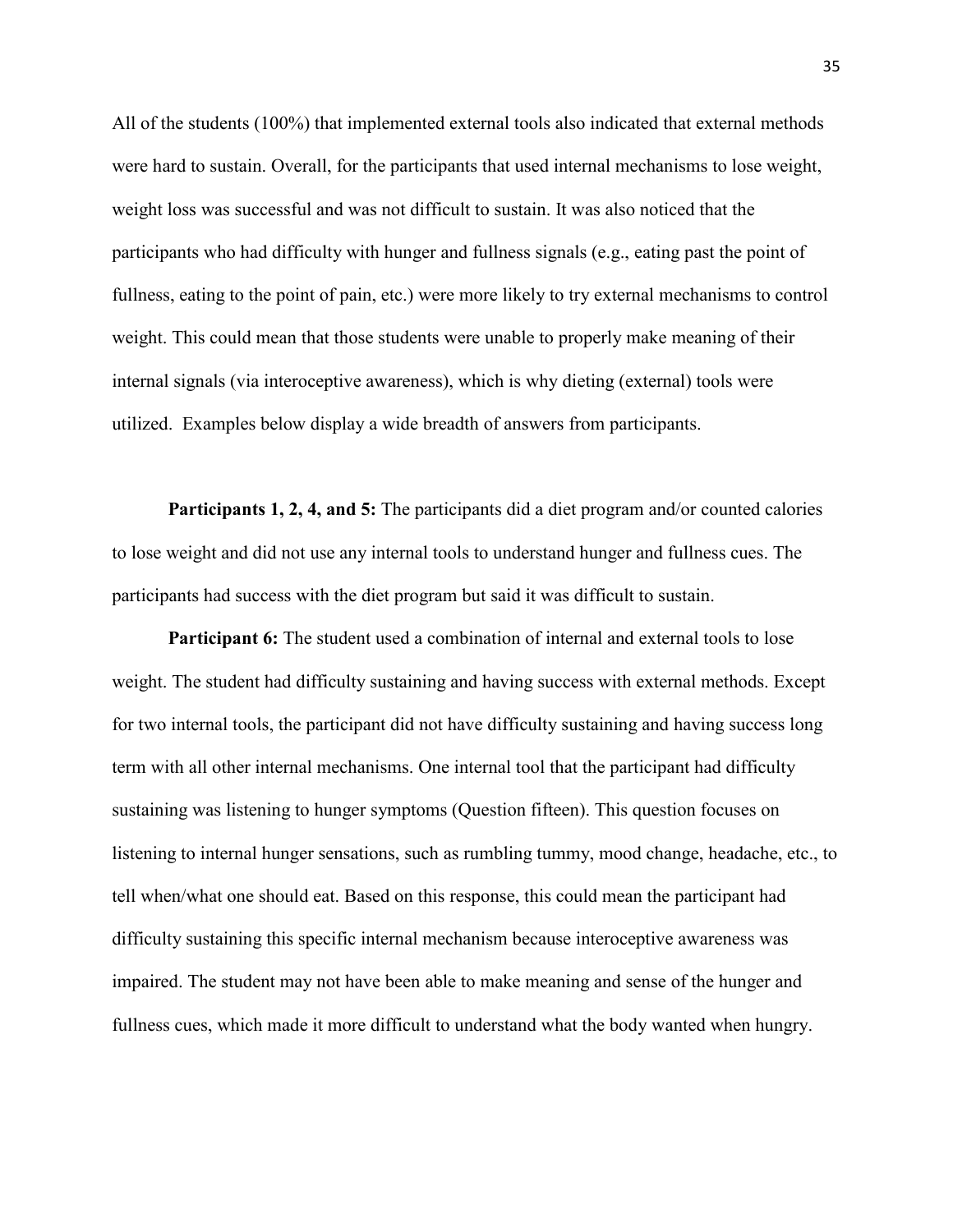While the other internal mechanisms worked, the student may have not been able to make sense of basic hunger cues, especially because they were hyporesponsive.

Participant 3 and 9: Like Participant 6, Participant 3 and 9 used a blend of internal and external tools to lose weight. The participants had success with the internal and external tools that were employed, however, an important thing to note was that the internal mechanisms were not difficult to sustain. The external mechanisms were very difficult for the students to put into practice. Both individuals seemed to have high interoceptive awareness, which is why internal mechanisms may have helped the person lose weight.

| <b>External Cues Survey Questions</b>                                                                                                                           | <b>Internal Cues Survey Questions</b>                                                                                                                                                                                                                                                                                                                                |
|-----------------------------------------------------------------------------------------------------------------------------------------------------------------|----------------------------------------------------------------------------------------------------------------------------------------------------------------------------------------------------------------------------------------------------------------------------------------------------------------------------------------------------------------------|
| Used measuring cups/utensils to portion<br>food<br>Counted calories<br>Diet apps/Diet programs<br>Ate low-calorie foods<br>Have removed certain foods from diet | Listened to hunger to tell WHEN,<br>WHAT, and HOW MUCH to eat<br>Listened to fullness rather than a<br>strict meal/diet plan<br>Listened to hunger symptoms<br>$\bullet$<br>(e.g. mood change, rumbling<br>tummy, headache)<br>Ate satisfying foods without<br>$\bullet$<br>cutting out certain food items<br>Hunger/Fullness Self Check-in<br>and/or Mindful Eating |
| 4 total questions asking about external methods, 1<br>open ended about other external tools used that<br>were not mentioned in survey                           | 9 total questions asking about internal<br>methods                                                                                                                                                                                                                                                                                                                   |

**Table 2: Internal vs. External Weight Management Tools**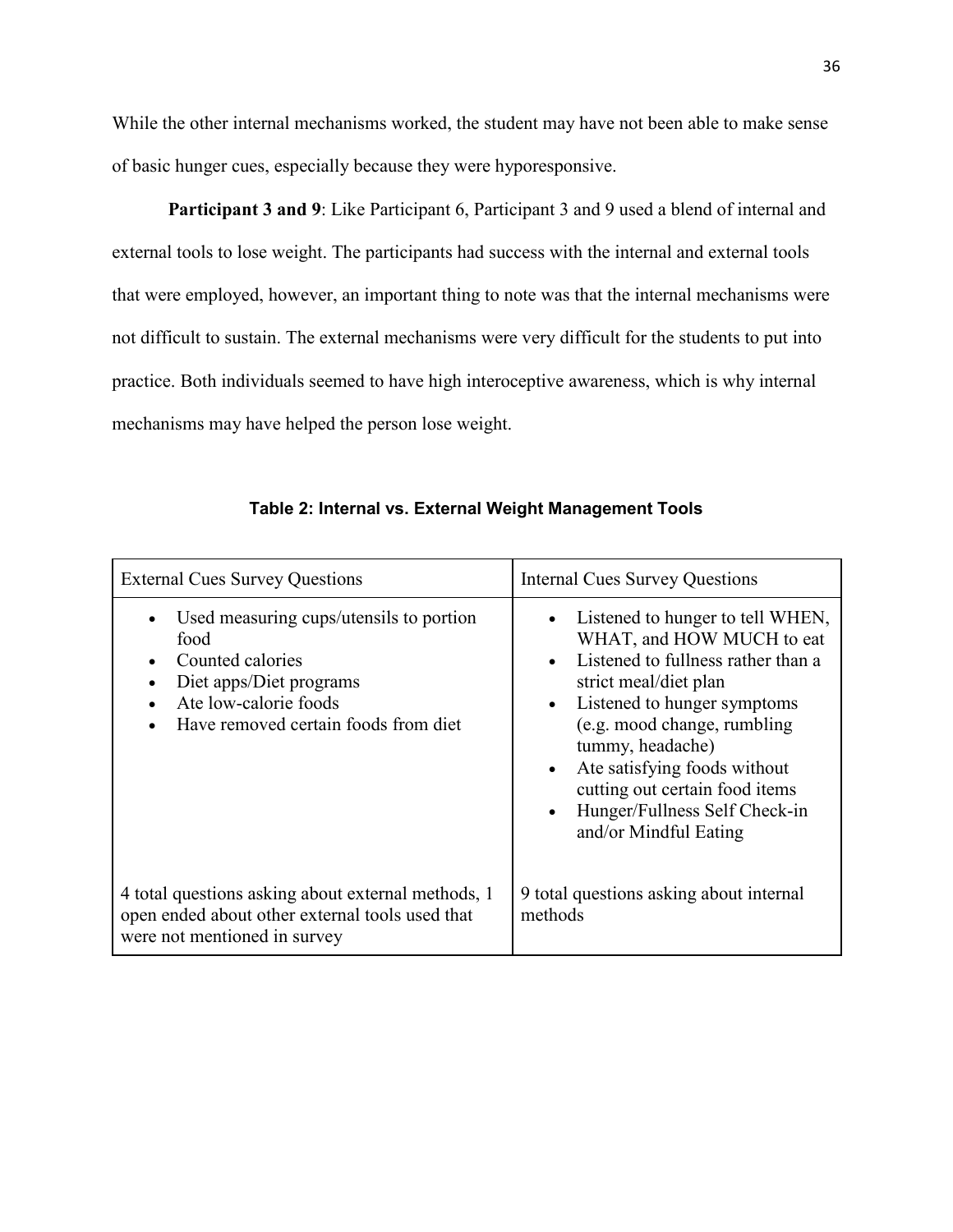| Participant<br><b>Number</b> | <b>Number of External Cues Used</b>                         | <b>Number of Internal Cues</b><br><b>Used</b> |
|------------------------------|-------------------------------------------------------------|-----------------------------------------------|
| $\mathbf{1}$                 | $\overline{3}$                                              | $\boldsymbol{0}$                              |
| $\overline{2}$               | $\overline{4}$                                              | $\boldsymbol{0}$                              |
|                              | *** Plus, extra methods indicated on open<br>ended question |                                               |
| 3                            | $\overline{4}$                                              | 9                                             |
| $\overline{4}$               | $\overline{4}$                                              | $\mathbf{1}$                                  |
|                              | *** Plus other methods indicated on open<br>ended question  |                                               |
| 5                            | $\overline{4}$                                              | $\boldsymbol{0}$                              |
|                              | *** Plus other methods indicated on open<br>ended question  |                                               |
| 6                            | $\overline{3}$                                              | 5                                             |
| $\overline{7}$               | Did not meet criteria                                       | Did not meet criteria                         |
| 8                            | $\overline{2}$                                              | 8                                             |
|                              | *** Plus other methods indicated on open<br>ended question  |                                               |
| 9                            | $\overline{4}$                                              | 6                                             |
| 10                           | $\overline{3}$                                              | 5                                             |
| 11                           | $\overline{4}$                                              | $\overline{4}$                                |
|                              | *** Plus other methods indicated on open<br>ended questions |                                               |

| Table 3: Internal vs. External Cue Usage |  |
|------------------------------------------|--|
|------------------------------------------|--|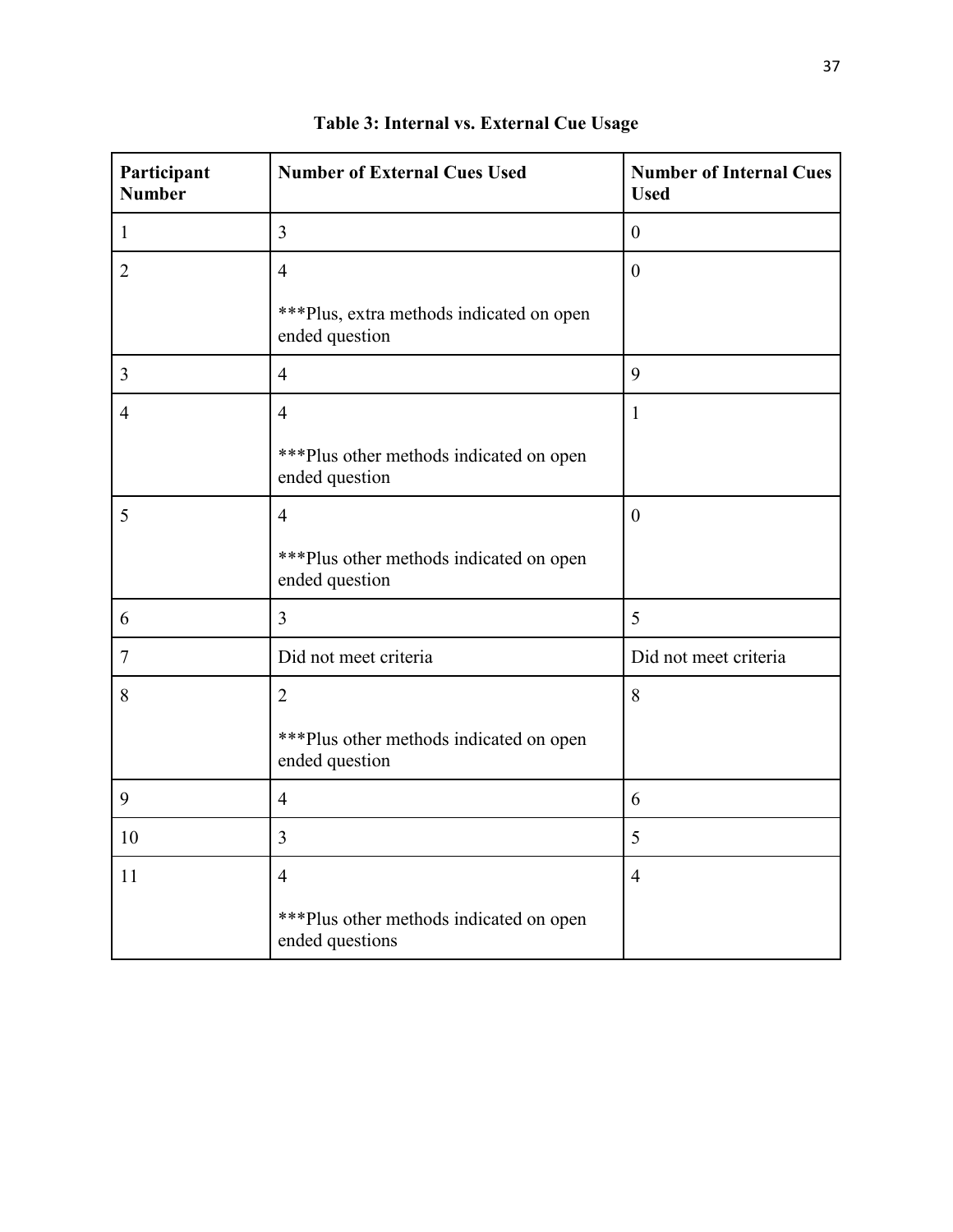| Participant<br><b>Number</b> | <b>External Cues</b>                                           | <b>Internal Cues</b>                                           |
|------------------------------|----------------------------------------------------------------|----------------------------------------------------------------|
| 1                            | Had success with external tools                                | N/A                                                            |
|                              | Difficult to sustain                                           |                                                                |
| 2                            | Had success with external tools                                | N/A                                                            |
|                              | Difficult to sustain                                           |                                                                |
| 3                            | Had success with external tools                                | Had success with internal tools                                |
|                              | Difficult to sustain                                           | Not difficult to sustain                                       |
| $\overline{4}$               | Had success with external tools                                | Did not have success with internal<br>cues                     |
|                              | Not difficulty to sustain short-term                           |                                                                |
| 5                            | Did not have success with external<br>methods                  | N/A                                                            |
|                              | Difficulty to sustain external methods                         |                                                                |
| 6                            | Did not have success with external<br>tools                    | Had success with internal tools                                |
|                              | Difficult to sustain                                           | Not difficult to sustain, besides<br>listening to hunger cues  |
| 7                            | Did not meet criteria                                          | Did not meet criteria                                          |
| 8                            | Had success with two external tools,<br>but only for one month | Had some success with internal<br>tools, but not all           |
|                              | Difficult to sustain                                           |                                                                |
| 9                            | Had success with external tools                                | Had success with internal cues                                 |
|                              | Difficulty to sustain                                          | Not difficult to sustain                                       |
| 10                           | Had success with external tools                                | Had success with internal tools                                |
|                              | Difficulty to sustain                                          | Not difficult to sustain, besides<br>listening hunger symptoms |
| 11                           | Had success with 2 external methods                            | Had success with all internal tools                            |

**Table 4: Success and Ability to Sustain: Internal vs External Cues**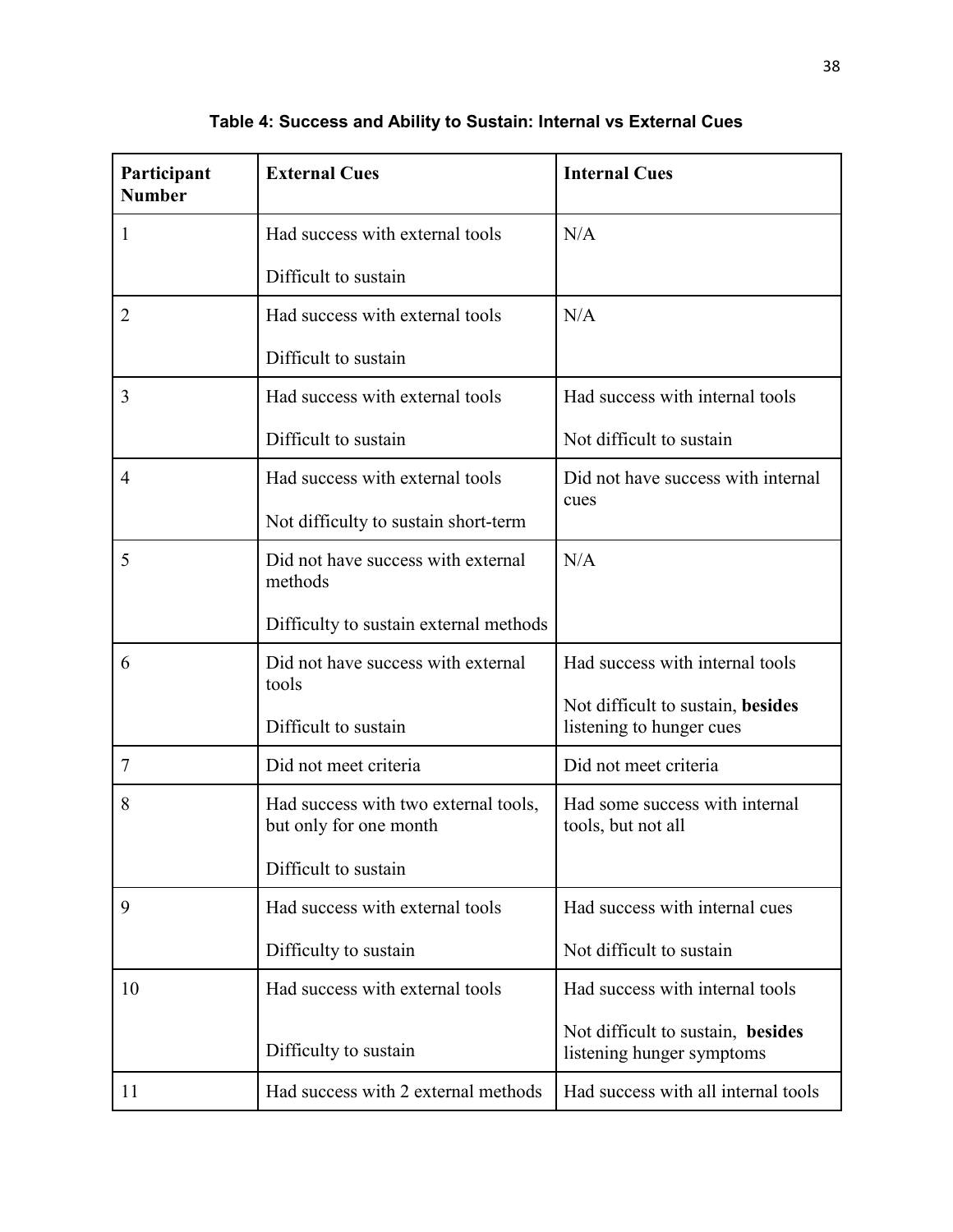| Did not have success with 2 external<br>methods |                          |
|-------------------------------------------------|--------------------------|
| Difficult to sustain                            | Not difficult to sustain |

#### **Discussion**

#### **Interoceptive Awareness Interview©**

The Interoceptive Awareness Interview*©* is a non-standardized measure. The purpose is to see individuals' perception on how the body feels in different situations (such as anger, sadness, upset, hunger, and fullness) (Mahler, 2021). Taking into account the students' openended responses on the assessment, it appears that students knew how they felt when they experienced various emotions. However, this does not mean that they can always make sense of them. For example, those who did not need reminders or a schedule to eat exemplified high levels of interoceptive awareness because they were able to understand when they needed to eat and stop eating. Students that felt nauseous or had headaches when they were hungry showed poorer interoceptive awareness skills (and hyperresponsivity) because nausea may be a late sign of hunger (Tribole & Resch, 2020). Two participants said when they were extremely hungry, they were tempted to eat faster and in larger quantities. This could mean that interoceptive awareness cues were either delayed or ignored.

#### **External vs. Internal Tool Survey**

The External vs. Internal Tool Survey revealed that all the participants (100%) used external mechanisms to lose weight (although some participants used internal mechanisms as well). This could mean that individuals are unable to listen to their body to tell them when and what to eat, which may be why external tools were utilized most frequently. Some students said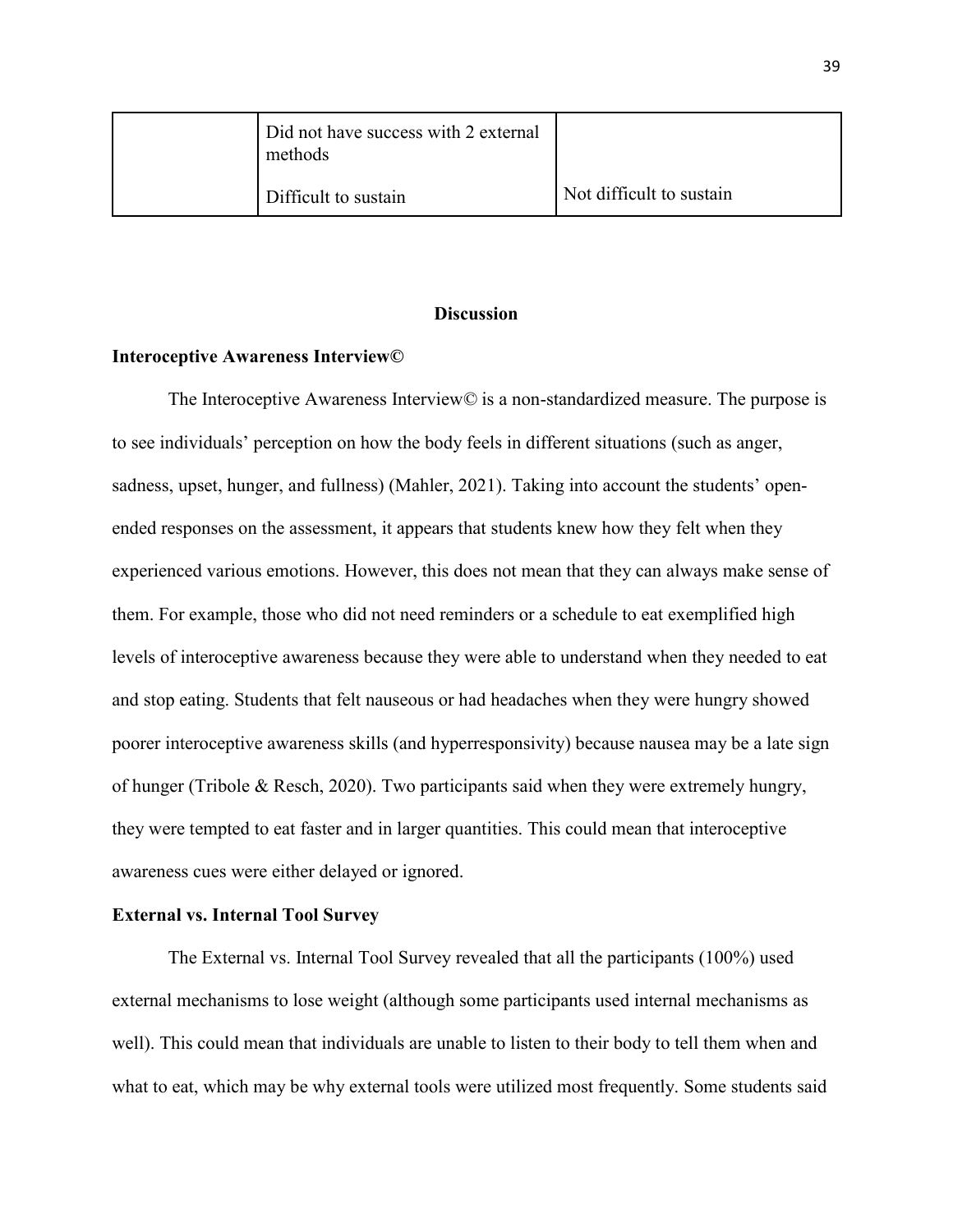that external mechanisms were successful on a short-term basis (e.g., between 6-12 months), however, it was difficult to sustain. It could have been a challenge to use external mechanisms because dieting methods disrupt our body's natural hunger/fullness signals and have not been shown to work long-term (Tribole & Resch, 2020). Because external methods do not work long term and inhibit one's interoceptive signals, this could be the reason why those tools were difficult to sustain (Tribole & Resch, 2020). Other participants indicated that external methods were not successful or easy to sustain on a short-term basis (between 3-6 months), which reinforces that dieting is not helpful for losing weight long-term. For the students who used a blend of internal and external tools, it was evident that the internal mechanisms were easier to sustain and more successful long term. This also aligns with Tribole & Resch (2020) who note that internal mechanisms are more successful over a long period of time, since interoceptive awareness is one of the best resources for gauging hunger and fullness signals.

#### **Both Surveys**

The original hypothesis of the research study was that those who have poor interoceptive awareness rely on external mechanisms to lose weight, as interoceptive awareness may be a foundational skill for intuitive eating. Considering both surveys together, it is evident that those who had difficulty making meaning of their hunger signals (and were hyporesponsive) were more likely to try external mechanisms and neglect trying to use internal tools. For example, students who reported that they needed frequent reminders to eat and/or experienced nausea/headaches when hungry were more likely to try external methods for weight loss. For those who were able to describe their hunger and fullness in detail and not need reminders to eat, they were more likely to use a blend of internal and external methods. Students indicated that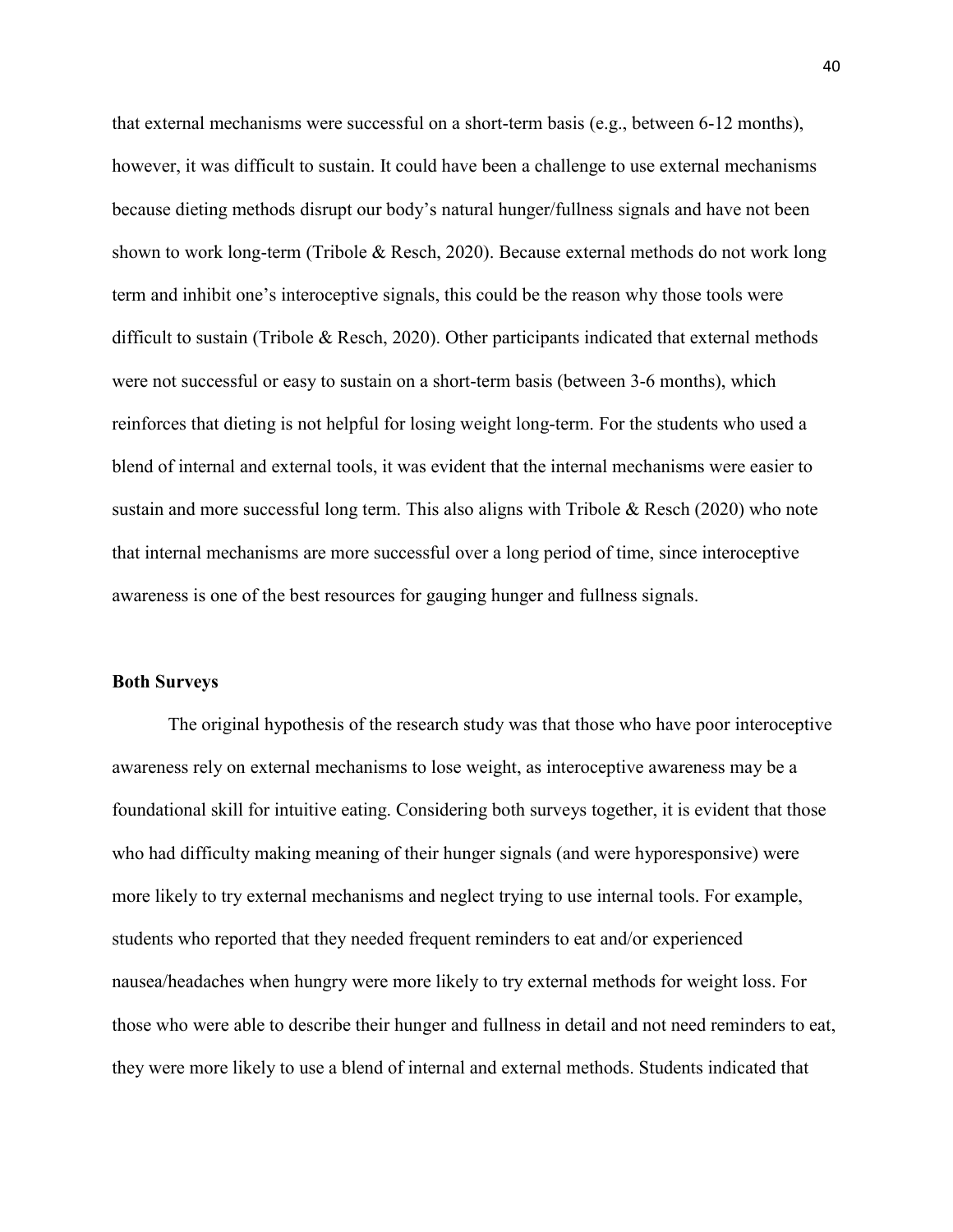internal methods were easier to sustain, which means that interoceptive awareness may be a foundation skill needed to follow intuition with eating. Recent research has identified that intuitive eating and interoception are related, however, there are limited studies that explain whether interoceptive awareness is a requirement for intuitive eating.

#### **Limitations**

A major limitation is that this research study only included students from a small, private college in Pennsylvania. The study was also not diverse, as there were nine female participants and one male. Students were all Caucasian and non-Latino. Nine out of ten participants were occupational therapy majors. The small sample size was a significant limitation.

In terms of survey use, a major limitation is that the External vs. Internal Tools survey and the Interoceptive Awareness Interview*©* were non-standardized. The External vs. Internal Tools survey also had more questions related to internal mechanisms of eating, which may have limited the researcher's ability to gain broader information about external mechanisms. Additionally, member checking did not occur.

#### **Occupational Therapy Application**

Within the last few years, there has been increased research that aims to discover occupational therapy's role in Interoception and in weight management/obesity for adults. Occupational therapy can play a significant part in enhancing interoceptive awareness. This can be completed by creating interventions that improve how individuals make meaning and sense of internal cues, which can ultimately aid in weight regulation and helping people become intuitive eaters. Occupational therapists can also play a large role in health promotion. This includes helping individuals manage their weight to prevent obesity. Because weight cycling has been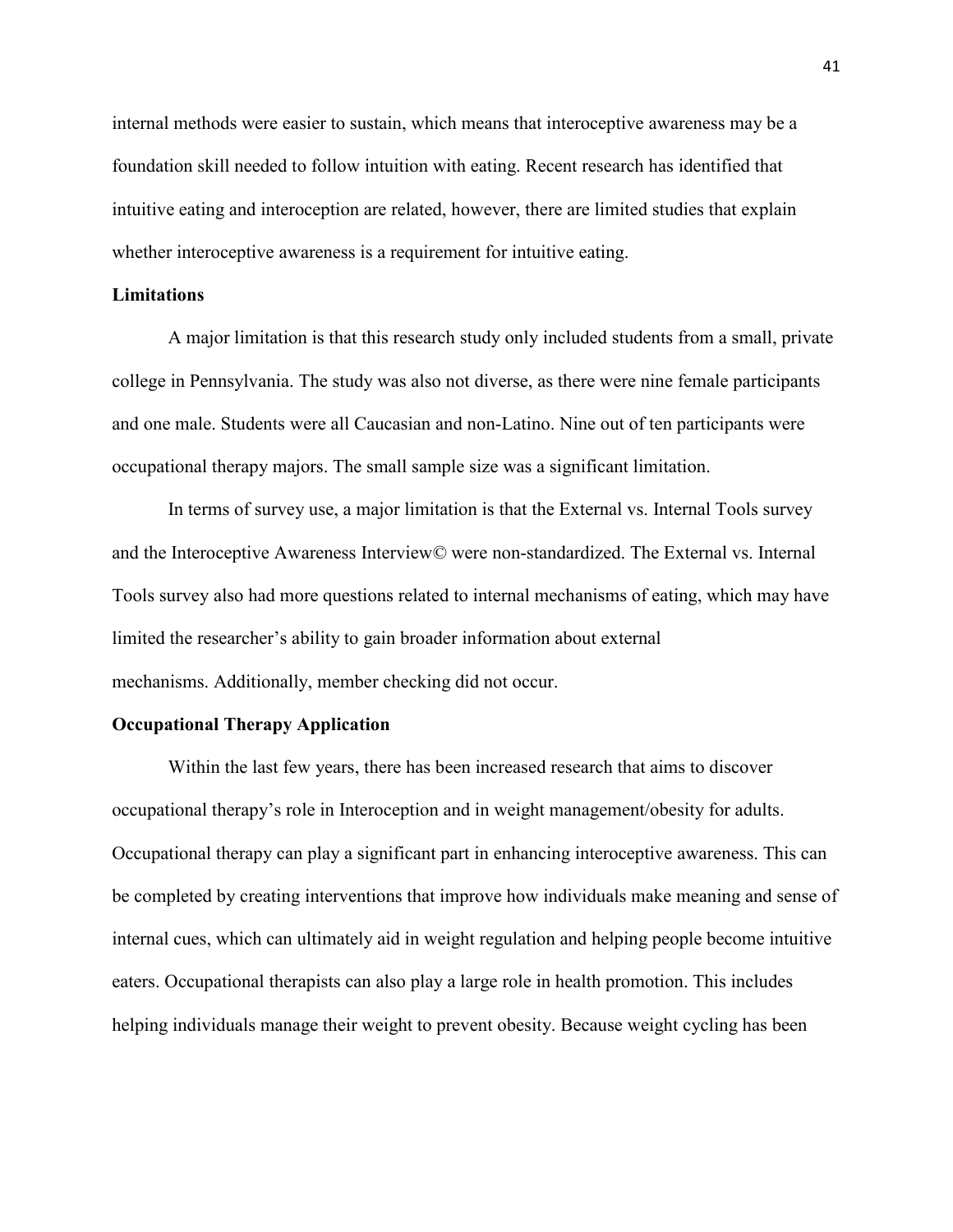linked to overweight, occupational therapists can help identify healthy eating strategies that are successful over a long-term basis (Tribole & Resch, 2020).

#### **Future Research**

Future research should continue to understand if interoceptive awareness is a prerequisite and foundation for intuitive eating. Further research should also aim to examine if interoceptive awareness interventions are successful for helping individuals become more efficient intuitive eaters. Due to the small sample size and use of non-standardized assessments, the results may not be generalizable to all college students. It is also recommended that future research use more extensive surveys and measures to examine occupational therapy's role in helping individuals become intuitive eaters.

#### **Conclusion**

Research aiming to understand if interoceptive awareness is a foundational skill for intuitive eating is lacking. Research has shown that interoceptive awareness and intuitive eating are related, however, critical analysis about whether interoceptive awareness skills are a prerequisite for being intuitive with eating choices has yet to be understood. For this study, the initial hypothesis was generally supported: those with poorer interoceptive awareness are more likely to rely on external mechanisms/tools to lose weight. As individuals stray further away from understanding and making meaning of their internal hunger and fullness cues, they may turn to dieting mechanisms/external tools to manage their weight. The findings suggest that interoceptive awareness may be a necessary skill for intuitive eating. The study findings support the need for interoceptive awareness interventions, as this may enhance intuitive eating, however, more research needs to be done to understand this concept further.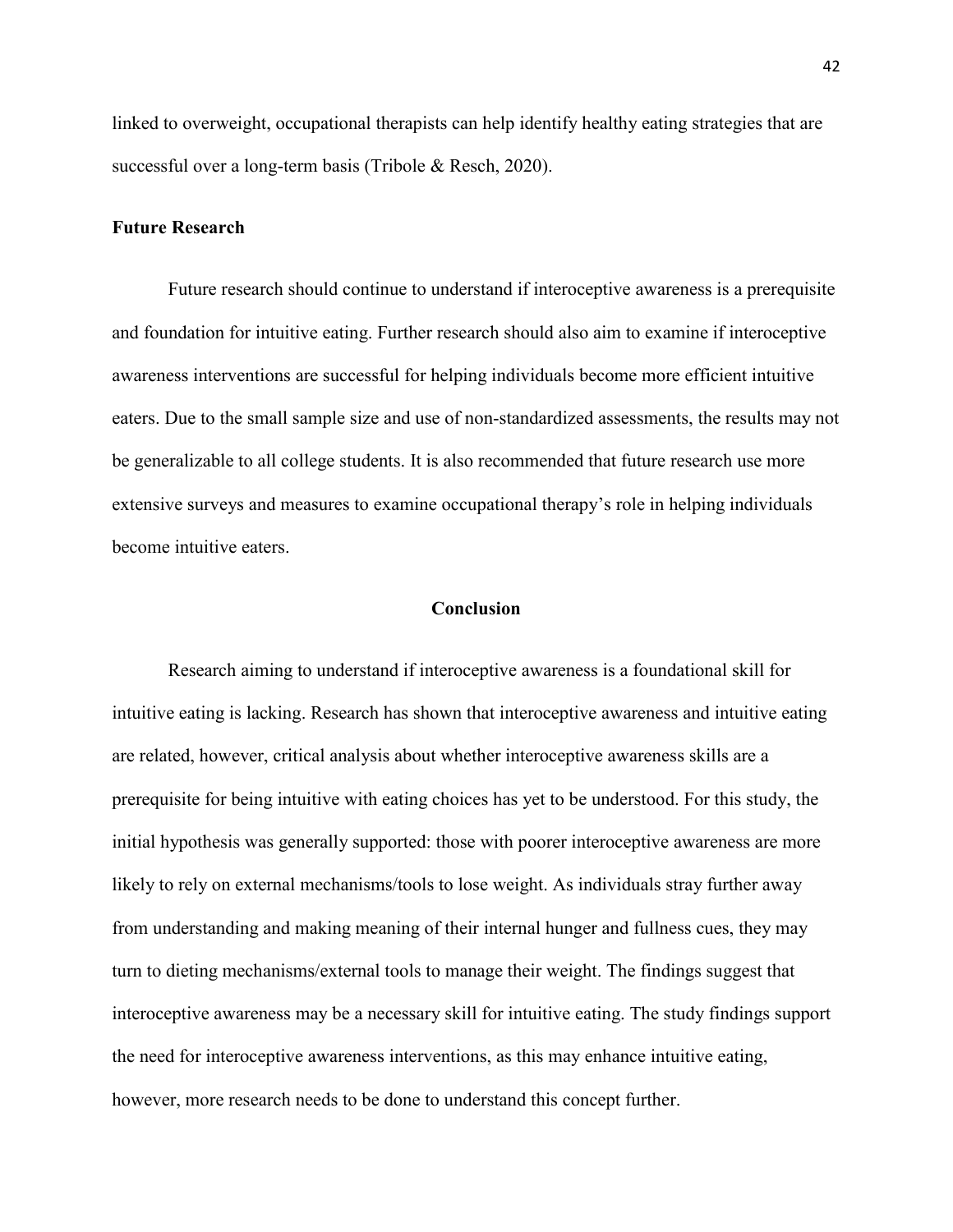#### **References**

- Bacon, L., & Aphramor, L. (2014). Body respect: What conventional health books get wrong, leave out, and just plain fail to understand about weight. BenBella Books.
- Bacon, L., Stern, J. S., Van Loan, M. D., & Keim, N. L. (2005). Size acceptance and intuitive eating improve health for obese, female chronic dieters. *Journal of the American Dietetic Association*, *105*(6), 929–936. <https://doi.org/10.1016/j.jada.2005.03.011>
- Boucher, S., Edwards, O., Gray, A., Nada-Raja, S., Lillis, J., Tylka, T. L., & Horwath, C. C. (2016). Teaching intuitive eating and acceptance and commitment therapy skills via a web-based intervention: A pilot single-arm intervention study. *JMIR Research Protocols*, *5*(4), e180.<https://doi.org/10.2196/resprot.5861>
- Cadena-Schlam, L., & López-Guimerà, G. (2014). Intuitive eating: an emerging approach to eating behavior. *Nutricion Hospitalaria*, *31*(3), 995–1002[.](https://doi.org/10.3305/nh.2015.31.3.7980) <https://doi.org/10.3305/nh.2015.31.3.7980>
- Herbert, B. M., & Pollatos, O. (2014). Attenuated interoceptive sensitivity in overweight and obese individuals. *Eating Behaviors*, *15*(3), 445–448[.](https://doi.org/10.1016/j.eatbeh.2014.06.002) <https://doi.org/10.1016/j.eatbeh.2014.06.002>
- Herbert, B. M., Blechert, J., Hautzinger, M., Matthias, E., & Herbert, C. (2013). Intuitive eating is associated with interoceptive sensitivity. Effects on body mass index. *Appetite*, *70*, 22– 30[.](https://doi.org/10.1016/j.appet.2013.06.082) <https://doi.org/10.1016/j.appet.2013.06.082>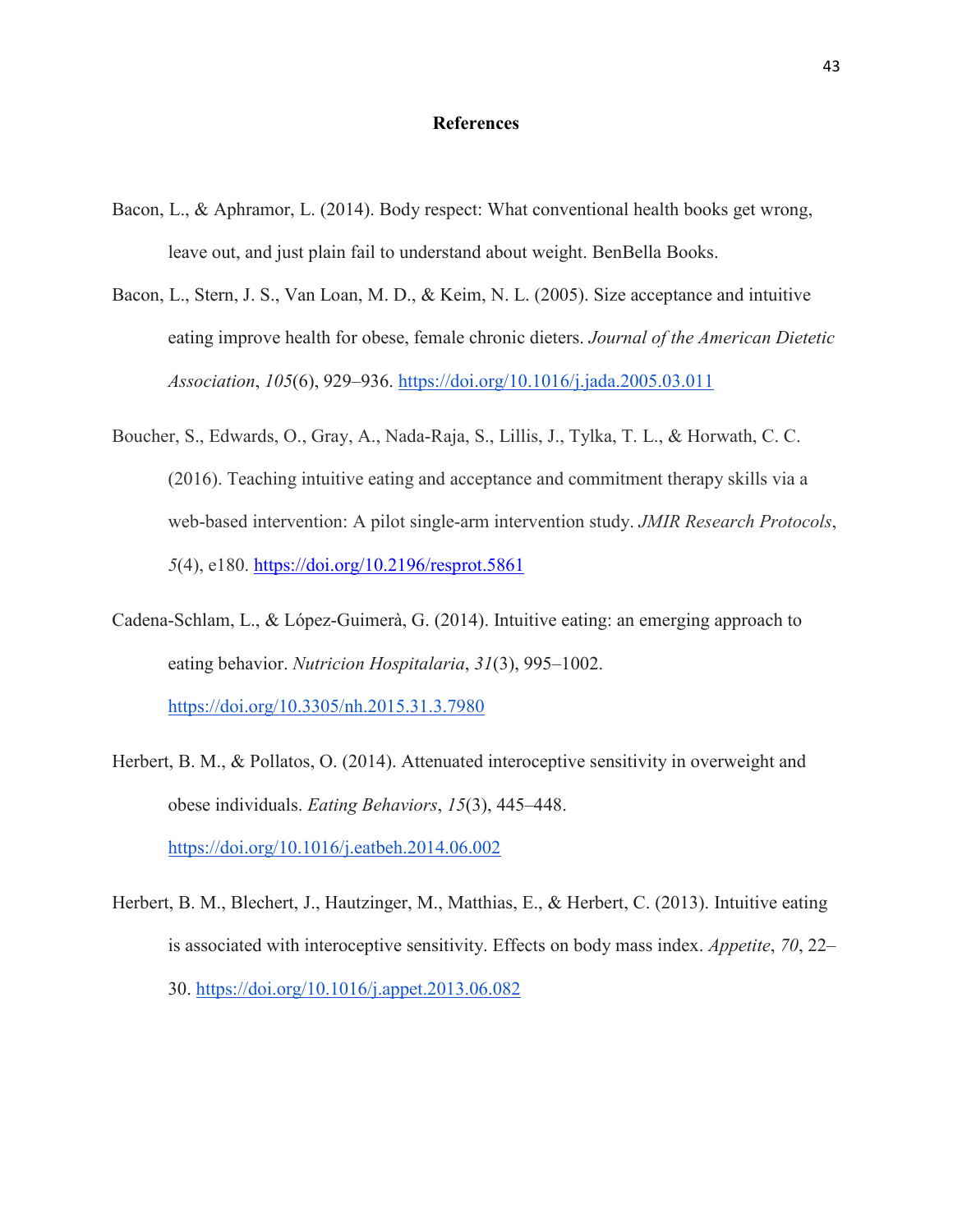Herbert, B. M. (2014). Dieting vs. adaptive eating: Psychophysiological mechanisms of interoception and its relevance for intuitive eating. *Appetite*, *83*, 343[.](https://doi.org/10.1016/j.appet.2014.06.034) <https://doi.org/10.1016/j.appet.2014.06.034>

Mahler, K. (2021). What is Interoception?<https://www.kelly-mahler.com/what-is-interoception/>

- Murphy, J., Brewer, R., Catmur, C., & Bird, G. (2017). Interoception and psychopathology: A developmental neuroscience perspective. *Developmental Cognitive Neuroscience*, *23*, 45–56. <https://doi.org/10.1016/j.dcn.2016.12.006>
- Nogué, M., Nogué, E., Molinari, N. (2019). Intuitive eating is associated with weight loss after bariatric surgery in women. *The American Journal of Clinical Nutrition.* 110(1):10-15. DOI: 10.1093/ajcn/nqz046.
- Oswald, A., Chapman, J., and Wilson, C. (2017). Do interoceptive awareness and interoceptive responsiveness mediate the relationship between body appreciation and intuitive eating in young women? *[Appetite](https://www.ncbi.nlm.nih.gov/pubmed/27866989)*, 109:66-72. PMID:27866989.
- Quadt, L., Critchley, H. D., & Garfinkel, S. N. (2018). The neurobiology of interoception in health and disease. *Annals of the New York Academy of Sciences*, *1428*(1), 112–128[.](https://doi.org/10.1111/nyas.13915) <https://doi.org/10.1111/nyas.13915>
- Richard, A., Meule, A., Georgii, C., Voderholzer, U., Cuntz, U., Wilhelm, F. H., & Blechert, J. (2019). Associations between interoceptive sensitivity, intuitive eating, and body mass index in patients with anorexia nervosa and normal-weight controls. *European Eating Disorders Review: The Journal of the Eating Disorders Association*, *27*(5), 571–577[.](https://doi.org/10.1002/erv.2676) <https://doi.org/10.1002/erv.2676>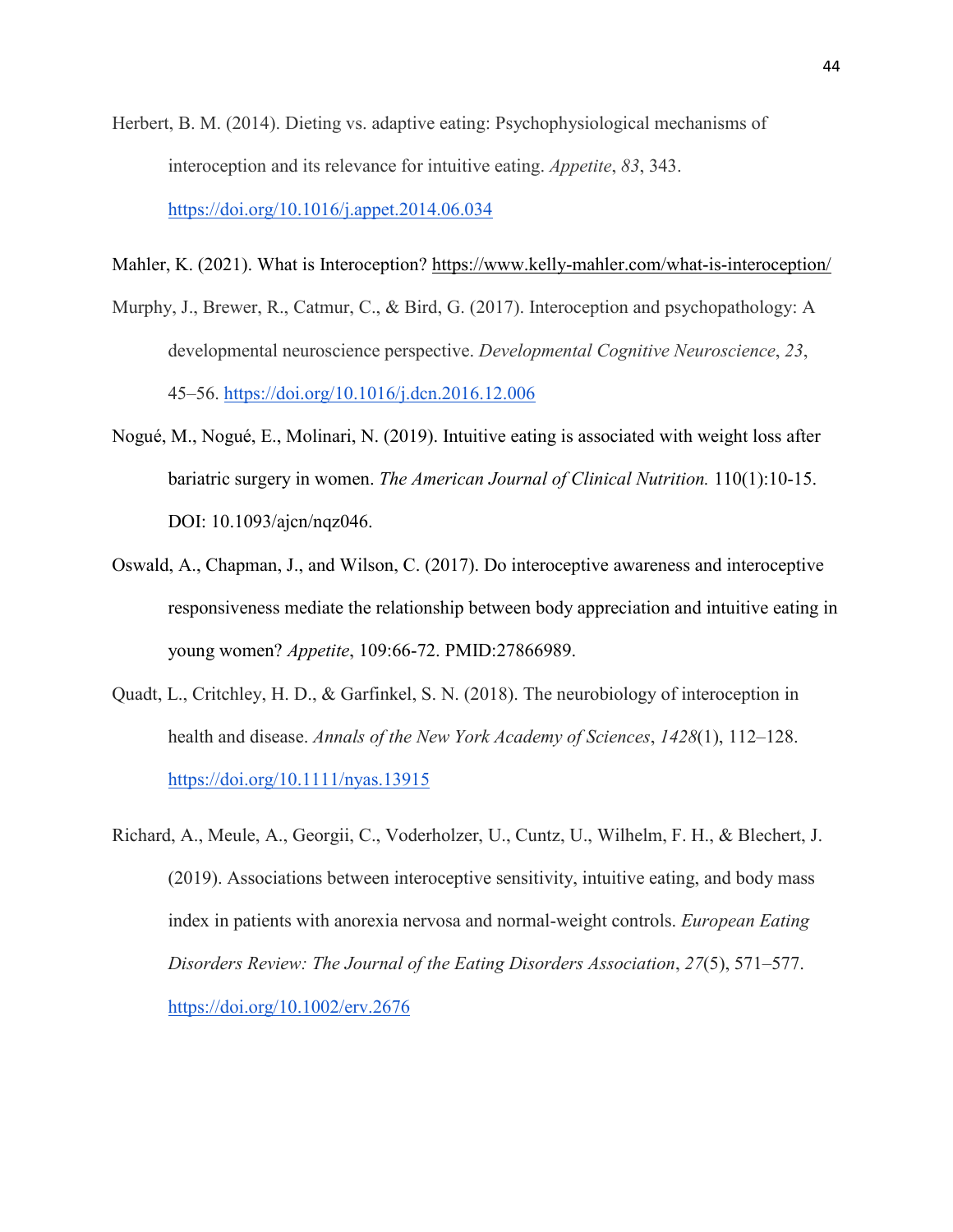- Romano, K. A., Swanbrow Becker, M. A., Colgary, C. D., & Magnuson, A. (2018). Helpful or harmful? The comparative value of self-weighing and calorie counting versus intuitive eating on the eating disorder symptomology of college students. *Eating and Weight Disorders: EWD*, *23*(6), 841–848. <https://doi.org/10.1007/s40519-018-0562-6>
- Salvo, V., Kristeller, J., Montero Marin, J., Sanudo, A., Lourenço, B. H., Schveitzer, M. C., D'Almeida, V., Morillo, H., Gimeno, S., Garcia-Campayo, J., & Demarzo, M. (2018). Mindfulness as a complementary intervention in the treatment of overweight and obesity in primary health care: study protocol for a randomised controlled trial. *Trials*, *19*(1), 277.<https://doi.org/10.1186/s13063-018-2639-y>
- Scritchenfield, R. (2016) Body Kindness. Transform your health from the inside out and never say diet again. Workman Publishing Company.
- Shah, P. Interoception: The Eighth Sensory System: Practical Solutions for Improving Self-Regulation, Self-Awareness and Social Understanding of Individuals with Autism Spectrum and Related Disorders. *Journal of Autism and Developmental Disord*ers 46, 3193–3194 (2016).<https://doi.org/10.1007/s10803-016-2848-8>
- Simmons, W. K., & DeVille, D. C. (2017). Interoceptive contributions to healthy eating and obesity. *Current Opinion in Psychology*, *17*, 106–112[.](https://doi.org/10.1016/j.copsyc.2017.07.001) https://doi.org/10.1016/j.copsyc.2017.07.001
- Sokol, A., Goldbacher, E., McCLure, K., & McMahon, C. (2016). Interoceptive awareness and emotional eating: *The role of appetite and emotional awareness.*  [https://www.sbm.org/UserFiles/file/PaperSession4\\_Sokol.pdf](https://www.sbm.org/UserFiles/file/PaperSession4_Sokol.pdf)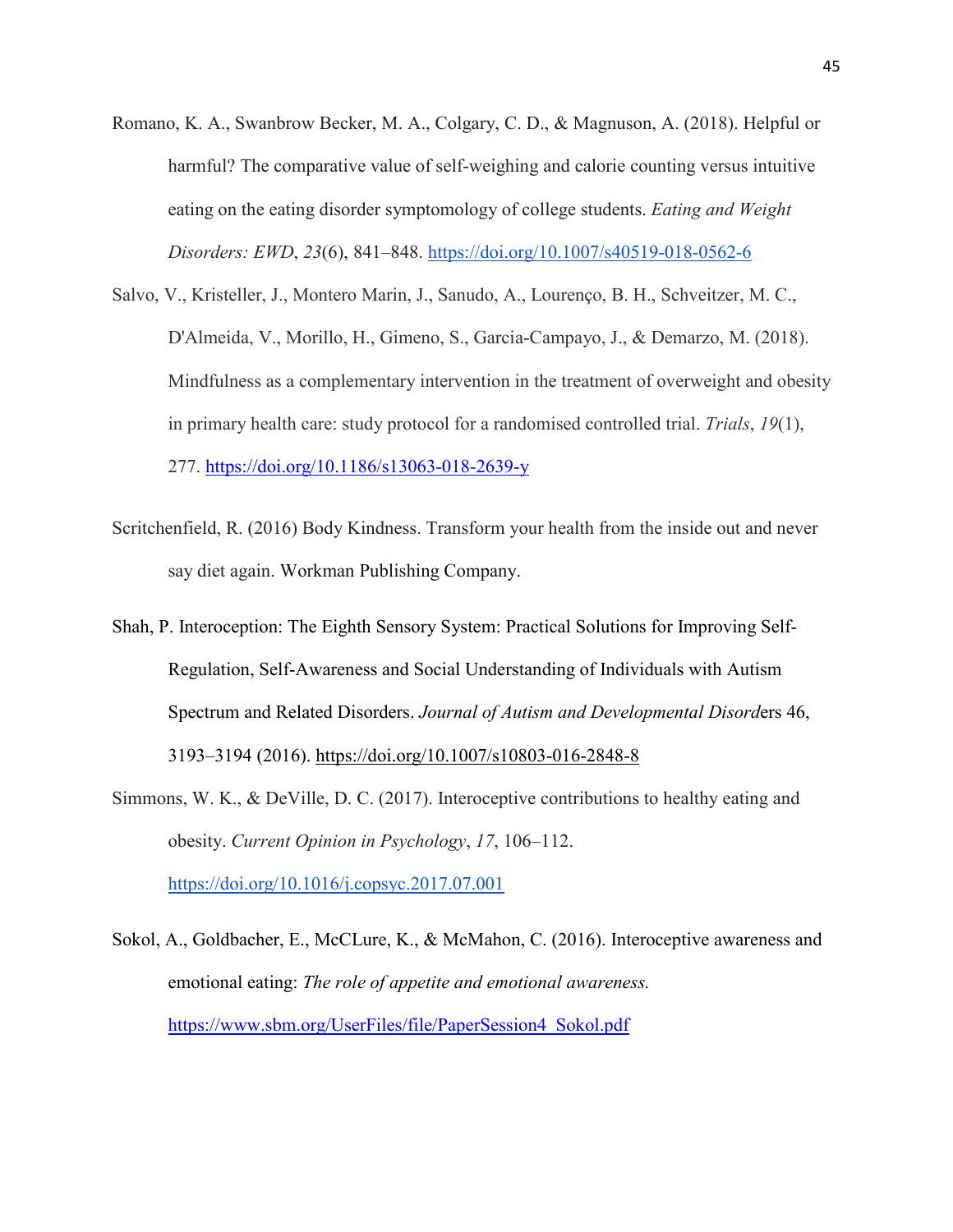- Stevenson, R. J., Mahmut, M., & Rooney, K. (2015). Individual differences in the interoceptive states of hunger, fullness and thirst. *Appetite*, *95*, 44–57[.](https://doi.org/10.1016/j.appet.2015.06.008) <https://doi.org/10.1016/j.appet.2015.06.008>
- Tribole, E. & Resch, E. (2020). Intuitive Eating (4th Ed.): A revolutionary diet approach. St. Martin's Essentials; Illustrated Edition.
- Tylka, T. L., Calogero, R. M., & Daníelsdóttir, S. (2020). Intuitive eating is connected to selfreported weight stability in community women and men. *Eating Disorders*, *28*(3), 256– 264. <https://doi.org/10.1080/10640266.2019.1580126>